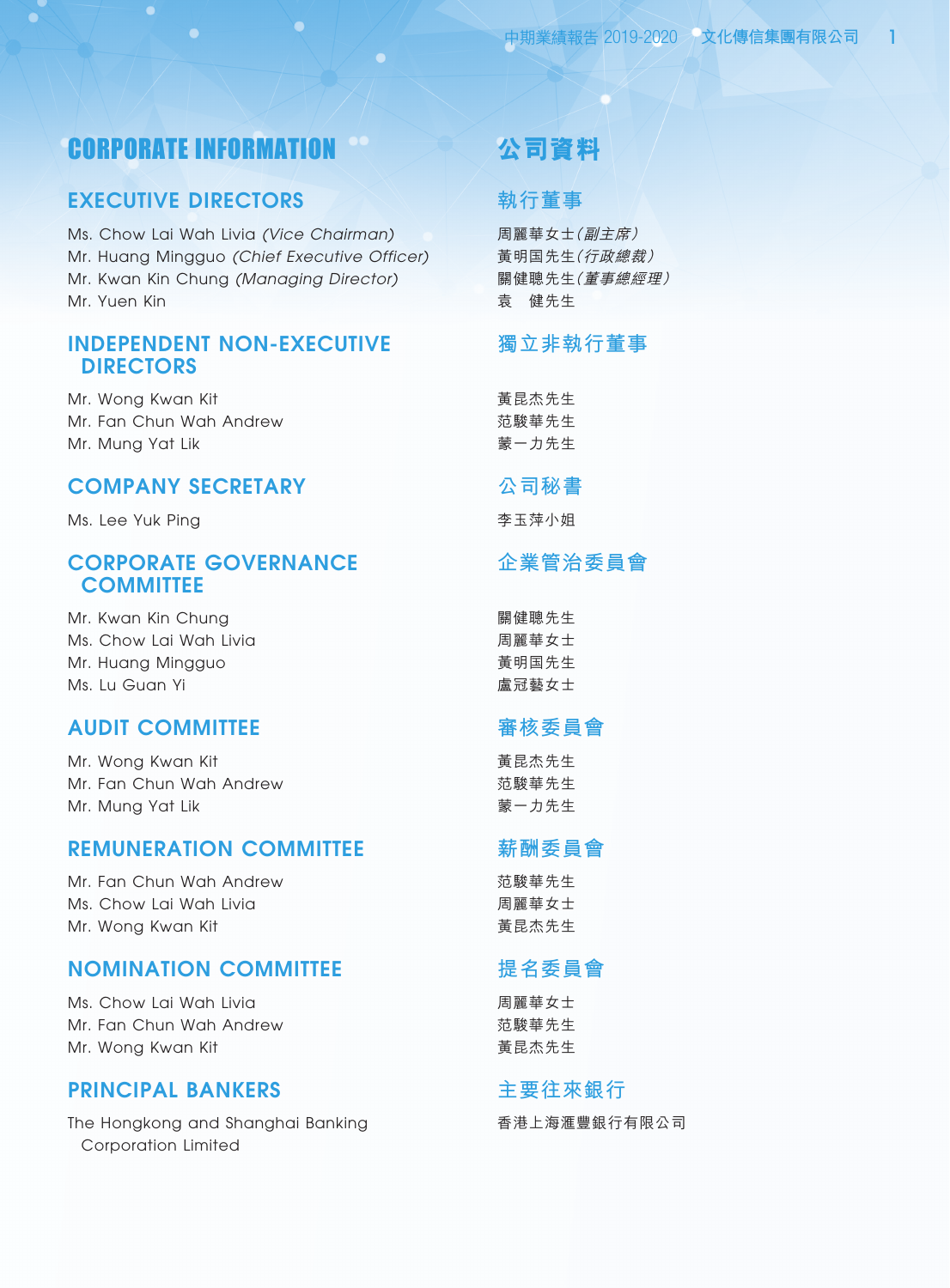## **SOLICITORS**

Michael Li & Co. Appleby

### AUDITOR

Deloitte Touche Tohmatsu

## REGISTERED OFFICE

Victoria Place, 5th Floor 31 Victoria Street Hamilton HM 10 Bermuda

## PRINCIPAL OFFICE

Suite 1502, 15/F, Far East Finance Centre, 16 Harcourt Road, Admiralty, Hong Kong

### PRINCIPAL REGISTRAR

MUFG Fund Services (Bermuda) Limited 4th floor North Cedar House 41 Cedar Avenue Hamilton HM 12 Bermuda

## BRANCH REGISTRAR

Computershare Hong Kong Investor Services Limited Shops 1712-1716, 17th Floor Hopewell Centre 183 Queen's Road East Wan Chai Hong Kong

## COMPANY WEBSITE

www.culturecom.com.hk

# STOCK CODE

343

## **律師**

李智聰律師事務所 Appleby

**核數師** 德勤 • 關黃陳方會計師行

## **註冊辦事處**

Victoria Place, 5th Floor 31 Victoria Street Hamilton HM 10 Bermuda

## **主要辦事處**

香港 金鐘夏愨道 16 號 遠東金融中心 15 樓 1502 室

### **主要過戶登記處**

MUFG Fund Services (Bermuda) Limited 4th floor North Cedar House 41 Cedar Avenue Hamilton HM 12 Bermuda

## **過戶登記處分處**

香港中央證券登記有限公司 香港 灣仔 皇后大道東 183 號 合和中心 17 樓 1712-1716 號舖

## **公司網址**

www.culturecom.com.hk

**股份代號**

343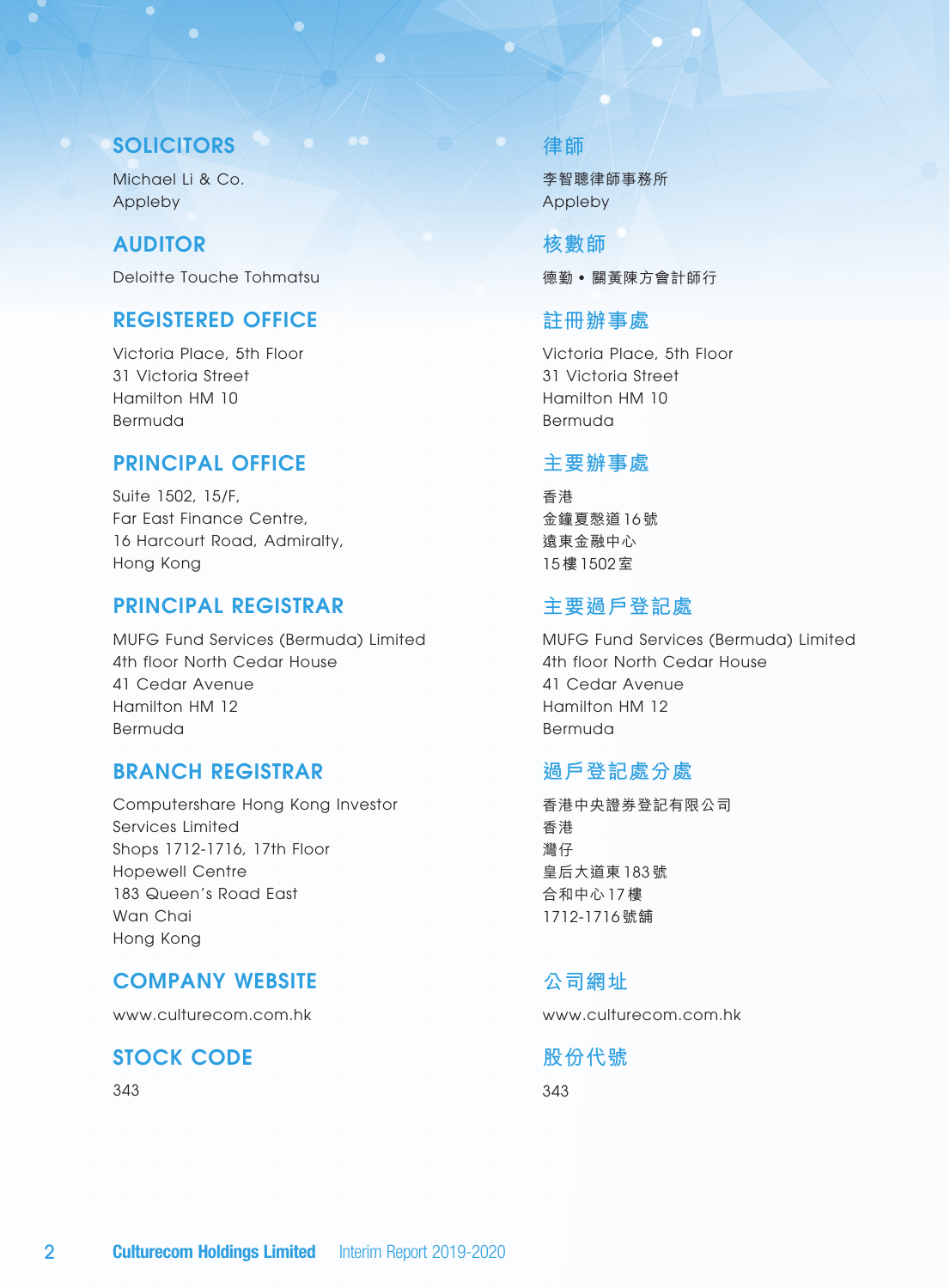# CHAIRMAN'S STATEMENT

### BUSINESS REVIEW

Since the beginning of 2018, the Group's focus on streamlining operations and business segments, controlling costs and embarking on investment in its core intellectual properties ("IPs") related business is starting to show results. Digital Marketing becomes the leading core business, its revenue for the first time surpassed the stagnating traditional Publishing and Intellectual Properties Licensing business by a wide margin — HK\$30.3 million versus HK\$3.9 million. Overall, total revenue increased significantly to HK\$36.2 million in 2019 comparing to HK\$8.3 million in 2018.

北京易奇門科技有限公司 ("EQmen"), a company which is principally engaged in the digitalisation and commercialisation of IPs, content creation and digital marketing, and which the Group acquired a 55% interest in August 2018, continues to expand in collaborating with certain prominent IPs owners, including the Palace Museum\*(故 宮 博 物 院 ). Since the beginning of this fiscal year, it commenced working with the National Copyright Administration of the PRC(國 家 版 權 局 ) under the "IP Express"(IP 直通車) arrangement. Under this arrangement, EQmen gained the access to a large pool of IPs of various types. These collaborations will generate strong revenue for EQmen and assists the IP owners to explore and expand the usage of their IPs to bring in extra revenue and raising the market recognition of their IPs. The Group is also prepared to invest in IPs with market potential.

# **主席報告書**

### **業務回顧**

自二零一八年起,本集團致力於精簡營運及業務 分部,控制成本及著手於其核心知識產權(「知 識產權」)相關業務之投資已漸見成績。數碼化 市場推廣已成為主要核心業務,其收入首次以 30,300,000 港元大幅超越停滯不前之傳統出版 及知識產權授權業務之 3,900,000 港元。整體而 言,二零一九年總收入大幅增加至 36,200,000 港 元,而二零一八年則為 8,300,000 港元。

北京易奇門科技有限公司(「易奇門」)為主要從事 知識產權數碼化及商業化、內容創作及數碼化市 場推廣之公司,而本集團於二零一八年八月收購 其 55% 權益。易奇門繼續與若干知名知識產權擁 有者合作,包括故宮博物院。自本財政年度開始 起,易奇門開始於「IP 直通車」安排下與中國國家 版權局合作。根據此安排,易奇門獲得大量不同 類型知識產權。該等合作將為易奇門產生可觀收 入,並協助知識產權擁有者發掘及擴充其知識產 權之使用,以帶來額外收入並提高其知識產權之 市場認可度。本集團亦準備對具有市場潛力知識 產權進行投資。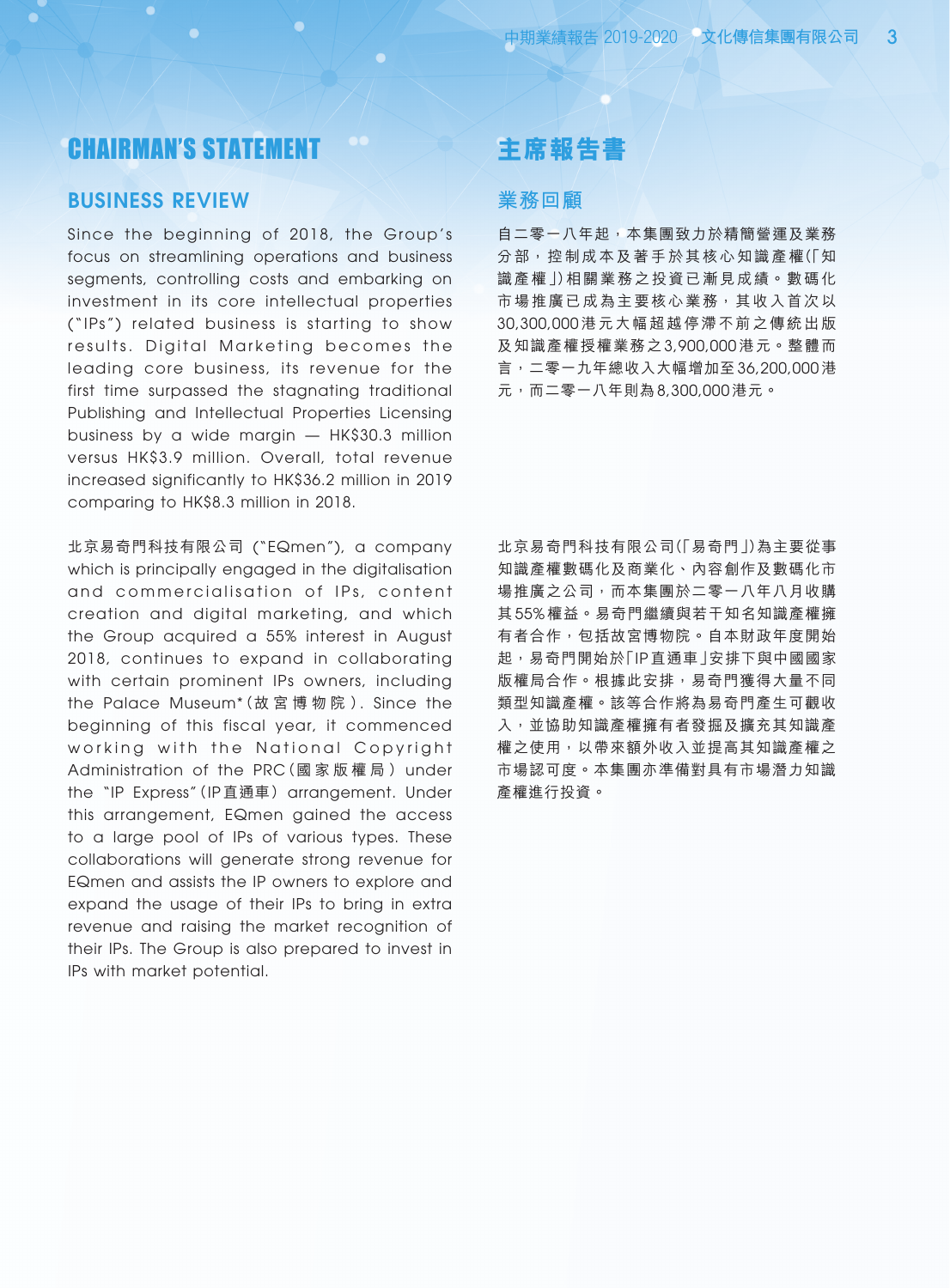# CHAIRMAN'S STATEMENT (Continued)

## BUSINESS REVIEW (Continued)

Beijing Skyvior became a wholly-owned subsidiary of the Group with the acquisition of the remaining 45% interest from the minority shareholder on September 30, 2019. The company specializes in applying big data analysis in matching IPs to assist customers in marketing products or services. This acquisition allows the Group in strengthening access to already strong and renowned clientele and in establishing a leading presence in the new media and digital marketing industries in the PRC.

The Group expects its Digital Marketing to continue to grow rapidly as it continues to invest in building on a strong marketing and technical team to capture the vibrant Digital Marketing business. The revenue generated by Digital Marketing is HK\$30.3 million for the six months ended 30 September 2019 comparing to the same period of HK\$1.0 million in 2018. The number of employees increased from 25 to 47 during this twelve-month period.

Film right and film production costs are brought forward from last year. The Group has not invested in any film production and the current amortization on film rights of HK\$117,000 represents the full write-off of all investment in film production.

### Publishing and IP Licensing Business

The Publishing and IP licensing business is rather static. Although the Group has the capability of digitalization of its IPs, mainly comic characters, the Group is putting more effort to broaden the scope of licensing business and enticing customers to encompass the use of digital images. This should enhance and improve the marketability of IPs of the Group.

## **主席報告書(續)**

### **業務回顧**(續)

於二零一九年九月三十日從少數股東收購餘下 45% 權益後, 北京乾智成為本集團之全資附屬 公司。該公司專注於在配對知識產權中應用大數 據分析,以協助客戶進行產品或服務市場推廣。 本收購有助本集團加強與強大而知名客戶群之聯 繫,同時於中國新媒體及數碼化市場推廣行業建 立領先地位。

本集團預期,由於其將繼續投資於建立強大市場 推廣及技術團隊以把握數碼化市場推廣行業之蓬 勃發展,故其數碼化市場推廣繼續急速發展。於 截至二零一九年九月三十日止六個月,數碼化市 場推廣之收入為 30,300,000 港元,而二零一八 年同期則為 1,000,000 港元。於本十二個月期間 內,僱員人數由 25 人增加至 47 人。

電影版權及電影製作成本從去年結轉。本集團並 無投資於任何電影製作,而目前電影版權之攤銷 117,000港元是指於電影製作之投資作全數撇銷。

### **出版及知識產權授權業務**

出版及知識產權授權業務較為平穩。儘管本集團 具有將其知識產權(主要為漫畫人物角色)數碼化 之實力,惟本集團將更多資源投放於擴大授權業 務範圍,並吸引客戶以囊括數碼影像使用。此舉 可加強及改善本集團知識產權之市場盈利能力。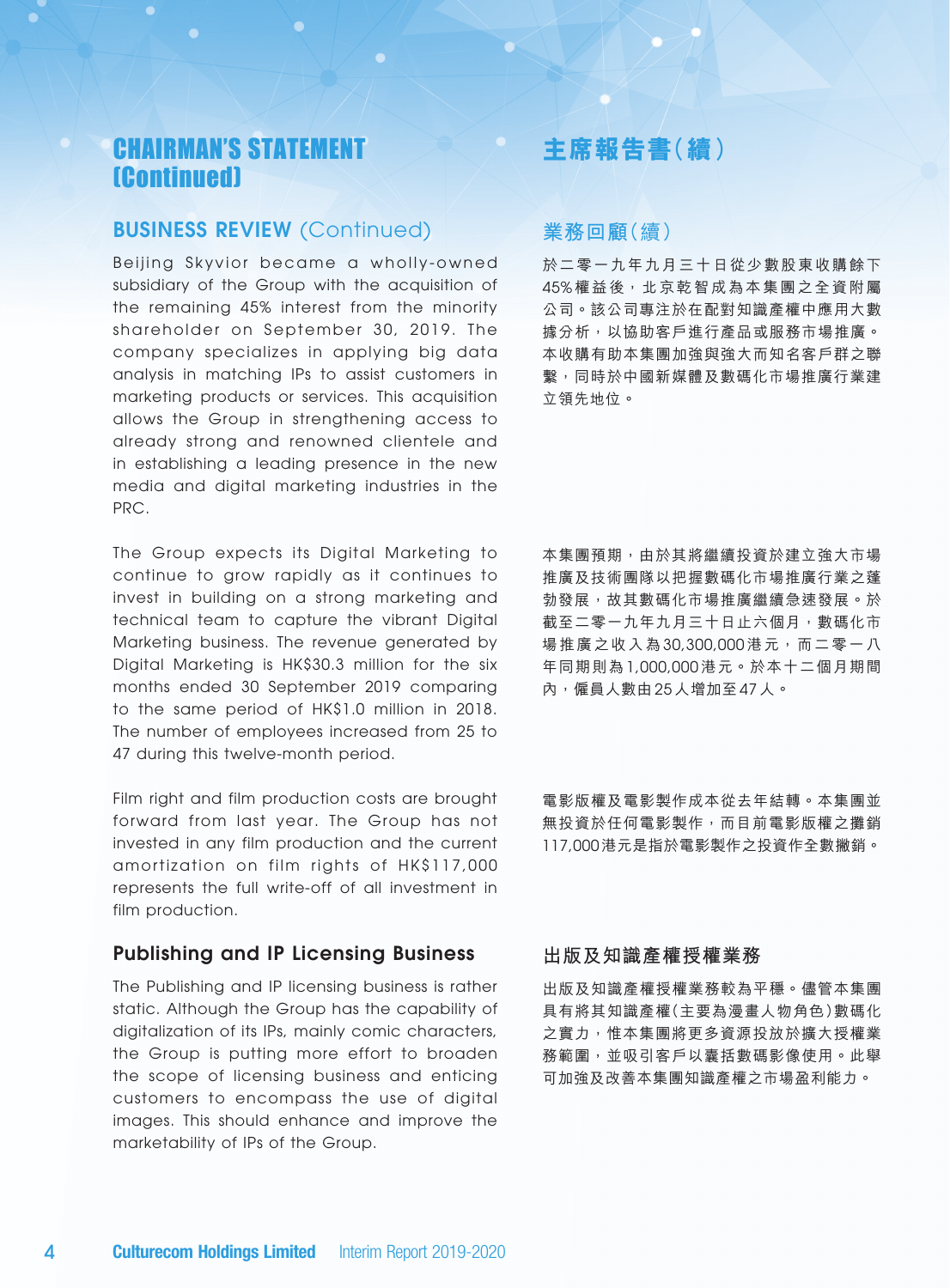# CHAIRMAN'S STATEMENT (Continued)

### BUSINESS REVIEW (Continued)

### Online and Social Business

The Group disposed Ucan Commercial Limited, a wholly-owned subsidiary at the end of last fiscal year. With this disposal, the Group divested itself of its online and social business entirely, thereby, reducing significant losses incurred in the past. The Group is seeking to divest from its investment in digital cinema, putting more of its resources on Digital Marketing.

### Retail and Wholesales Business

The Group continues to work with a consultant to develop sales and distribution channels for its premium wine. Marketing plan is being formulated putting more effort on direct and consignment sales channels, including online wine selling sites, and restaurant chains.

### Catering Business

The Group is scaling down its catering services business and is also looking for a potential buyer or operator.

### PROSPECT

During this interim period, the Group is successful in developing a strong Digital Marketing business by putting a primary focus on building a strong marketing and technical team of professionals. With a notable acceleration on revenue growth for the first half of 2019, the Group has been working hard to make Digital Marketing operations as the Group's leading core segment.

# **主席報告書(續)**

## **業務回顧**(續)

### **線上及社交業務**

於上一個財政年度結束時,本集團出售全資附屬 公司 Ucan Commercial Limited。於該出售 後,本集團完全終止於其線上及社交業務之投 資,以減少於過往產生之大幅虧損。本集團正尋 求撤出於數碼影院之投資,將更多資源用於數碼 化市場推廣。

### **零售及批發業務**

本集團繼續與一名顧問合作,以就其優質酒類開 發銷售及分銷渠道。本集團正制定市場推廣計 劃,將更多精力投放於直接及寄售銷售渠道,包 括線上酒類銷售網站及餐廳連鎖店。

### **飲食業務**

本集團正縮減其飲食服務業務規模,且亦正在尋 找潛在買家或經營者。

### **展望**

於本中期期間,透過主力建立一隊強大的專業市 場推廣及技術團隊,本集團成功發展強大數碼化 市場推廣業務。隨二零一九年上半年收入增長顯 著加快,本集團一直致力於將數碼化市場推廣業 務成為本集團主導核心分部。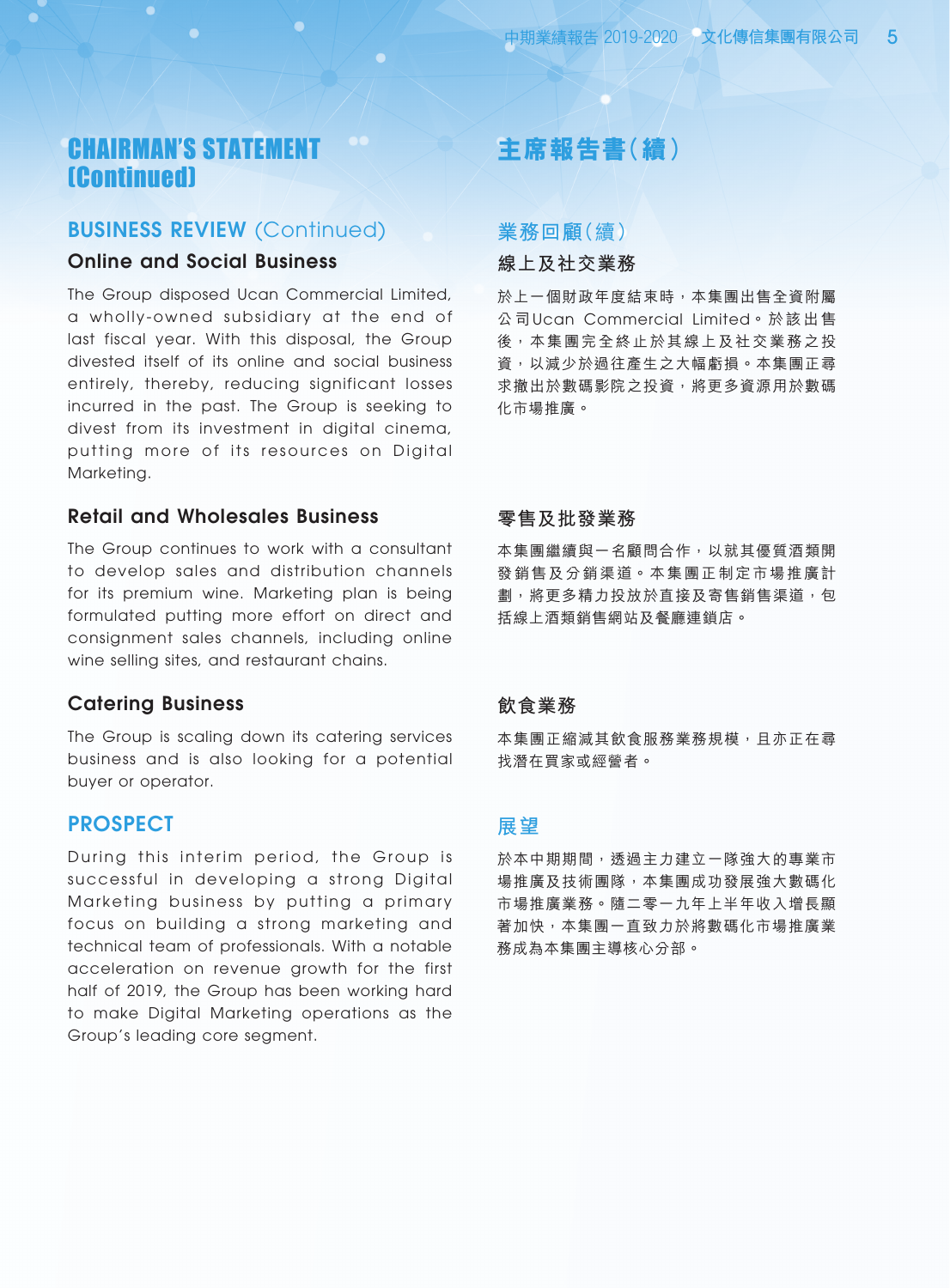# CHAIRMAN'S STATEMENT (Continued)

## PROSPECT (Continued)

Although the significant growth in revenue in the current period may have come with significant increases in expenses and costs, it is reflecting the strong commitment of the Group in pushing forth and becoming a prominent key player in the Digital Marketing and IPs Commercialization markets.

Furthermore, the Group's continuous efforts have been proven fruitful as we have successfully laid solid foundations for another sustainable revenue growth expected in the second half of 2019 and beyond. The Group's revenue forecast keeps building momentum as rich pipeline of IP content and Digital Marketing opportunities is under progress.

While the emphasis may be initially on revenue growth, the Group continues to focus on controlling costs and investment in and development of IPs, utilizing it in either direct licensing or marketing of products or events. The Group is confident it has built a base for achieving a turn-around. As stated before, the Group will continue to invest in IPs related business and continue to enhance the Company's value through our growing businesses.

### APPRECIATIONS

I would like to express my sincere gratitude to the Board of Directors, our management and staff for their continued dedication in the past period, and to all our customers, suppliers, business partners and shareholders for their enthusiastic support of the Group.

## **主席報告書(續)**

## **展望**(續)

儘管於本期間收入大幅增長同時可能開支及成本 亦大幅增加,其反映本集團於推動及成為數碼化 市場推廣及知識產權商業化市場主要關鍵參與者 方面不遺餘力。

此外,由於我們已成功奠定穩固基礎,並預期於 二零一九年下半年及往後實現另一次可持續的收 入增長,因此本集團之不斷努力已見成果。隨豐 富知識產權內容及數碼化市場推廣機遇正在進行 中,本集團收入預測將維持增長勢頭。

儘管最初可能將重點投放於收入增長,惟本集團 繼續專注於控制成本、知識產權投資及開發,利 用其於直接授權或產品或活動市場推廣之上。本 集團有信心已就改善經營建立基礎。誠如上文所 述,本集團將繼續於知識產權相關業務進行投 資,並透過業務增長持續提高本公司之價值。

### **致謝**

本人謹就過去期間董事會、管理層同仁及各員工 之不懈努力,以及本集團之客戶、供應商、業務 夥伴及各股東之鼎力支持,深表謝意。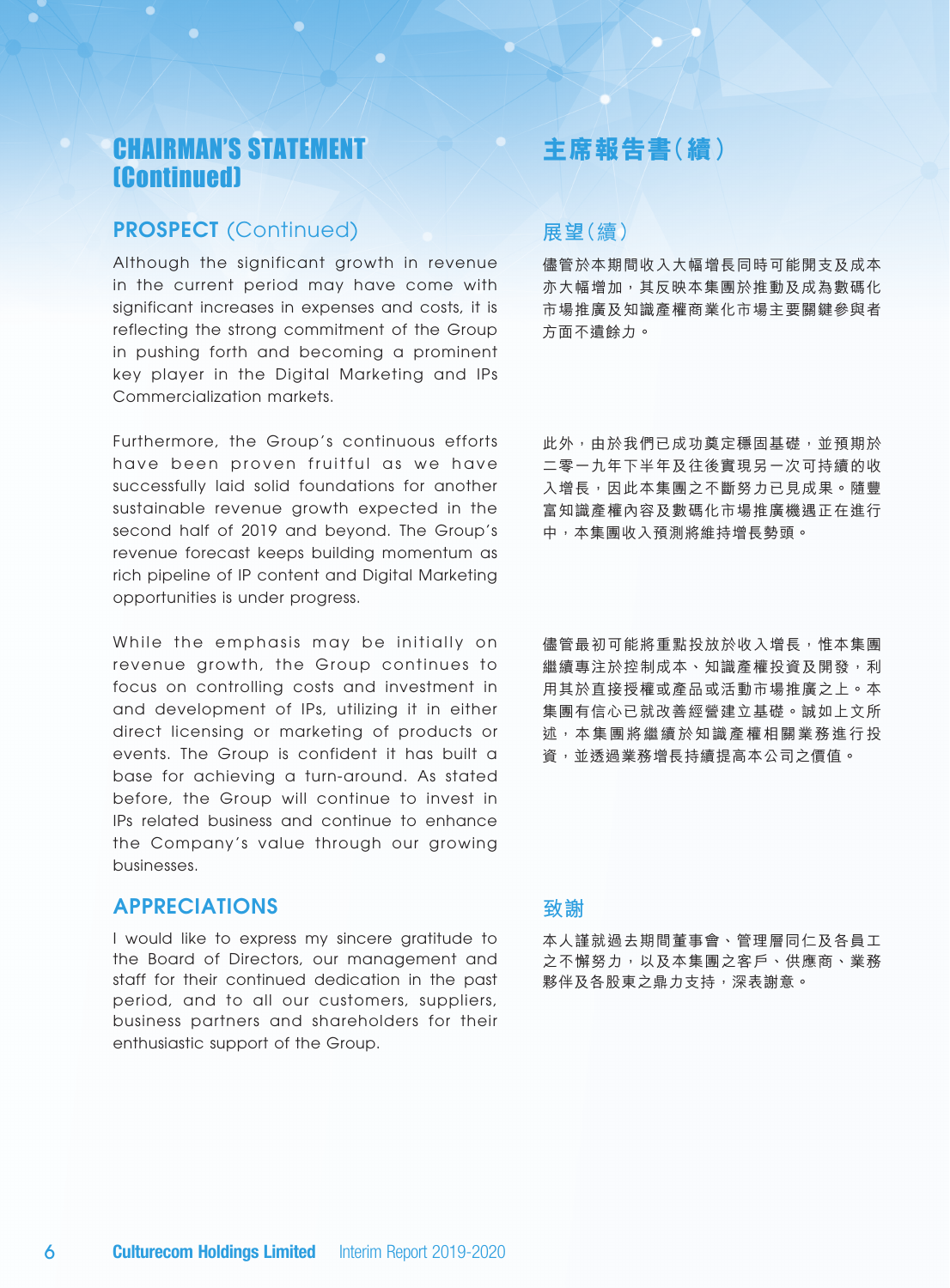**簡明綜合財務報表審閱報告**

# REPORT ON REVIEW OF CONDENSED CONSOLIDATED FINANCIAL **STATEMENTS**

# **Deloitte**

TO THE BOARD OF DIRECTORS OF CULTURECOM HOLDINGS LIMITED

*(incorporated in the Bermuda with limited liability)*

## **INTRODUCTION**

We have reviewed the condensed consolidated financial statements of Culturecom Holdings Limited (the "Company") and its subsidiaries (collectively referred to as the "Group") set out on pages 9 to 48, which comprise the condensed consolidated statement of financial position as of 30 September 2019 and the related condensed consolidated statement of profit or loss and other comprehensive income, statement of changes in equity and statement of cash flows for the six-month period then ended, and certain explanatory notes. The Rules Governing the Listing of Securities on The Stock Exchange of Hong Kong Limited require the preparation of a report on interim financial information to be in compliance with the relevant provisions thereof and Hong Kong Accounting Standard 34 "Interim Financial Reporting" ("HKAS 34") issued by the Hong Kong Institute of Certified Public Accountants. The directors of the Company are responsible for the preparation and presentation of these condensed consolidated financial statements in accordance with HKAS 34. Our responsibility is to express a conclusion on these condensed consolidated financial statements based on our review, and to report our conclusion solely to you, as a body, in accordance with our agreed terms of engagement, and for no other purpose. We do not assume responsibility towards or accept liability to any other person for the contents of this report.



**致:文化傳信集團有限公司董事會**

(於百慕達註冊成立之有限公司)

### **引言**

本核數師(以下簡稱「我們」)已審閱載於第 9 至 48 頁文化傳信集團有限公司(「貴公司」)及其附屬公 司(統稱「貴集團」)之簡明綜合財務報表。此簡明 綜合財務報表包括截至二零一九年九月三十日之 簡明綜合財務狀況表與截至該日止六個月期間之 相關簡明綜合損益及其他全面收益表、權益變動 報表和現金流量表及若干說明附註。香港聯合交 易所有限公司證券上市規則規定,就中期財務資 料編製之報告必須符合當中有關條文以及香港會 計師公會頒佈之香港會計準則第 34 號「中期財務 報告」(「香港會計準則第 34 號」)。貴公司董事須 對根據香港會計準則第 34 號編製及呈列該等簡 明綜合財務報表負責。我們的責任是根據審閱結 果對該等簡明綜合財務報表作出結論,並按照協 定的委聘條款僅向整體股東報告,且並無其他目 的。我們不會就本報告之內容向任何其他人士負 上或承擔任何責任。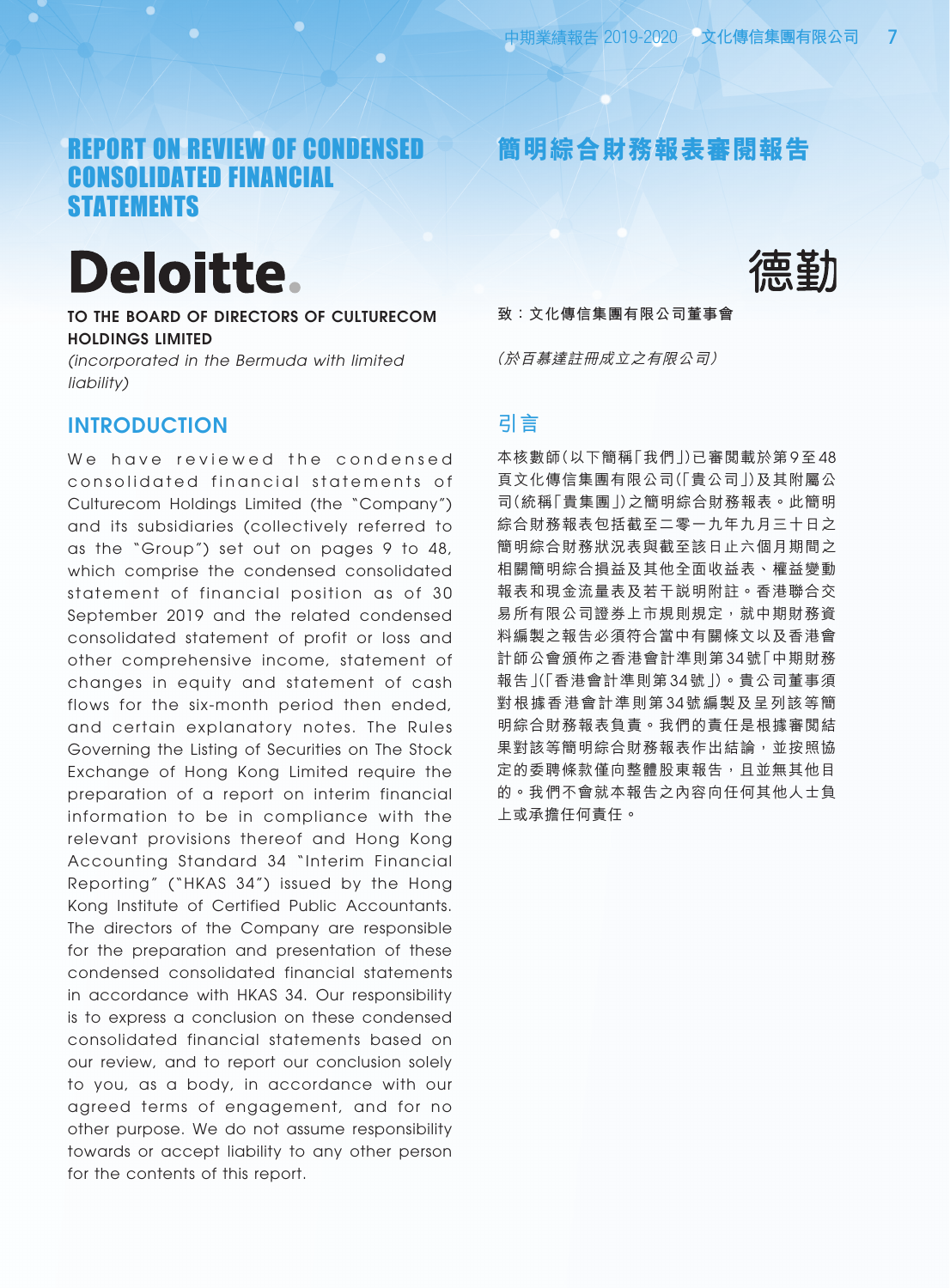# REPORT ON REVIEW OF CONDENSED CONSOLIDATED FINANCIAL STATEMENTS (Continued)

## Scope of Review

We conducted our review in accordance with Hong Kong Standard on Review Engagements 2410 "Review of Interim Financial Information Performed by the Independent Auditor of the Entity" issued by the Hong Kong Institute of Certified Public Accountants. A review of these condensed consolidated financial statements consists of making inquiries, primarily of persons responsible for financial and accounting matters, and applying analytical and other review procedures. A review is substantially less in scope than an audit conducted in accordance with Hong Kong Standards on Auditing and consequently does not enable us to obtain assurance that we would become aware of all significant matters that might be identified in an audit. Accordingly, we do not express an audit opinion.

### **CONCLUSION**

Based on our review, nothing has come to our attention that causes us to believe that the condensed consolidated financial statements are not prepared, in all material respects, in accordance with HKAS 34.

### Deloitte Touche Tohmatsu

*Certified Public Accountants* Hong Kong 18 November 2019

# **簡明綜合財務報表審閱報告 (續)**

## **審閱範圍**

我們已根據香港會計師公會頒佈之香港審閱委聘 準則第 2410 號「由實體的獨立核數師執行中期財 務資料審閱」進行審閱。審閱該等簡明綜合財務 報表包括主要向負責財務和會計事務之人員作出 查詢,並應用分析性和其他審閱程序。審閱範圍 遠少於根據香港審計準則進行審核之範圍,故不 能令我們保證我們將知悉在審核中可能發現之所 有重大事項。因此,我們不會發表審核意見。

## **結論**

按照我們的審閱結果,我們並無發現任何事項以 令我們相信簡明綜合財務報表在各重大方面未有 根據香港會計準則第 34 號編製。

**德勤** • **關黃陳方會計師行** 執業會計師 香港 二零一九年十一月十八日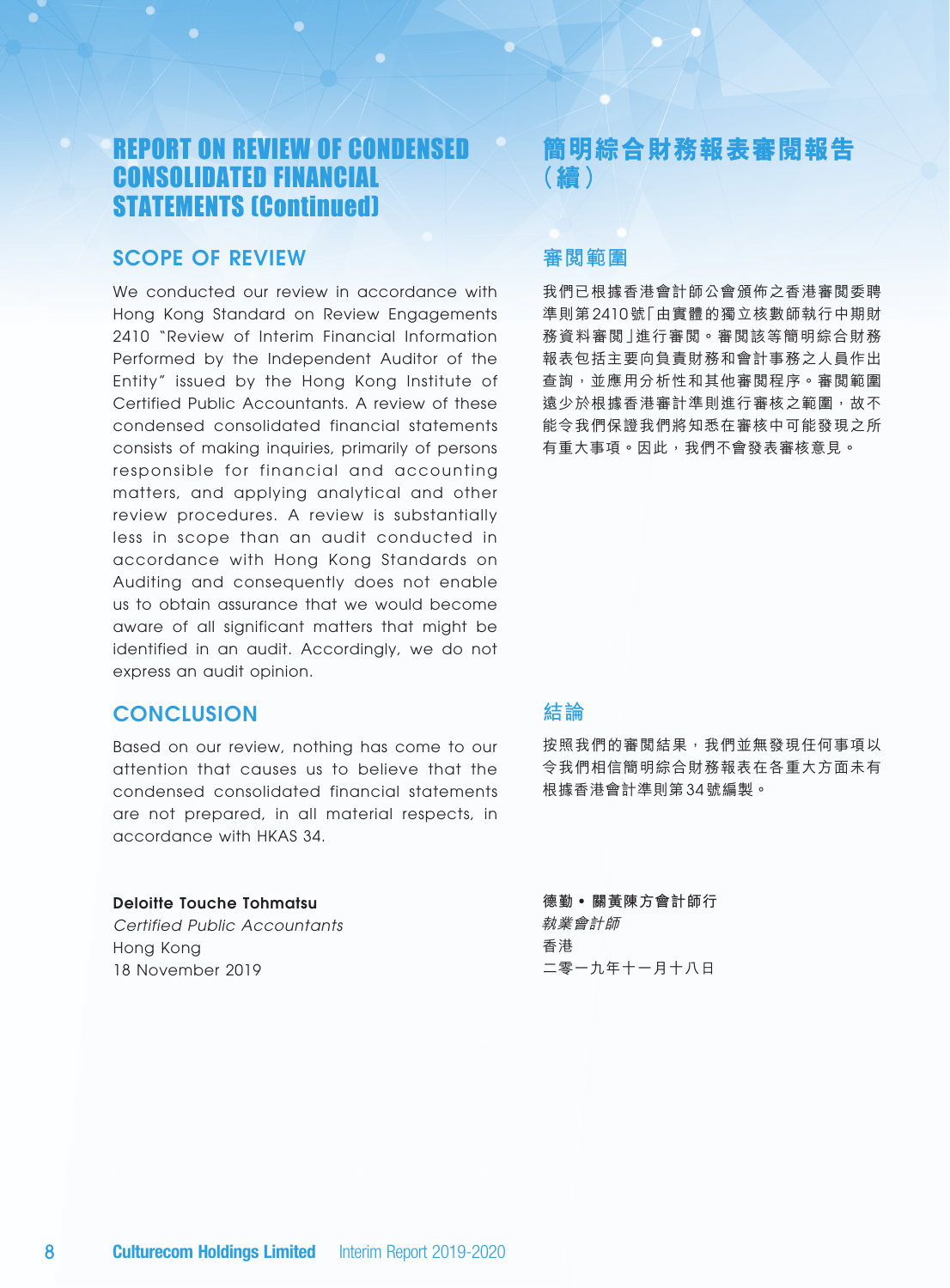# CONDENSED CONSOLIDATED STATEMENT OF PROFIT OR LOSS AND OTHER COMPREHENSIVE INCOME

FOR THE SIX MONTHS ENDED 30 SEPTEMBER 2019

**簡明綜合損益及其他全面收益 表**

截至二零一九年九月三十日止六個月

|                                                                                                                                                             |                                                    | Six months ended<br>30 September<br>截至九月三十日止六個月 |                                                                  |                                                                                  |  |
|-------------------------------------------------------------------------------------------------------------------------------------------------------------|----------------------------------------------------|-------------------------------------------------|------------------------------------------------------------------|----------------------------------------------------------------------------------|--|
|                                                                                                                                                             |                                                    | <b>NOTES</b><br>附註                              | 2019<br>二零一九年<br><b>HK\$'000</b><br>千港元<br>(unaudited)<br>(未經審核) | 2018<br>二零一八年<br>HK\$'000<br>千港元<br>(unaudited)<br>(未經審核)<br>(restated)<br>(經重列) |  |
| <b>Continuing operations</b><br>Revenue<br>Cost of sales                                                                                                    | 持續經營業務<br>收入<br>銷售成本                               | $\mathfrak{S}$                                  | 36,182<br>(25, 347)                                              | 8,335<br>(3, 508)                                                                |  |
| Gross profit                                                                                                                                                | 毛利                                                 |                                                 | 10,835                                                           | 4,827                                                                            |  |
| Other income<br>Other losses<br>Selling expenses<br>Administrative expenses<br>Finance cost<br>Share of loss of an associate                                | 其他收入<br>其他虧損<br>銷售費用<br>行政費用<br>財務費用<br>應佔一間聯營公司虧損 | 5 <sub>a</sub><br>5 <sub>b</sub>                | 2,625<br>(5,198)<br>(3,639)<br>(21, 924)<br>(96)<br>(22)         | 997<br>(2,519)<br>(24)<br>(12, 915)<br>(430)                                     |  |
| Loss before tax<br>Income tax credit (expense)                                                                                                              | 除税前虧損<br>所得税抵免(開支)                                 | 6                                               | (17, 419)<br>25                                                  | (10,064)<br>(58)                                                                 |  |
| Loss for the period from<br>continuing operations                                                                                                           | 持續經營業務之<br>期間虧損                                    | $\overline{7}$                                  | (17, 394)                                                        | (10, 122)                                                                        |  |
| <b>Discontinued operation</b><br>Loss for the period from<br>discontinued operation                                                                         | 終止經營業務<br>終止經營業務之<br>期間虧損                          |                                                 |                                                                  | (4, 745)                                                                         |  |
| Loss for the period                                                                                                                                         | 期間虧損                                               |                                                 | (17, 394)                                                        | (14, 867)                                                                        |  |
| Other comprehensive expense                                                                                                                                 | 其他全面開支                                             |                                                 |                                                                  |                                                                                  |  |
| Item that may be reclassified<br>subsequently to profit or loss:<br>Exchange differences on<br>translation of financial<br>statements of foreign operations | 其後可能重新分類為損益之<br>項目:<br>換算海外業務財務報表之<br>匯兑差異         |                                                 | (6, 406)                                                         | (844)                                                                            |  |
| Other comprehensive expense<br>for the period                                                                                                               | 期間其他全面開支                                           |                                                 | (6, 406)                                                         | (844)                                                                            |  |
| Total comprehensive expense<br>for the period                                                                                                               | 期間全面開支總額                                           |                                                 | (23, 800)                                                        | (15, 711)                                                                        |  |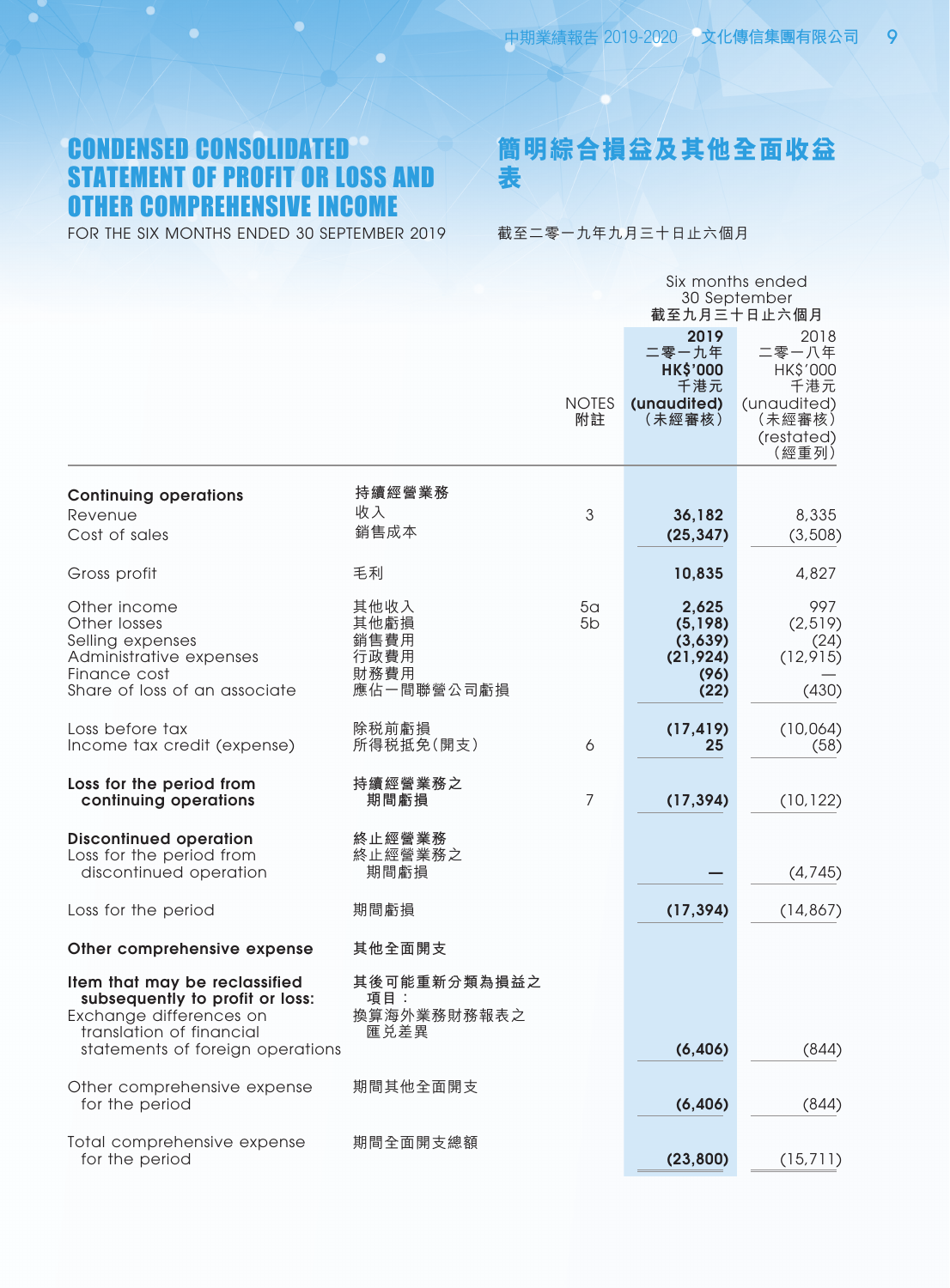# CONDENSED CONSOLIDATED STATEMENT OF PROFIT OR LOSS AND OTHER COMPREHENSIVE INCOME (Continued)

**簡明綜合損益及其他全面收益 表(續)**

FOR THE SIX MONTHS ENDED 30 SEPTEMBER 2019

截至二零一九年九月三十日止六個月

|                                                                                                |                          |                   |                                                                  | Six months ended<br>30 September<br>截至九月三十日止六個月                                  |
|------------------------------------------------------------------------------------------------|--------------------------|-------------------|------------------------------------------------------------------|----------------------------------------------------------------------------------|
|                                                                                                |                          | <b>NOTE</b><br>附註 | 2019<br>二零一九年<br><b>HK\$'000</b><br>千港元<br>(unaudited)<br>(未經審核) | 2018<br>二零一八年<br>HK\$'000<br>千港元<br>(unaudited)<br>(未經審核)<br>(restated)<br>(經重列) |
| Loss for the period attributable<br>to owners of the Company:                                  | 本公司擁有人應佔期間<br>虧損:        |                   |                                                                  |                                                                                  |
| - from continuing operations<br>- from discontinued operation                                  | 一 來自持續經營業務<br>一 來自終止經營業務 |                   | (12, 974)                                                        | (8, 877)<br>(4, 745)                                                             |
|                                                                                                |                          |                   | (12,974)                                                         | (13,622)                                                                         |
| Loss for the period attributable<br>to non-controlling interests from<br>continuing operations | 來自持續經營業務之<br>非控股權益應佔期間虧損 |                   | (4, 420)                                                         | (1, 245)                                                                         |
|                                                                                                |                          |                   | (17, 394)                                                        | (14, 867)                                                                        |
| Total comprehensive expense for<br>the period attributable to:                                 | 應佔期間全面開支總額:              |                   |                                                                  |                                                                                  |
| Owners of the Company<br>Non-controlling interests                                             | 本公司擁有人<br>非控股權益          |                   | (18,094)<br>(5,706)                                              | (14, 499)<br>(1, 212)                                                            |
|                                                                                                |                          |                   | (23, 800)                                                        | (15, 711)                                                                        |
| Loss per share<br>From continuing and                                                          | 每股虧損<br>來自持續及終止經營業務      | 9                 |                                                                  |                                                                                  |
| discontinued operations<br>Basic (HK cents)                                                    | 基本(港仙)                   |                   | (0.9)                                                            | (1.0)                                                                            |
| From continuing operations<br>Basic (HK cents)                                                 | 來自持續經營業務<br>基本(港仙)       |                   | (0.9)                                                            | (0.6)                                                                            |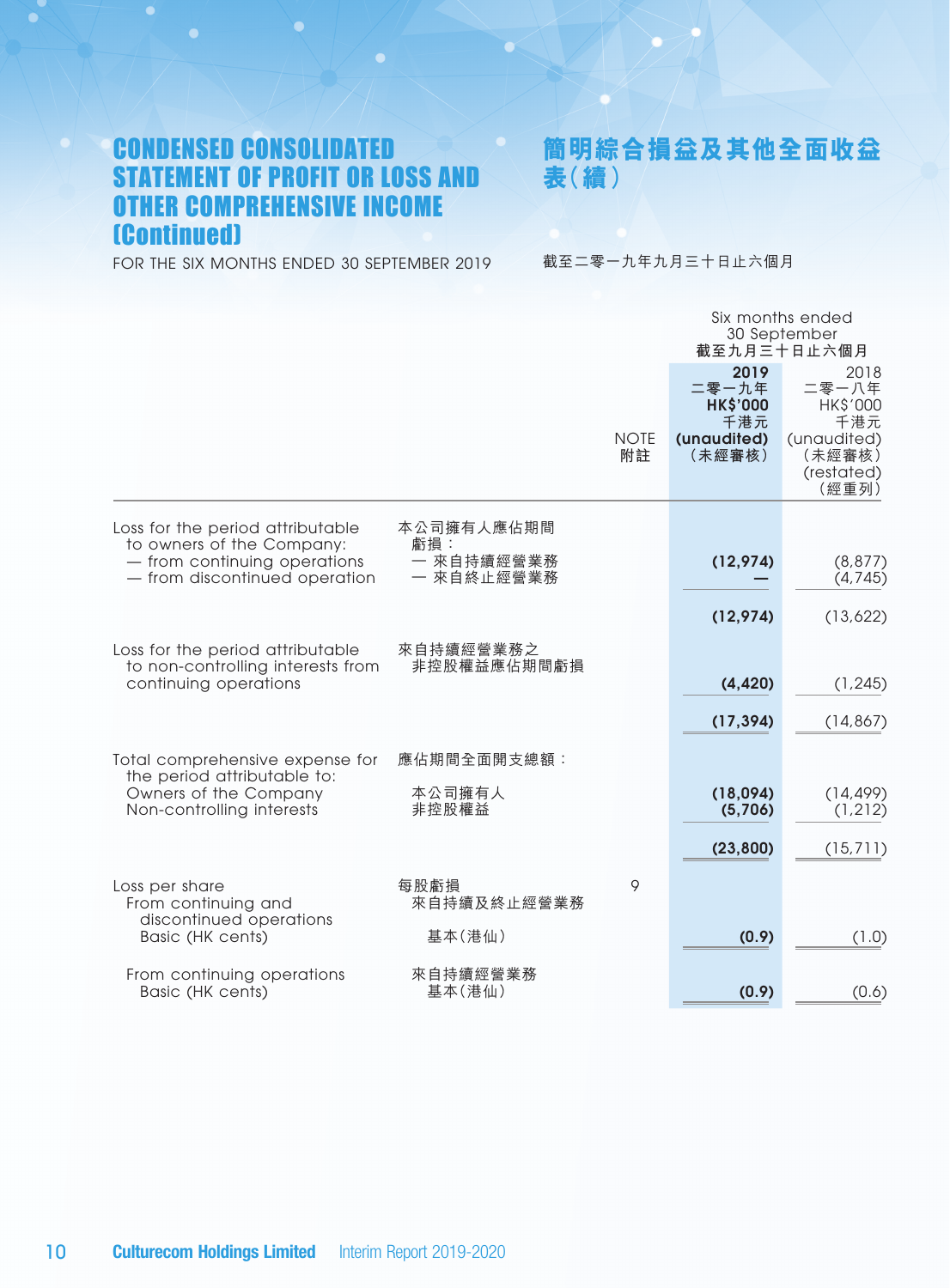# CONDENSED CONSOLIDATED STATEMENT OF FINANCIAL POSITION

AT 30 SEPTEMBER 2019

# **簡明綜合財務狀況表**

於二零一九年九月三十日

|                                              |             |              | 30                 | 31              |
|----------------------------------------------|-------------|--------------|--------------------|-----------------|
|                                              |             |              | September          | March           |
|                                              |             |              | 2019               | 2019            |
|                                              |             |              | 二零一九年              | 二零一九年           |
|                                              |             |              | 九月三十日              | 三月三十一日          |
|                                              |             |              | <b>HK\$'000</b>    | HK\$'000<br>千港元 |
|                                              |             | <b>NOTES</b> | 千港元<br>(unaudited) | (audited)       |
|                                              |             | 附註           | (未經審核)             | (經審核)           |
|                                              |             |              |                    |                 |
| <b>Non-current assets</b>                    | 非流動資產       |              |                    |                 |
| Property, plant and equipment                | 物業、廠房及設備    | 10           | 833                | 837             |
| Right-of-use assets                          | 使用權資產       |              | 4,180              |                 |
| Goodwill                                     | 商譽          | 11           | 18,771             | 19,949          |
| Interest in an associate                     | 於一間聯營公司之權益  |              | 1,368              | 1,390           |
| Intangible assets                            | 無形資產        |              | 5,607              | 6,162           |
| Film right                                   | 電影版權        |              |                    | 117             |
| Rental deposit                               | 租金按金        | 12           |                    | 555             |
| Financial assets at fair value               | 按公平價值計入損益表之 |              |                    |                 |
| through profit or loss                       | 金融資產        | 13           | 1,202              | 5,379           |
|                                              |             |              | 31,961             | 34,389          |
|                                              |             |              |                    |                 |
| <b>Current assets</b>                        | 流動資產        |              |                    |                 |
| Inventories                                  | 存貨          |              | 35,780             | 35,786          |
| Trade receivables                            | 應收貿易賬款      | 12           | 19,066             | 9,969           |
| Other receivables, deposits and              | 其他應收款項、按金及  |              |                    |                 |
| prepayments                                  | 預付款項        | 12           | 22,639             | 12,583          |
| Contract costs                               | 合約成本        |              | 4,414              |                 |
| Tax recoverable                              | 可收回税項       |              | 1,640              | 1,262           |
| Financial asset at fair value                | 按公平價值計入損益表之 |              |                    |                 |
| through profit or loss                       | 金融資產        | 13           | 16,857             |                 |
| Bank balances and cash                       | 銀行結存及現金     |              | 161,249            | 220,370         |
|                                              |             |              | 261,645            | 279,970         |
|                                              |             |              |                    |                 |
| <b>Current liabilities</b>                   | 流動負債        |              |                    |                 |
| Trade payables                               | 應付貿易賬款      | 14           | 1,296              | 737             |
| Other payables and accrued                   | 其他應付款項及     |              |                    |                 |
| charges                                      | 應計費用        | 14           | 7,401              | 9,932           |
| <b>Contract liabilities</b>                  | 合約負債        | 15           | 1,186              | 114             |
| Lease liabilities                            | 租賃負債        |              | 2,823              |                 |
|                                              |             |              | 12,706             | 10,783          |
|                                              |             |              |                    |                 |
| <b>Net current assets</b>                    | 流動資產淨值      |              | 248,939            | 269,187         |
|                                              |             |              |                    |                 |
| <b>Total assets less current liabilities</b> | 總資產減流動負債    |              | 280,900            | 303,576         |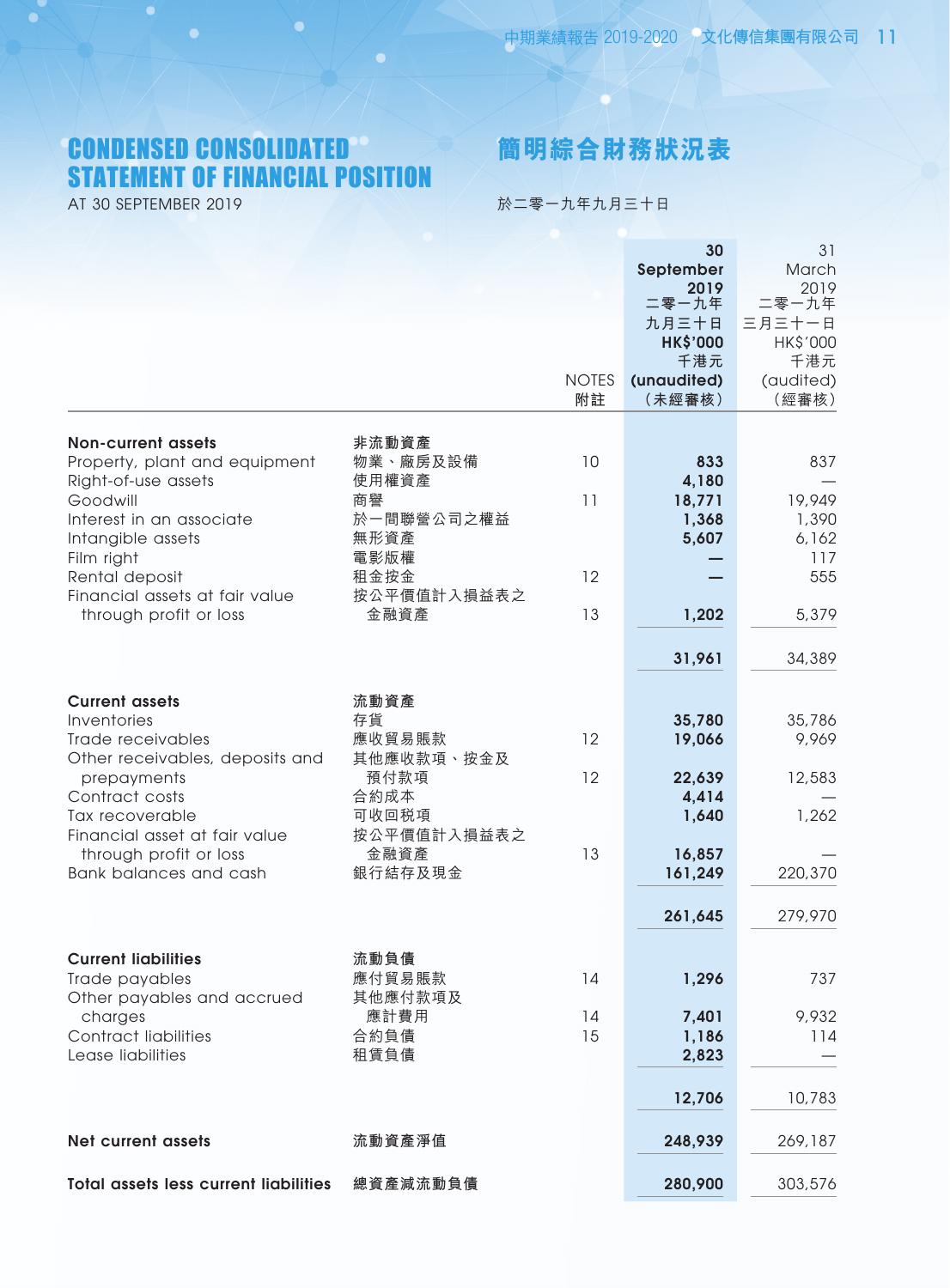# CONDENSED CONSOLIDATED STATEMENT OF FINANCIAL POSITION (Continued)

**簡明綜合財務狀況表(續)**

AT 30 SEPTEMBER 2019

於二零一九年九月三十日

|                                                 |                |             | 30              | 31            |
|-------------------------------------------------|----------------|-------------|-----------------|---------------|
|                                                 |                |             | September       | March         |
|                                                 |                |             | 2019<br>二零一九年   | 2019<br>二零一九年 |
|                                                 |                |             | 九月三十日           | 三月三十一日        |
|                                                 |                |             | <b>HK\$'000</b> | HK\$'000      |
|                                                 |                |             | 千港元             | 千港元           |
|                                                 |                | <b>NOTE</b> | (unaudited)     | (audited)     |
|                                                 |                | 附註          | (未經審核)          | (經審核)         |
|                                                 |                |             |                 |               |
| <b>Non-current liabilities</b>                  | 非流動負債          |             |                 |               |
| Deferred tax liabilities<br>Lease liabilities   | 遞延税項負債<br>租賃負債 |             | 1,359<br>1,251  | 1,384         |
|                                                 |                |             |                 |               |
|                                                 |                |             | 2,610           | 1,384         |
|                                                 |                |             |                 |               |
| Net assets                                      | 資產淨值           |             | 278,290         | 302,192       |
|                                                 |                |             |                 |               |
| <b>Capital and reserves</b>                     | 資本及儲備          |             |                 |               |
| Share capital                                   | 股本             | 16          | 13,907          | 13,907        |
| Share premium and reserves                      | 股份溢價及儲備        |             | 252,546         | 270,842       |
|                                                 | 本公司擁有人應佔權益     |             |                 |               |
| Equity attributable to owners of<br>the Company |                |             | 266,453         | 284,749       |
| Non-controlling interests                       | 非控股權益          |             | 11,837          | 17,443        |
|                                                 |                |             |                 |               |
| <b>Total equity</b>                             | 總權益            |             | 278,290         | 302,192       |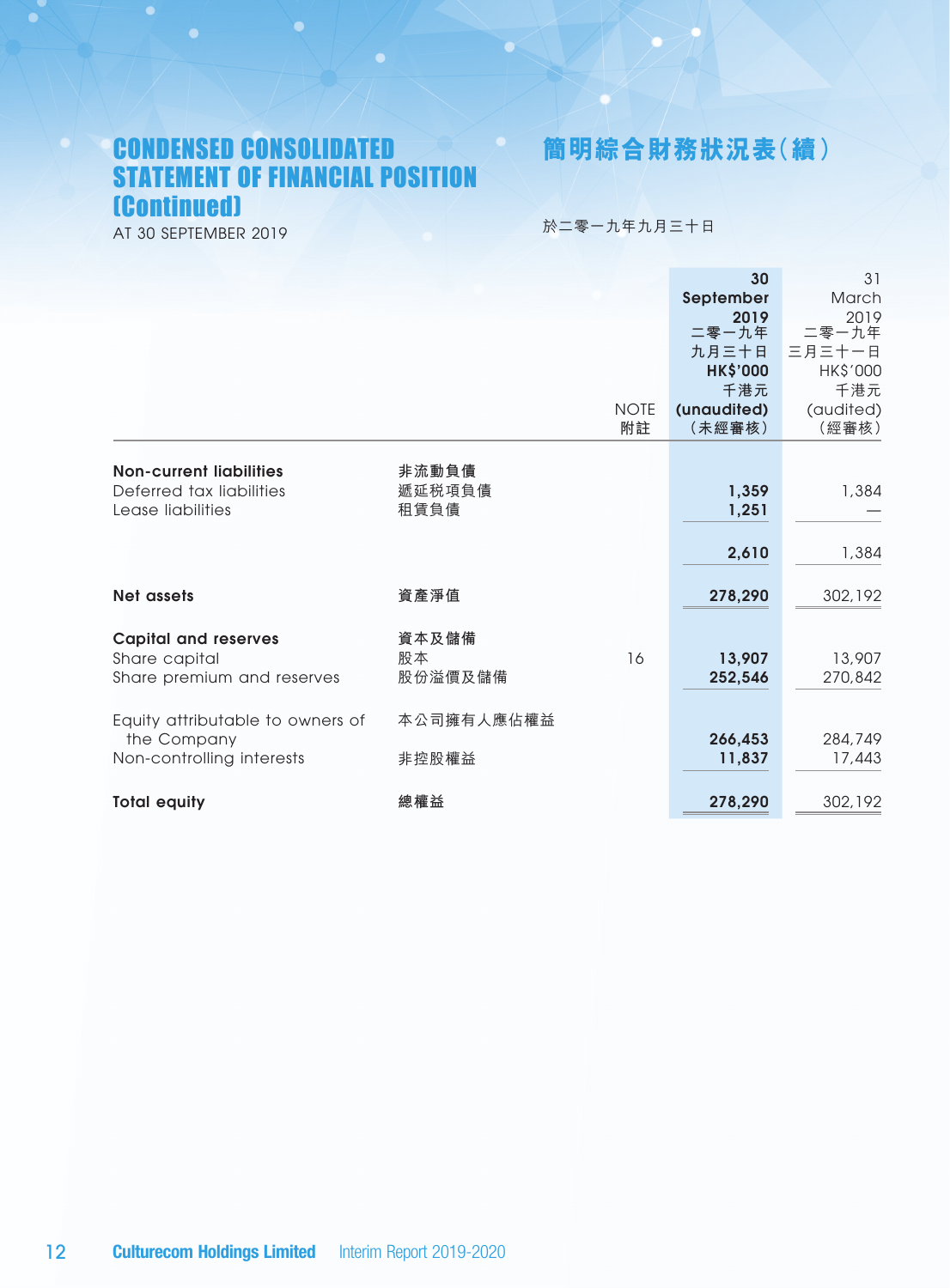# CONDENSED CONSOLIDATED STATEMENT OF CHANGES IN EQUITY

FOR THE SIX MONTHS ENDED 30 SEPTEMBER 2019



截至二零一九年九月三十日止六個月

|                                                                                                                                          |                                           | Attributable to owners of the Company<br>本公司擁有人應佔 |                         |                                              |                                  |                         |                         |                         |                                   |                                  |                        |
|------------------------------------------------------------------------------------------------------------------------------------------|-------------------------------------------|---------------------------------------------------|-------------------------|----------------------------------------------|----------------------------------|-------------------------|-------------------------|-------------------------|-----------------------------------|----------------------------------|------------------------|
|                                                                                                                                          |                                           | Share<br>capital                                  | Share<br>premium        | Contribution<br>surplus                      | Capital<br>redemption<br>reserve | Translation<br>reserve  | Other<br>reserve        | Accumulated<br>losses   | Sub-<br>total                     | Non-<br>controlling<br>interests | Total<br>equity        |
|                                                                                                                                          |                                           | 股本<br>HK\$'000<br>千港元                             | 股份溢價<br>HK\$'000<br>千港元 | 實繳盈餘<br>HK\$'000<br>千港元<br>(Note a)<br>(附註a) | 股本贖回儲備<br>HK\$'000<br>千港元        | 匯兑儲備<br>HK\$'000<br>千港元 | 其他儲備<br>HK\$'000<br>千港元 | 累計虧損<br>HK\$'000<br>千港元 | 惜<br>HK\$'000<br>千港元              | 非控股權益<br>HK\$'000<br>千港元         | 總權益<br>HK\$'000<br>千港元 |
| At 1 April 2018 (audited)                                                                                                                | 於二零一八年四月一日(經審核)                           | 13,907                                            | 2,025,611               | 171,671                                      | 446                              | 520                     | 681                     | (1,896,695)             | 316, 141                          | (5, 459)                         | 310,682                |
| Loss for the period<br>Other comprehensive (expense) income<br>Exchange differences on translation<br>of financial statements of foreign | 期間虧損<br>其他全面(開支)收益<br>換算海外業務財務報表<br>的匯兑差額 |                                                   |                         |                                              |                                  |                         |                         | (13,622)                | (13,622)                          | (1, 245)                         | (14, 867)              |
| operations                                                                                                                               |                                           |                                                   |                         |                                              |                                  | (877)                   |                         |                         | (877)                             | 33                               | (844)                  |
| Total comprehensive expense<br>for the period                                                                                            | 期間總全面開支                                   |                                                   |                         |                                              |                                  | (877)                   |                         | (13,622)                | (14, 499)                         | (1, 212)                         | (15,711)               |
| Acquisition of a subsidiary (Note 17)                                                                                                    | 收購一間附屬公司(附註17)                            |                                                   |                         |                                              |                                  |                         |                         |                         |                                   | 21,658                           | 21,658                 |
| At 30 September 2018 (unaudited)                                                                                                         | 於二零一八年九月三十日<br>(未經審核)                     | 13,907                                            | 2,025,611               | 171,671                                      | 446                              | (357)                   | 681                     | (1, 910, 317)           | 301,642                           | 14,987                           | 316,629                |
| At 1 April 2019 (audited)                                                                                                                | 於二零一九年四月一日(經審核)                           | 13,907                                            | 2,025,611               | 171,671                                      | 446                              | 463                     | 681                     | (1,928,030)             | 284,749                           | 17,443                           | 302,192                |
| Loss for the period<br>Other comprehensive expense<br>Exchange differences on translation                                                | 期間虧損<br>其他全面開支<br>換算海外業務財務報表              |                                                   |                         |                                              |                                  |                         |                         | (12,974)                | (12,974)                          | (4, 420)                         | (17, 394)              |
| of financial statements of foreign<br>operations                                                                                         | 的匯兑差額                                     |                                                   |                         |                                              |                                  | (5, 120)                |                         |                         | (5, 120)                          | (1, 286)                         | (6,406)                |
| Total comprehensive expense<br>for the period                                                                                            | 期間總全面開支                                   |                                                   |                         |                                              |                                  | (5, 120)                |                         | (12, 974)               | (18,094)                          | (5,706)                          | (23, 800)              |
| Acquisition of additional<br>interest in a subsidiary (Note b)<br>Disposal of subsidiaries (Note c)                                      | 收購一間附屬公司的額外權益<br>(附註b)<br>出售附屬公司(附註c)     |                                                   |                         |                                              |                                  |                         | (202)                   |                         | (202)<br>$\overline{\phantom{a}}$ | (293)<br>393                     | (495)<br>393           |
|                                                                                                                                          |                                           |                                                   |                         |                                              |                                  |                         | (202)                   |                         | (202)                             | $100\,$                          | (102)                  |
| At 30 September 2019 (unaudited)                                                                                                         | 於二零一九年九月三十日<br>(未經審核)                     | 13,907                                            | 2,025,611               | 171,671                                      | 446                              | (4,657)                 | 479                     | (1,941,004)             | 266,453                           | 11,837                           | 278,290                |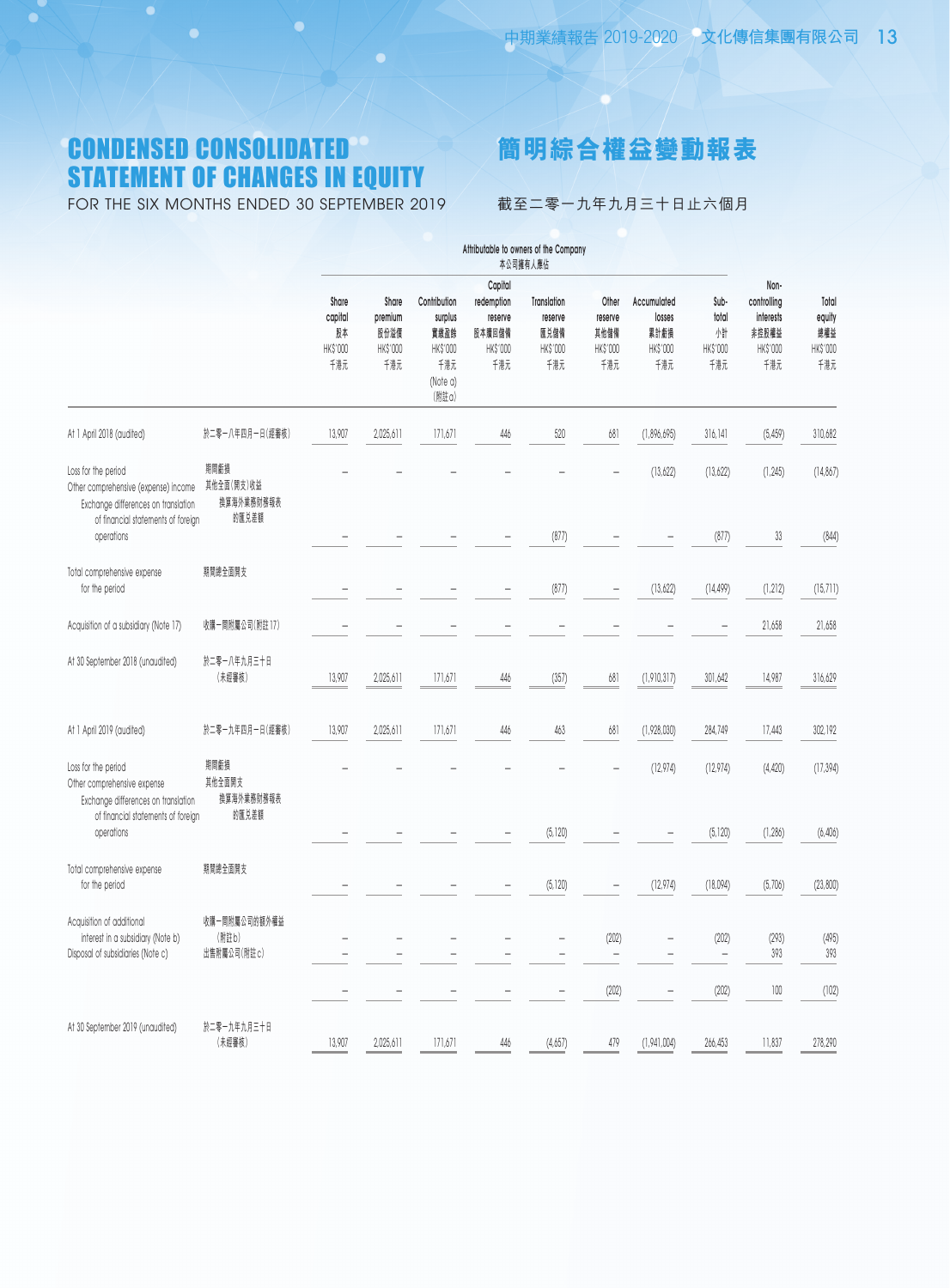# CONDENSED CONSOLIDATED STATEMENT OF CHANGES IN EQUITY (Continued)

FOR THE SIX MONTHS ENDED 30 SEPTEMBER 2019

#### Notes:

- (a) Contribution surplus represents the difference between the nominal value of the share capital of the acquired subsidiaries and the nominal amount of the Company's share capital issued as consideration for the acquisition as at the date of the group reorganisation in prior years.
- (b) During the six months period ended 30 September 2019, the Group acquired an additional equity interest of 45% of 北京乾智傳視科技有限公司 ("Beijing Skyvior") from non-controlling interest with a cash consideration of RMB450,000 (equivalent to approximately HK\$495,000). After the acquisition, Beijing Skyvior become a wholly owned subsidiary of the Group.
- (c) During the six months period ended 30 September 2019, the Group disposed its entire 95% equity interests in three subsidiaries to an independent third party with an aggregate consideration of RMB221,000 (equivalent to approximately HK\$243,000).

# **簡明綜合權益變動報表(續)**

### 截至二零一九年九月三十日止六個月

附註:

- (a) 實繳盈餘指於過往年度所收購附屬公司之股本面值與於 集團重組日期作為收購代價而發行之本公司股本面值之 差額。
- (b) 截至二零一九年九月三十日止六個月期間,本集團收購 北京乾智傳視科技有限公司(「北京乾智」)非控股權益之 額外 45% 股權,現金代價為人民幣 450,000 元(相等於 約 495,000 港元)。於收購後, 北京乾智成為本集團之 全資附屬公司。
- (c) 截至二零一九年九月三十日止六個月期間,本集團向獨 立第三方出售其於三間附屬公司之全部 95% 股權,總代 價為人民幣 221,000 元(相等於約 243,000 港元)。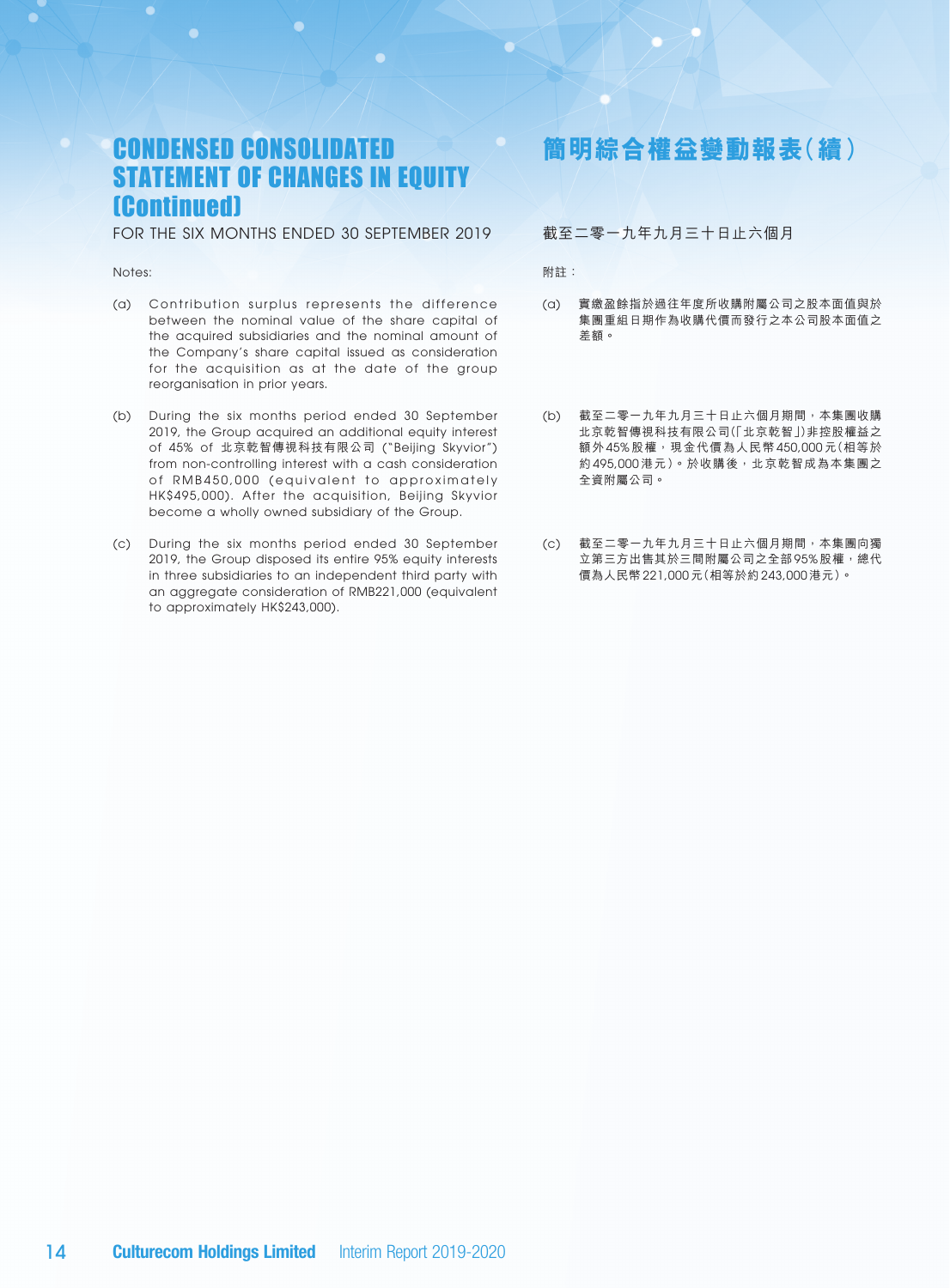# CONDENSED CONSOLIDATED STATEMENT OF CASH FLOWS

FOR THE SIX MONTHS ENDED 30 SEPTEMBER 2019

# **簡明綜合現金流量表**

截至二零一九年九月三十日止六個月

|                                                                                                                                          |                                            |                   | <b>Six months ended</b><br>30 September<br>截至九月三十日止六個月           |                                                           |
|------------------------------------------------------------------------------------------------------------------------------------------|--------------------------------------------|-------------------|------------------------------------------------------------------|-----------------------------------------------------------|
|                                                                                                                                          |                                            | <b>NOTE</b><br>附註 | 2019<br>二零一九年<br><b>HK\$'000</b><br>千港元<br>(unaudited)<br>(未經審核) | 2018<br>二零一八年<br>HK\$'000<br>千港元<br>(unaudited)<br>(未經審核) |
| <b>OPERATING ACTIVITIES</b><br>Operating cash flows before<br>movements in working capital                                               | 經營業務<br>營運資金變動前之經營現金<br>流量                 |                   | (12, 339)                                                        | (12,063)                                                  |
| Decrease in inventories<br>(Increase) decrease in trade<br>receivables                                                                   | 存貨減少<br>應收貿易賬款(增加)<br>減少                   |                   | 6<br>(9, 485)                                                    | 26<br>18,573                                              |
| Increase in other receivables,<br>deposits and prepayments<br>Increase in contract costs<br>Increase in trade payables                   | 其他應收款項、按金及預付<br>款項增加<br>合約成本增加<br>應付貿易賬款增加 |                   | (9, 213)<br>(4, 531)<br>575                                      | (759)<br>441                                              |
| (Decrease) increase in other<br>payables and accrued charges<br>Increase in contract liabilities                                         | 其他應付款項及應計費用<br>(減少)增加<br>合約負債增加            |                   | (2, 143)<br>1,103                                                | 204<br>3,005                                              |
| NET CASH (USED IN) FROM<br><b>OPERATING ACTIVITIES</b>                                                                                   | 經營業務(所用)所得之<br>現金淨額                        |                   | (36, 027)                                                        | 9,427                                                     |
| <b>INVESTING ACTIVITIES</b><br>Proceeds from redemption of<br>financial assets at fair value<br>through profit or loss                   | 投資業務<br>贖回按公平價值計入<br>損益表之金融資產之<br>所得款項     |                   | 4,740                                                            |                                                           |
| Purchase of financial assets at fair 購買按公平價值計入損益表<br>value through profit or loss<br>Interest received<br>Net cash inflow on disposal of | 之金融資產<br>已收利息<br>出售附屬公司之                   |                   | (21,780)<br>1,212                                                | 130                                                       |
| subsidiaries<br>Purchase of property, plant and<br>equipment                                                                             | 現金流入淨額<br>購買物業、廠房及<br>設備                   |                   | 53<br>(279)                                                      | (332)                                                     |
| Acquisition of a subsidiary<br>NET CASH USED IN INVESTING                                                                                | 收購一間附屬公司<br>投資業務所用之                        | 17                |                                                                  | (2,692)                                                   |
| <b>ACTIVITIES</b>                                                                                                                        | 現金淨額                                       |                   | (16, 054)                                                        | (2,894)                                                   |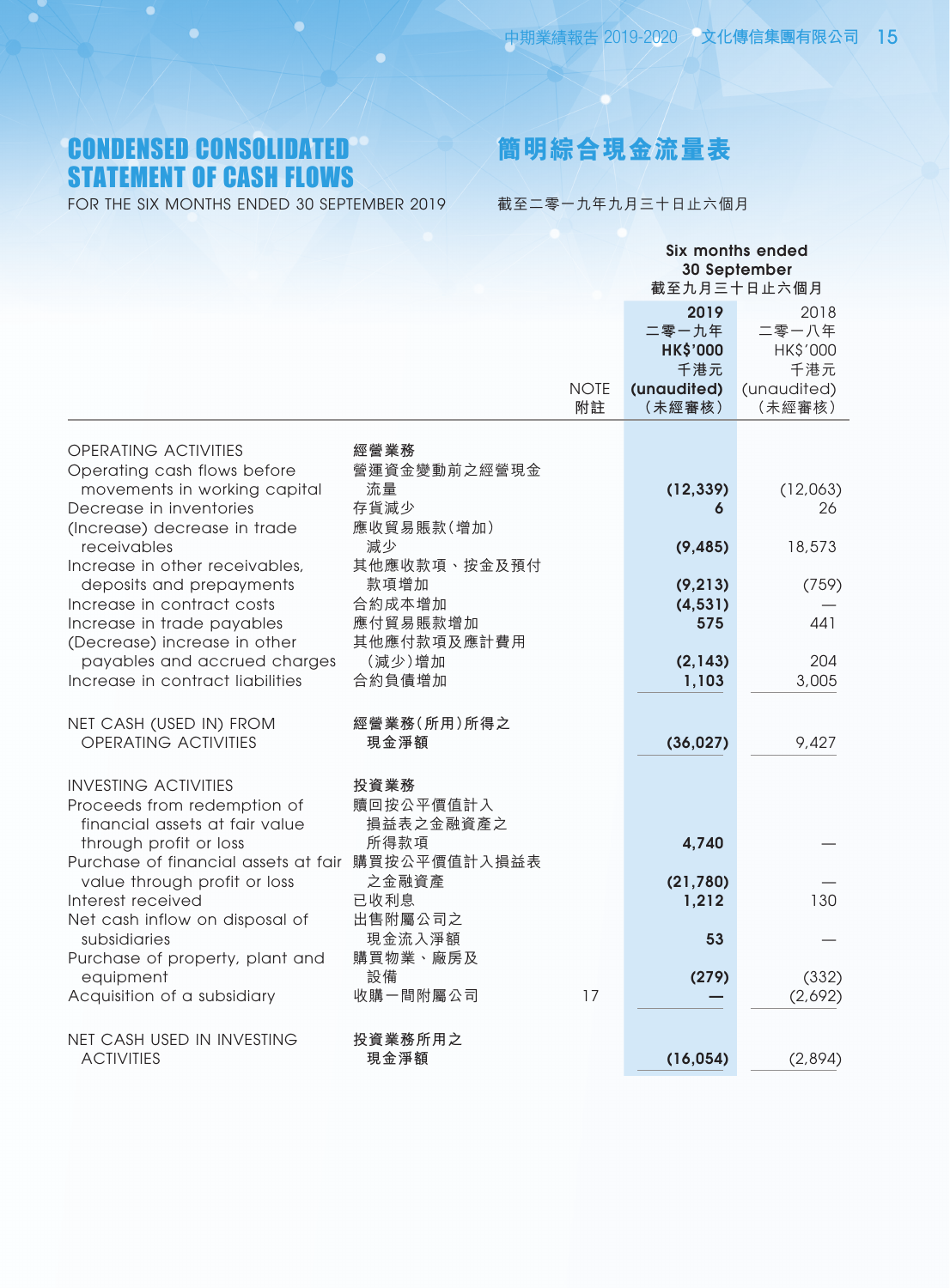# CONDENSED CONSOLIDATED STATEMENT OF CASH FLOWS (Continued)

**簡明綜合現金流量表(續)**

FOR THE SIX MONTHS ENDED 30 SEPTEMBER 2019

截至二零一九年九月三十日止六個月

|                                                                                             |                            | Six months ended<br>30 September<br>截至九月三十日止六個月                  |                                                           |  |
|---------------------------------------------------------------------------------------------|----------------------------|------------------------------------------------------------------|-----------------------------------------------------------|--|
|                                                                                             |                            | 2019<br>二零一九年<br><b>HK\$'000</b><br>千港元<br>(unaudited)<br>(未經審核) | 2018<br>二零一八年<br>HK\$'000<br>千港元<br>(unaudited)<br>(未經審核) |  |
| <b>FINANCING ACTIVITIES</b><br>Interest paid<br>Repayments of lease liabilities             | 融資業務<br>已付利息<br>償還租賃負債     | (96)<br>(2, 234)                                                 |                                                           |  |
| CASH USED IN FINANCING<br><b>ACTIVITIES</b>                                                 | 融資業務所用之<br>現金              | (2, 330)                                                         |                                                           |  |
| NET (DECREASE) INCREASE IN CASH 現金及現金等價物(減少)<br>AND CASH EQUIVALENTS                        | 增加淨額                       | (54, 411)                                                        | 6,533                                                     |  |
| CASH AND CASH EQUIVALENTS AT<br>BEGINNING OF THE PERIOD                                     | 期初現金及現金等價物                 | 220,370                                                          | 238,393                                                   |  |
| Effect of foreign exchange rate<br>changes                                                  | 匯率變動之影響                    | (4,710)                                                          | (907)                                                     |  |
| CASH AND CASH EQUIVALENTS AT<br>END OF THE PERIOD, represented<br>by bank balances and cash | 期末現金及現金等價物<br>(呈列為銀行結存及現金) | 161,249                                                          | 244,019                                                   |  |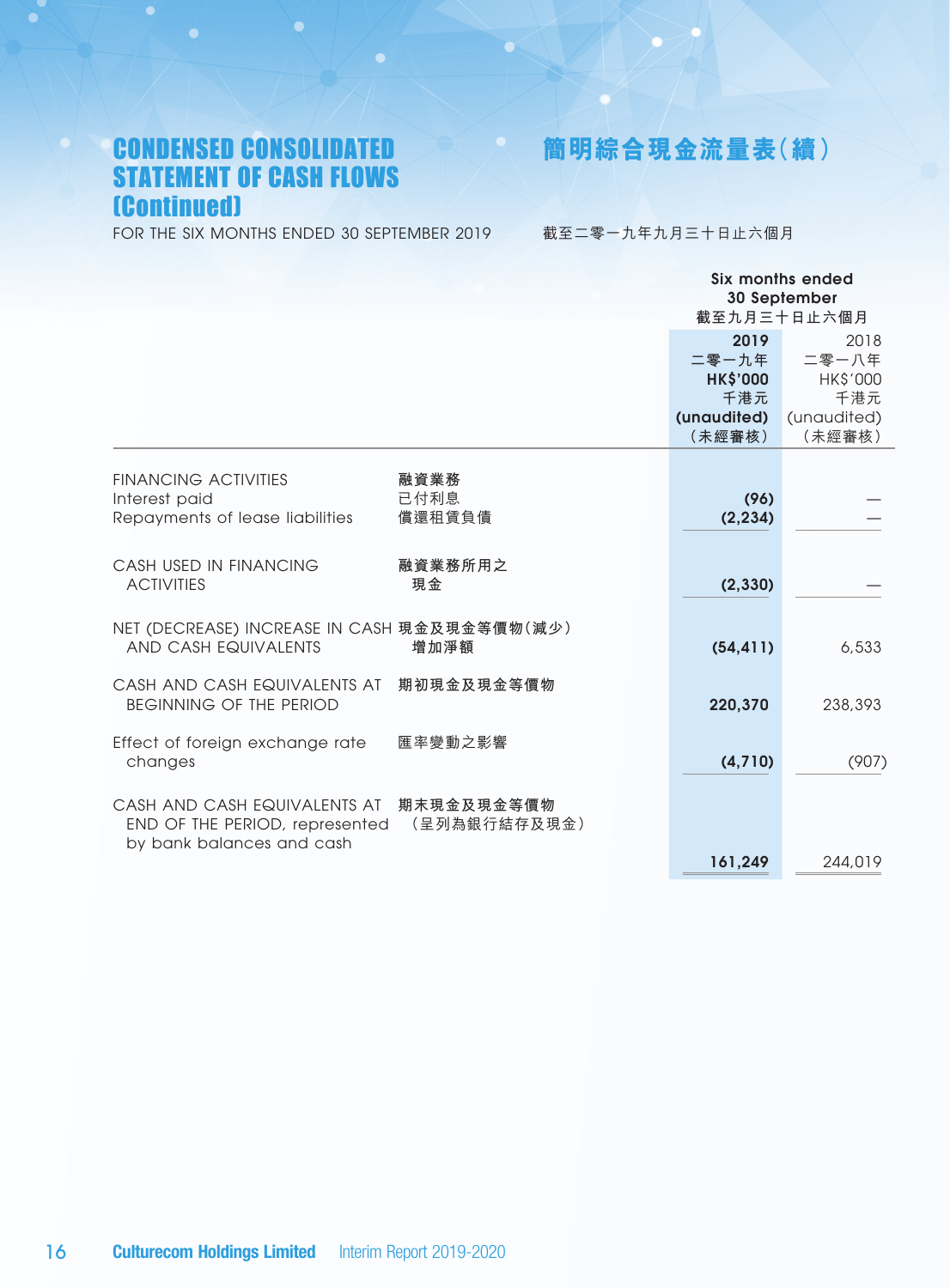### FOR THE SIX MONTHS ENDED 30 SEPTEMBER 2019

### 1. BASIS OF PREPARATION

The condensed consolidated financial statements have been prepared in accordance with Hong Kong Accounting Standard 34 *Interim Financial Reporting* issued by the Hong Kong Institute of Certified Public Accountants (the "HKICPA") as well as with the applicable disclosure requirements of Appendix 16 to the Rules Governing the Listing of Securities on The Stock Exchange of Hong Kong Limited.

In order to provide a more comprehensive and informative presentation of the results of the Group to the financial statements users, the management of the Company has reconsidered the presentation of the condensed consolidated statement of profit or loss and other comprehensive income. During the six months ended 30 September 2019, all the expenses have been presented according to their function on the face of the condensed consolidated statement of profit or loss and other comprehensive income. As a result, the relevant amounts of salaries and allowances, other expenses, depreciation expenses and operating lease rentals in respect of rental premises have been reclassified according to their function as part of "Cost of sales", "Selling expenses" and "Administrative expenses". Accordingly, the relevant comparative amounts of salaries and allowances, other expenses, depreciation expenses and operating lease rentals in respect of rental premises have been reclassified to conform with the current period's presentation.

#### 2. PRINCIPAL ACCOUNTING POLICIES

The condensed consolidated financial statements have been prepared on the historical cost basis except for certain financial instruments, which are measured at fair values, as appropriate.

Other than changes in accounting policies resulting from application of new and amendments to Hong Kong Financial Reporting Standards ("HKFRSs"), the accounting policies and methods of computation used in the condensed consolidated financial statements for the six months ended 30 September 2019 are the same as those presented in the Group's annual financial statements for the year ended 31 March 2019.

# **簡明綜合財務報表附註**

### 截至二零一九年九月三十日止六個月

### 1. **編製基準**

簡明綜合財務報表乃根據香港會計師公會(「香港會計師 公會」)頒佈之香港會計準則第34號中期財務報告以及 香港聯合交易所有限公司證券上市規則附錄 16 之適用 披露規定而編製。

為向財務報表使用者更全面及詳盡地呈列本集團之業 績,本公司管理層已重新考慮簡明綜合損益及其他全面 收益表之呈列方式。於截至二零一九年九月三十日止六 個月,所有開支已根據其功能於簡明綜合損益及其他全 面收益表中呈列。因此,有關租賃物業之薪金及津貼、 其他費用、折舊費用及經營租賃租金之相關金額已根據 其功能重新分類為「銷售成本」、「銷售費用」及「行政費 用」之部分。因此,有關租賃物業之薪金及津貼、其他 費用、折舊費用及經營租賃租金之相關可比較金額已重 新分類,以與本期間之呈列方式保持一致。

### 2. **主要會計政策**

簡明綜合財務報表乃根據歷史成本法編製,惟若干金融 工具按公平價值計量(如適用)除外。

除了應用新訂香港財務報告準則(「香港財務報告準則」) 及其修訂所產生之會計政策變動外,截至二零一九年九 月三十日止六個月之簡明綜合財務報表所採用之會計政 策及計算方法與本集團截至二零一九年三月三十一日止 年度之年度財務報表所呈列者相同。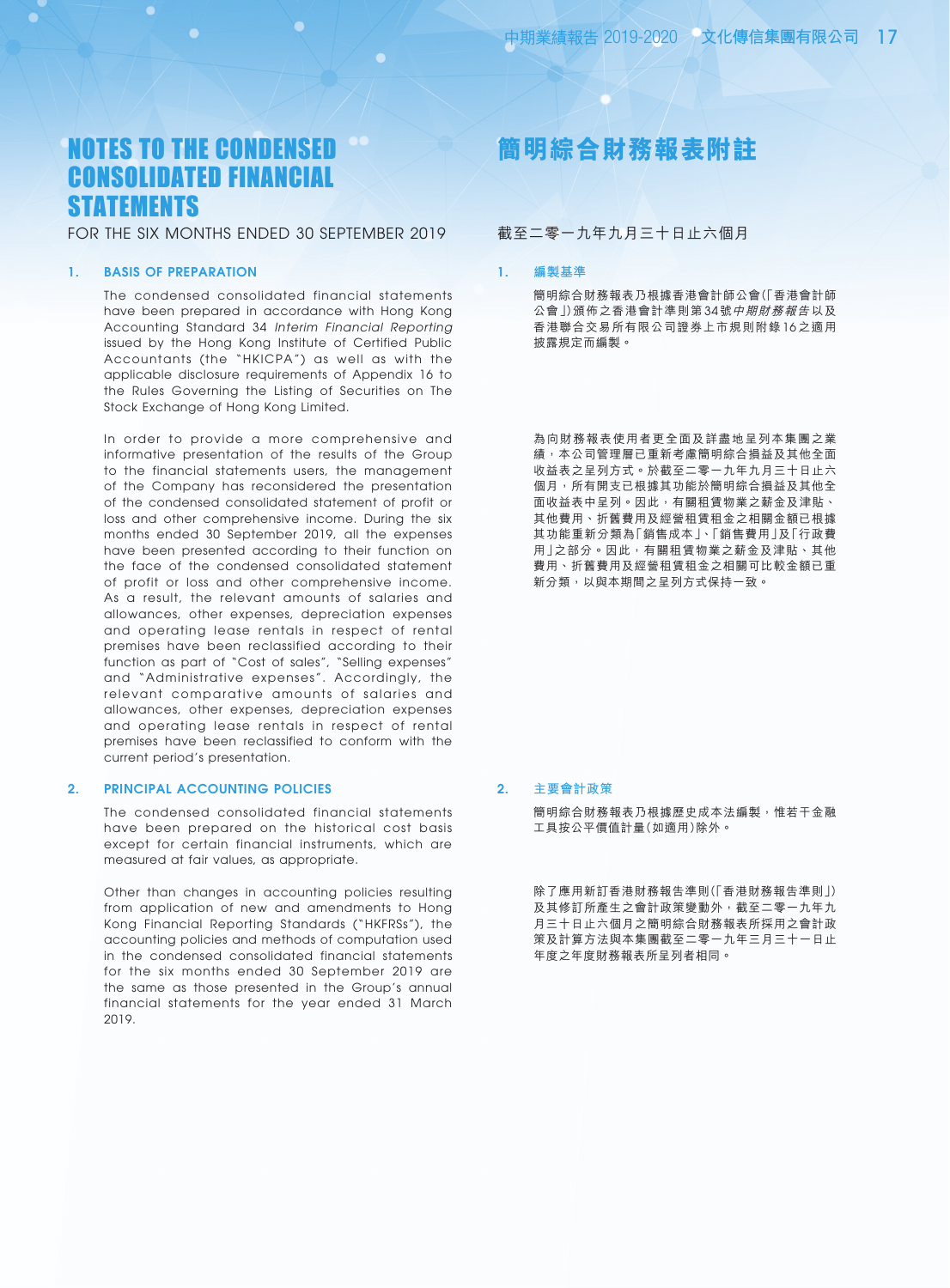FOR THE SIX MONTHS ENDED 30 SEPTEMBER 2019

### 2. PRINCIPAL ACCOUNTING POLICIES (Continued)

#### Application of new and amendments to HKFRSs

In the current interim period, the Group has applied, for the first time, the following new and amendments to HKFRSs issued by the HKICPA which are mandatorily effective for the annual period beginning on or after 1 April 2019 for the preparation of the Group's condensed consolidated financial statements:

| HKFRS 16              | Leases                       |
|-----------------------|------------------------------|
| HK(IFRIC) — Int 23    | Uncertainty over Income      |
|                       | <b>Tax Treatments</b>        |
| Amendments to HKFRS 9 | Prepayment Features with     |
|                       | <b>Negative Compensation</b> |
| Amendments to HKAS 19 | Plan Amendment,              |
|                       | Curtailment or               |
|                       | Settlement                   |
| Amendments to HKAS 28 | Long-term Interests in       |
|                       | Associates and Joint         |
|                       | Ventures                     |
| Amendments to HKFRSs  | Annual Improvements to       |
|                       | HKFRSs 2015 - 2017           |
|                       | Cvcle                        |
|                       |                              |

Except as described below, the application of the new and amendments to HKFRSs in the current period has had no material impact on the Group's financial positions and performance for the current and prior periods and/or on the disclosures set out in these condensed consolidated financial statements.

#### 2.1 Impacts and changes in accounting policies on application of HKFRS 16 Leases

The Group has applied HKFRS 16 for the first time in the current interim period. HKFRS 16 superseded HKAS 17 Leases ("HKAS 17"), and the related interpretations.

#### *2.1.1 Key changes in accounting policies resulting from application of HKFRS 16*

The Group applied the following accounting policies in accordance with the transition provisions of HKFRS 16.

# **簡明綜合財務報表附註(續)**

### 截至二零一九年九月三十日止六個月

### 2. **主要會計政策(續)**

**應用新訂及經修訂香港財務報告準則**

於本中期期間,本集團首次應用香港會計師公會所頒佈 之下列與編製本集團簡明綜合財務報表有關於二零一九 年四月一日或之後開始年度期間強制生效之新訂及經修 訂香港財務報告準則 ﹕

| 香港財務報告準則第16號  | 和賃           |
|---------------|--------------|
| 香港(國際財務報告詮釋   | 所得税處理方法之不確定性 |
| 委員會) - 詮釋第23號 |              |
| 香港財務報告準則      | 具有負補償之提前還款特性 |
| 第9號之修訂        |              |
| 香港會計準則第19號之   | 計劃修訂、縮減或     |
| 修訂            | 清償           |
|               |              |
| 香港會計準則第28號之   | 聯營公司及合營企業之   |
| 修訂            | 長期權益         |
|               |              |
| 香港財務報告準則之修訂   | 香港財務報告準則     |
|               | 二零一五年至二零一十   |

除以下所述者外,於本期間應用新訂香港財務報告準則 及其修訂對本集團之本期間及過往期間財務狀況及表現 及╱或該等簡明綜合財務報表所披露者並無重大影響。

年週期之年度改進

#### 2.1 **應用香港財務報告準則第** 16 **號「租賃」之會計 政策影響及變動**

本集團已於本中期期間首次應用香港財務報告準 則第 16 號。香港財務報告準則第 16 號取代香港 會計準則第 17 號租賃(「香港會計準則第 17 號」) 及相關詮釋。

#### 2.1.1 **應用香港財務報告準則第** 16**號所引致 之會計政策重大變動**

本集團根據香港財務報告準則第 16 號之過 渡條文應用以下會計政策。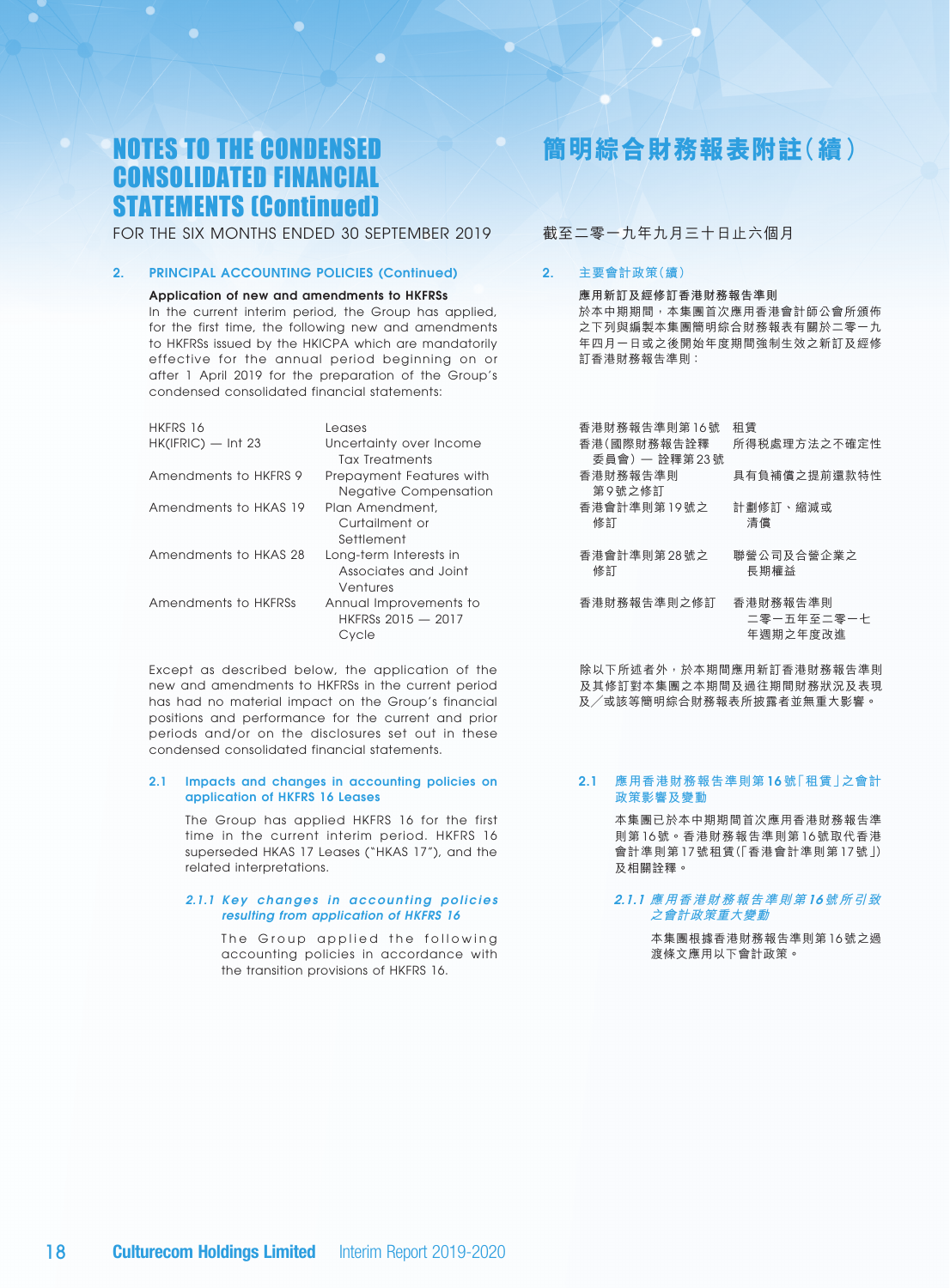### FOR THE SIX MONTHS ENDED 30 SEPTEMBER 2019

#### 2. PRINCIPAL ACCOUNTING POLICIES (Continued)

- 2.1 Impacts and changes in accounting policies on application of HKFRS 16 Leases (continued)
	- *2.1.1 Key changes in accounting policies resulting from application of HKFRS 16 (continued)*

#### *Definition of a lease*

A contract is, or contains, a lease if the contract conveys the right to control the use of an identified asset for a period of time in exchange for consideration.

For contracts entered into or modified on or after the date of initial application, the Group assesses whether a contract is or contains a lease based on the definition under HKFRS 16 at inception or modification date. Such contract will not be reassessed unless the terms and conditions of the contract are subsequently changed.

#### *As a lessee*

#### Allocation of consideration to components of a contract

For a contract that contains a lease component and one or more additional lease or non-lease components, the Group allocates the consideration in the contract to each lease component on the basis of the relative stand-alone price of the lease component and the aggregate standalone price of the non-lease components.

As a practical expedient, leases with similar characteristics are accounted on a portfolio basis when the Group reasonably expects that the effects on the condensed consolidated financial statements would not differ materiality from individual leases within the portfolio.

The Group also applies practical expedient not to separate non-lease components from lease component for all classes of underlying assets, and instead account for the lease component and any associated non-lease components as a single lease component.

# **簡明綜合財務報表附註(續)**

### 截至二零一九年九月三十日止六個月

- 2. **主要會計政策(續)**
	- 2.1 **應用香港財務報告準則第** 16 **號「租賃」之會計 政策影響及變動(續)**
		- 2.1.1 **應用香港財務報告準則第** 16**號所引致 之會計政策重大變動(續)**

#### 租賃之定義

倘合約為換取代價而給予在一段時間內控 制可識別資產之使用權,則該合約屬租賃 或包含租賃。

就於首次應用日期或之後訂立或修改之合 約而言,本集團根據香港財務報告準則第 16 號項下之定義於開始或修改日期評估合 約是否屬租賃或包含租賃。除非該合約之 條款及條件其後出現變動,否則該合約將 不予重新評估。

#### 作為承租人

#### 分配代價至合約部分

就包含租賃部分及一項或以上額外租賃或 非租賃部分之合約而言,本集團按租賃部 分之相關獨立價格及非租賃部分之總獨立 價格為基準,分配合約代價至各租賃部分。

作為可行權宜方法,當本集團合理預期對 簡明綜合財務報表之影響與組合內之個別 租賃並無重大差異時,具類似特徵之租賃 則按組合基準列賬。

本集團亦應用可行權宜方法不就相關資產 之所有類別將非租賃部分自租賃部分分 開,取而代之為以將租賃部分及任何相關 非租賃部分以單一租賃部分列賬。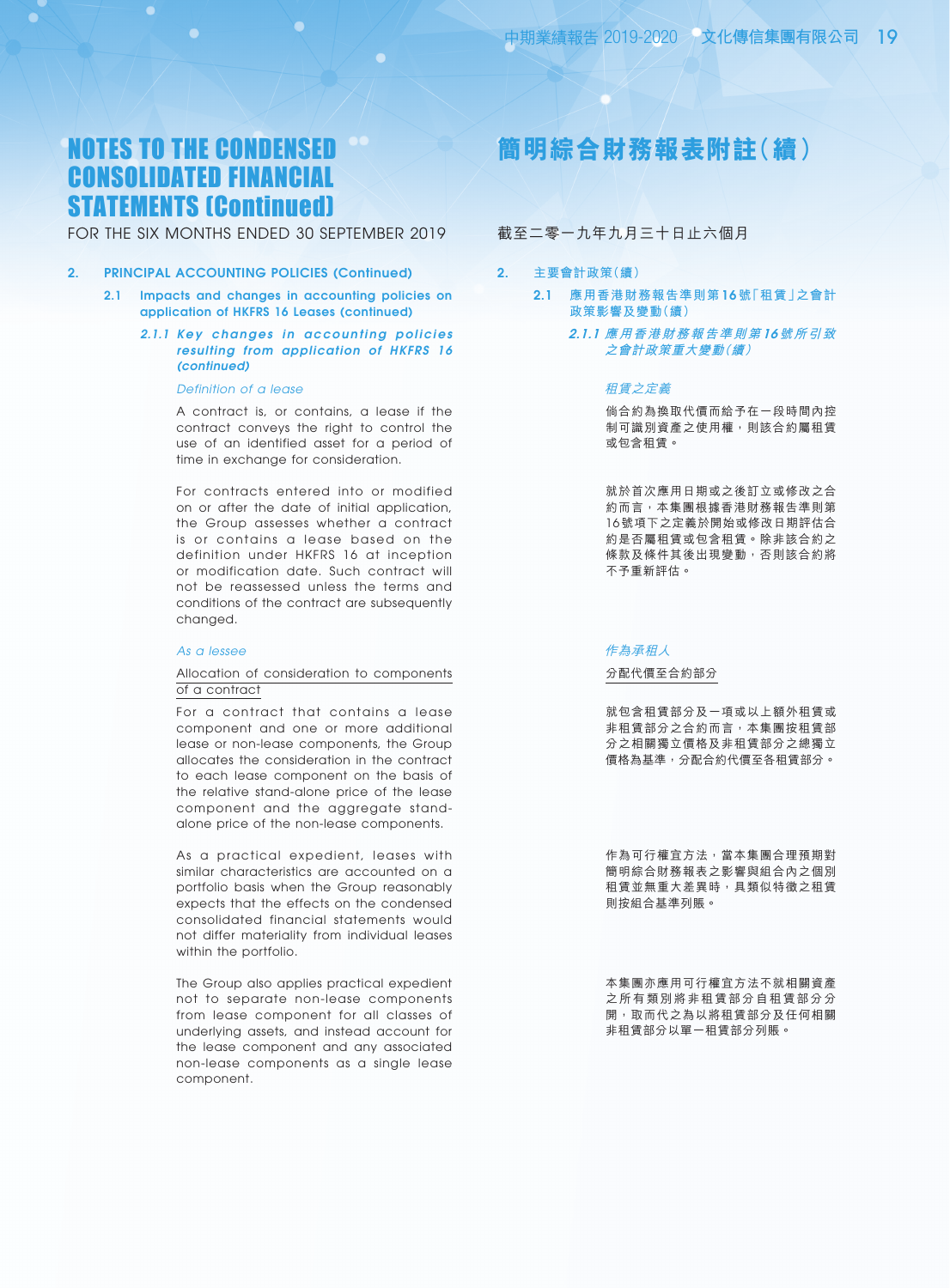### FOR THE SIX MONTHS ENDED 30 SEPTEMBER 2019

#### 2. PRINCIPAL ACCOUNTING POLICIES (Continued)

- 2.1 Impacts and changes in accounting policies on application of HKFRS 16 Leases (continued)
	- *2.1.1 Key changes in accounting policies resulting from application of HKFRS 16 (continued)*

#### *As a lessee (continued)*

#### Short-term leases

The Group applies the short-term lease recognition exemption to leases of certain warehouse that have a lease term of 12 months or less from the commencement date and do not contain a purchase option. Lease payments on short-term leases are recognised as expense on a straight-line basis over the lease term.

#### Right-of-use assets

Except for short-term leases, the Group recognises right-of-use assets at the commencement date of the lease (i.e. the date the underlying asset is available for use). Right-of-use assets are measured at cost, less any accumulated depreciation and impairment losses, and adjusted for any remeasurement of lease liabilities.

The cost of right-of-use asset includes:

- the amount of the initial measurement of the lease liability;
- any lease payments made at or before the commencement date, less any lease incentives received;
- any initial direct costs incurred by the Group; and
- an estimate of costs to be incurred by the Group in dismantling and removing the underlying assets, restoring the site on which it is located or restoring the underlying asset to the condition required by the terms and conditions of the lease.

# **簡明綜合財務報表附註(續)**

### 截至二零一九年九月三十日止六個月

### 2. **主要會計政策(續)**

- 2.1 **應用香港財務報告準則第** 16 **號「租賃」之會計 政策影響及變動(續)**
	- 2.1.1 **應用香港財務報告準則第** 16**號所引致 之會計政策重大變動(續)**

#### 作為承租人(續)

#### 短期租賃

本集團將短期租賃確認豁免應用於自開始 日期起計為期 12 個月或以下且並不包含購 買選擇權之若干倉庫租賃。短期租賃之租 賃付款於租期內以直線法確認為開支。

#### 使用權資產

除短期租賃外,本集團於租賃開始日期(即 相關資產可供使用之日期)確認使用權資 產。使用權資產乃按成本減任何累計折舊 及減值虧損計量,並就任何租賃負債重新 計量作出調整。

使用權資產成本包括:

- 初步計量租賃負債之金額;
- 於開始日期或之前所作之任何租賃 付款減任何已收租賃優惠;
- 本 集 團 所 產 生 之 任 何 初 始 直 接 成 本;及
- 本集團於拆卸及移除相關資產、復 原相關資產所在地或復原相關資產 至租賃條款及條件所規定之狀況時 所產生之估計成本。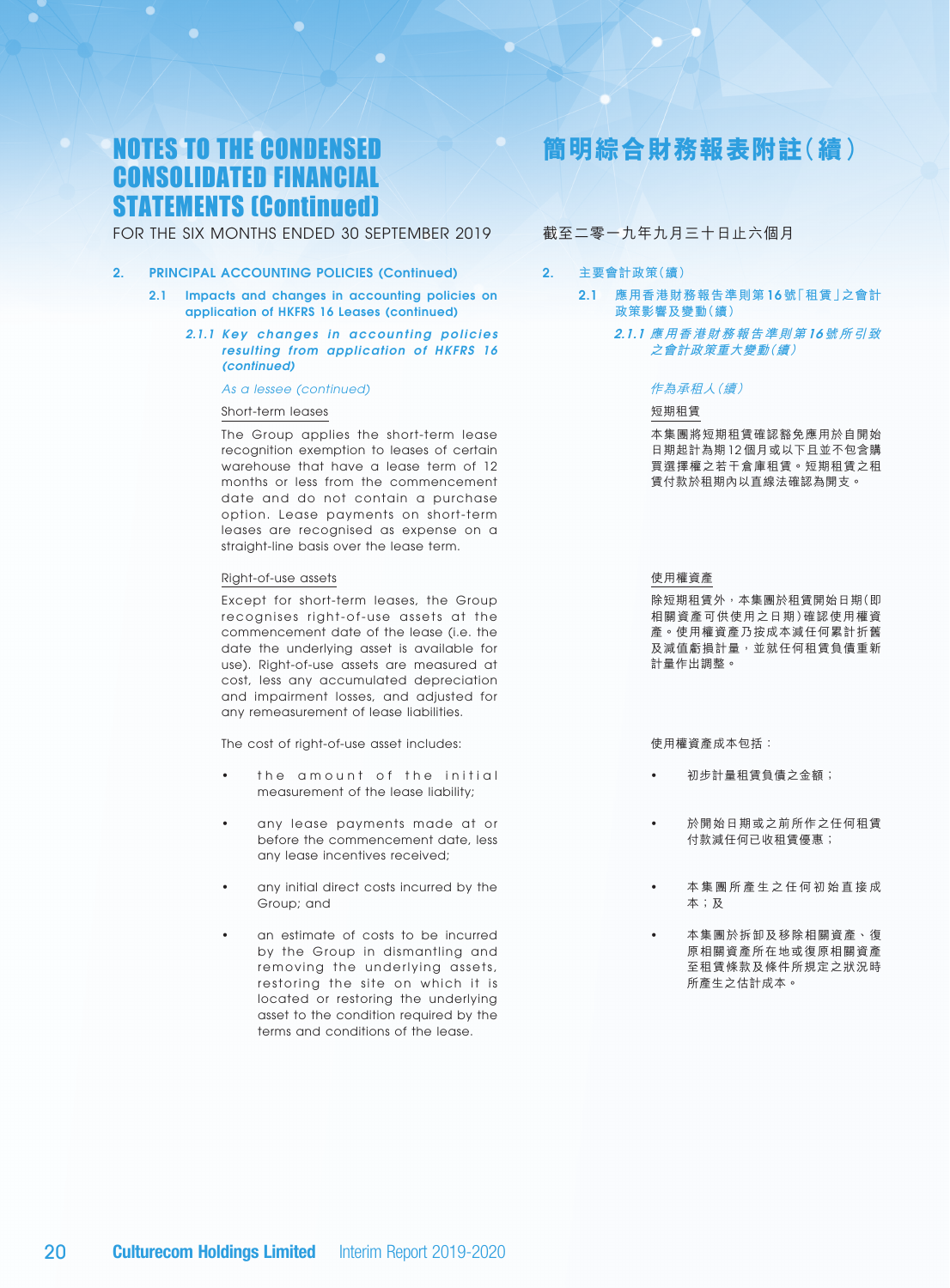### FOR THE SIX MONTHS ENDED 30 SEPTEMBER 2019

#### 2. PRINCIPAL ACCOUNTING POLICIES (Continued)

- 2.1 Impacts and changes in accounting policies on application of HKFRS 16 Leases (continued)
	- *2.1.1 Key changes in accounting policies resulting from application of HKFRS 16 (continued)*

#### *As a lessee (continued)*

#### Right-of-use assets (continued)

Right-of-use assets in which the Group is reasonably certain to obtain ownership of the underlying leased assets at the end of the lease term is depreciated from commencement date to the end of the useful life. Otherwise, right-of-use assets are depreciated on a straight-line basis over the shorter of its estimated useful life and the lease term.

The Group presents right-of-use assets as a separate line item on the condensed consolidated statement of financial position.

#### Refundable rental deposits

Refundable rental deposits paid are accounted under HKFRS 9 *Financial Instruments* and initially measured at fair value. Any adjustments to fair value at initial recognition are considered as additional lease payments and included in the cost of right-of-use assets.

# **簡明綜合財務報表附註(續)**

### 截至二零一九年九月三十日止六個月

- 2. **主要會計政策(續)**
	- 2.1 **應用香港財務報告準則第** 16 **號「租賃」之會計 政策影響及變動(續)**
		- 2.1.1 **應用香港財務報告準則第** 16**號所引致 之會計政策重大變動(續)**

#### 作為承租人(續)

#### 使用權資產(續)

本集團於租期結束時合理確定獲取相關租 賃資產擁有權之使用權資產自開始日期起 至可使用年期結束期間計提折舊。於其他 情況下,使用權資產於其估計可使用年期 及租期(以較短者為準)內以直線法計提折 舊。

本集團於簡明綜合財務狀況表將使用權資 產以獨立項目呈列。

#### 可退回租金按金

已付可退回租金按金根據香港財務報告準 則第9號金融工具入賬,並初步按公平價 值計量。對首次確認之公平價值之調整被 視為額外租賃付款,並計入使用權資產成 本。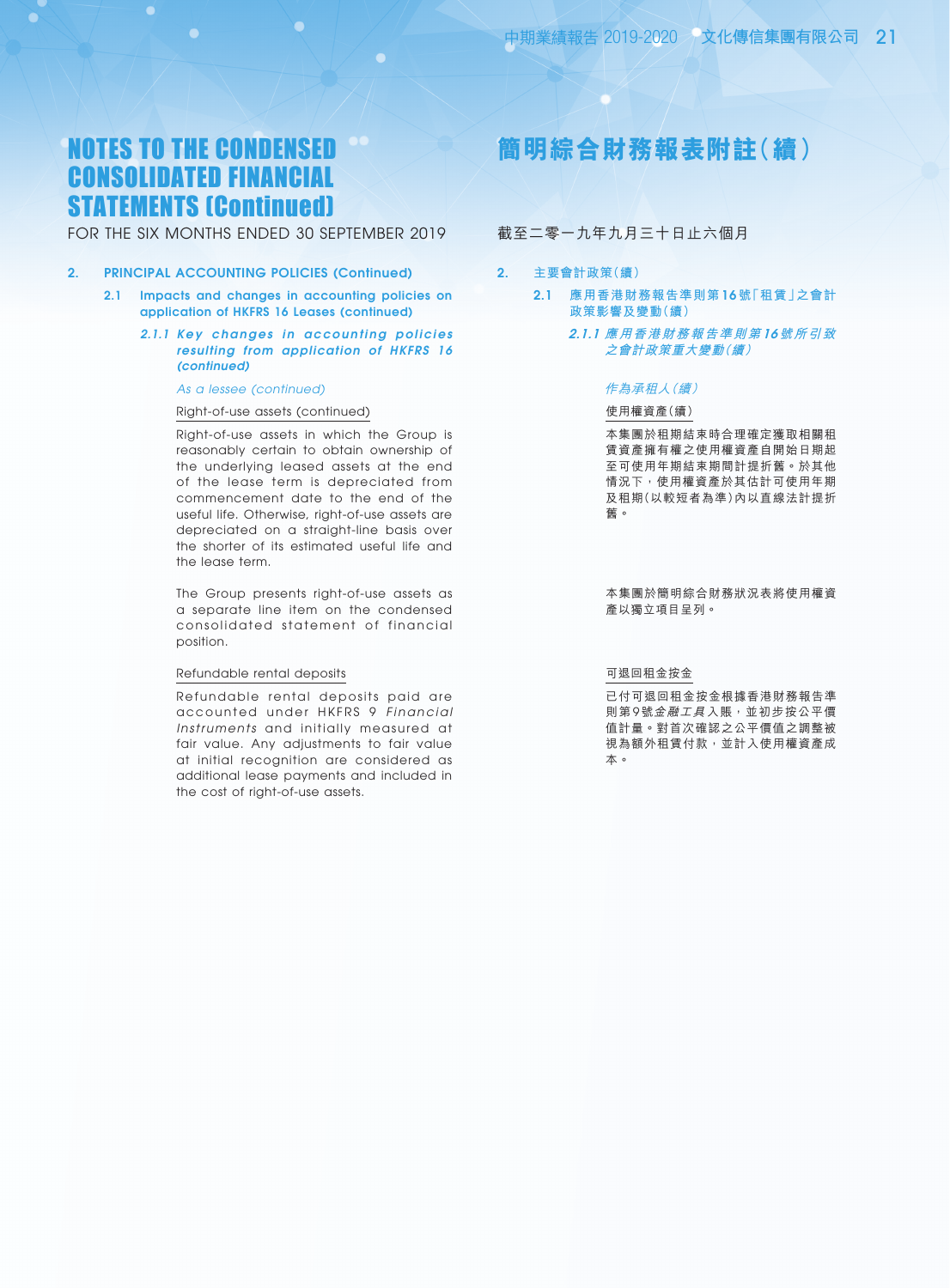### FOR THE SIX MONTHS ENDED 30 SEPTEMBER 2019

- 2. PRINCIPAL ACCOUNTING POLICIES (Continued)
	- 2.1 Impacts and changes in accounting policies on application of HKFRS 16 Leases (continued)
		- *2.1.1 Key changes in accounting policies resulting from application of HKFRS 16 (continued)*

#### *As a lessee (continued)*

#### Lease liabilities

At the commencement date of a lease, the Group recognises and measures the lease liability at the present value of lease payments that are unpaid at that date. In calculating the present value of lease payments, the Group uses the incremental borrowing rate at the lease commencement date if the interest rate implicit in the lease is not readily determinable.

The lease payments include:

- fixed payments (including insubstance fixed payments) less any lease incentives receivable;
- variable lease payments that depend on an index or a rate;
- amounts expected to be paid under residual value guarantees;
- the exercise price of a purchase option reasonably certain to be exercised by the Group; and
- payments of penalties for terminating a lease, if the lease term reflects the Group exercising the option to terminate.

After the commencement date, lease liabilities are adjusted by interest accretion and lease payments.

# **簡明綜合財務報表附註(續)**

### 截至二零一九年九月三十日止六個月

- 2. **主要會計政策(續)**
	- 2.1 **應用香港財務報告準則第** 16 **號「租賃」之會計 政策影響及變動(續)**
		- 2.1.1 **應用香港財務報告準則第** 16**號所引致 之會計政策重大變動(續)**

#### 作為承租人(續)

#### 租賃負債

於租賃開始日期,本集團按當日尚未支付 之租賃付款現值確認及計量租賃負債。於 計算租賃付款之現值時,倘租賃隱含之利 率難以釐定,本集團則於租賃開始日期使 用增量借貸利率。

租賃付款包括:

- 定額付款(包括實質定額付款)減任 何可收租賃優惠;
- 取決於某指數或比率之可變租賃付 款;
- 剩餘價值擔保項下之預期支付金 額;
- 本集團合理確定將行使購買選擇權 之行使價;及
	- 倘租期反映本集團會行使選擇權終 止租賃時,終止租賃之罰款。
- 於開始日期後,租賃負債根據利息增長及 租賃付款作出調整。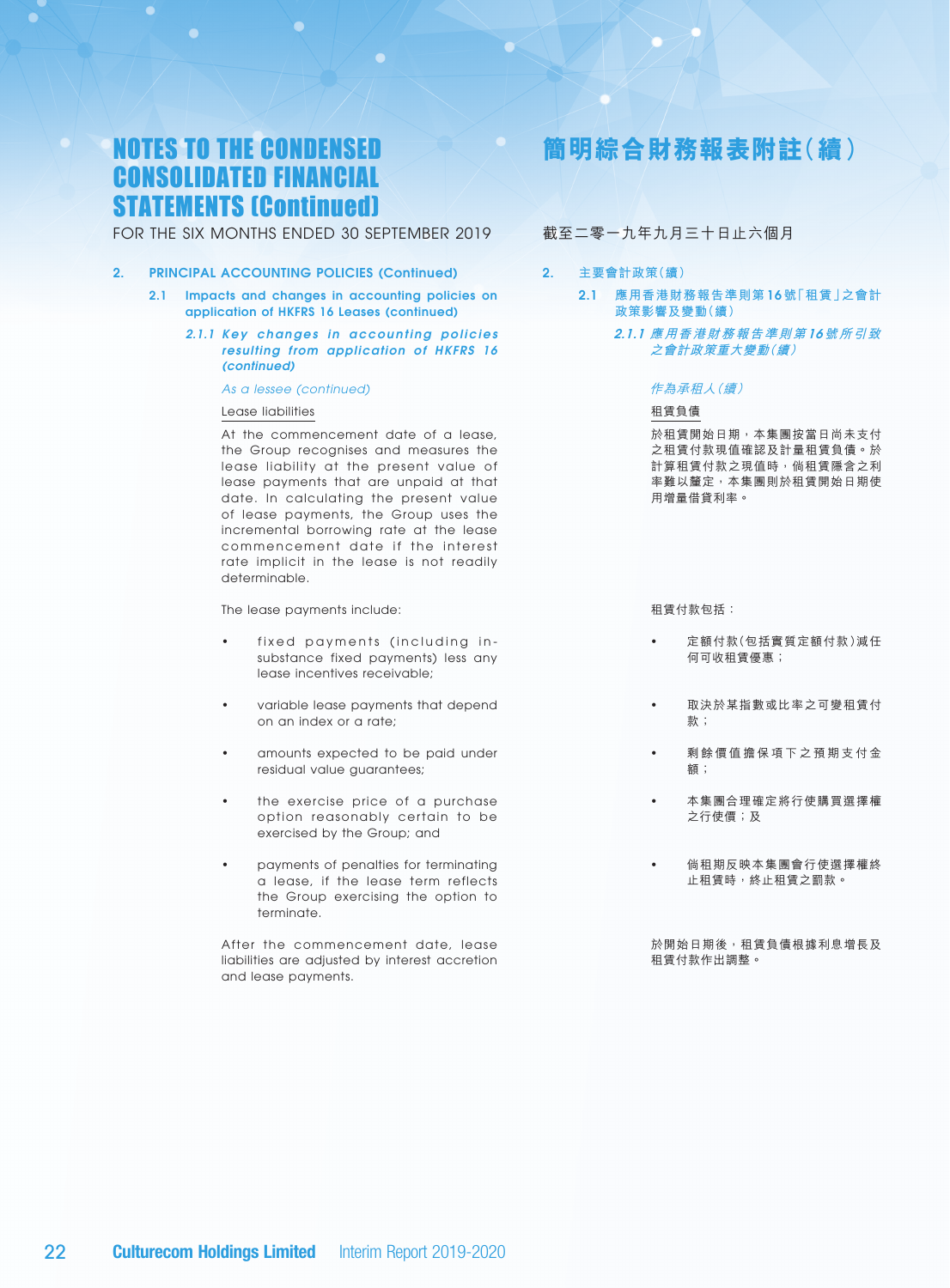### FOR THE SIX MONTHS ENDED 30 SEPTEMBER 2019

#### 2. PRINCIPAL ACCOUNTING POLICIES (Continued)

- 2.1 Impacts and changes in accounting policies on application of HKFRS 16 Leases (continued)
	- *2.1.1 Key changes in accounting policies resulting from application of HKFRS 16 (continued)*

#### *As a lessee (continued)*

#### Lease liabilities (continued)

The Group remeasures lease liabilities (and makes a corresponding adjustment to the related right-of-use assets) whenever:

- the lease term has changed or there is a change in the assessment of exercise of a purchase option, in which case the related lease liability is remeasured by discounting the revised lease payments using a revised discount rate at the date of reassessment.
- the lease payments change due to changes in market rental rates following a market rent review, in which cases the related lease liability is remeasured by discounting the revised lease payments using the initial discount rate.

#### Lease modifications

The Group accounts for a lease modification as a separate lease if:

- the modification increases the scope of the lease by adding the right to use one or more underlying assets; and
- the consideration for the leases increases by an amount commensurate with the stand-alone price for the increase in scope and any appropriate adjustments to that stand-alone price to reflect the circumstances of the particular contract.

For a lease modification that is not accounted for as a separate lease, the Group remeasures the lease liability based on the lease term of the modified lease by discounting the revised lease payments using a revised discount rate at the effective date of the modification.

# **簡明綜合財務報表附註(續)**

### 截至二零一九年九月三十日止六個月

- 2. **主要會計政策(續)**
	- 2.1 **應用香港財務報告準則第** 16 **號「租賃」之會計 政策影響及變動(續)**
		- 2.1.1 **應用香港財務報告準則第** 16**號所引致 之會計政策重大變動(續)**

#### 作為承租人(續)

#### 租賃負債(續)

倘出現以下情況,本集團會重新計量租 賃負債(並對相關使用權資產作出相應調 整):

- 租期有所變動或行使購買選擇權之 評估出現變動,在此情況下,相關 租賃負債透過使用重新評估日期之 經修訂貼現率貼現經修訂租賃付款 而重新計量。
	- 租賃付款因進行市場租金審視後市 場租金變動而出現變動,在此情況 下,相關租賃負債透過使用初始貼 現率貼現經修訂租賃付款而重新計 量。

租賃修訂

倘出現以下情況,本集團則將租賃修訂以 獨立租賃列賬:

- 有關修訂透過加入一項或多項相關 資產之使用權增加租賃範圍;及
- 租賃代價增加,增加金額相當於範 圍增加之單獨價格加上反映特定合 約情況而對單獨價格進行之任何適 當調整。

就並非作為單獨租賃列賬之租賃修訂而 言,本集團透過使用於修訂生效日期之經 修訂貼現率貼現經修訂租賃付款而按經修 訂租賃之租期重新計量租賃負債。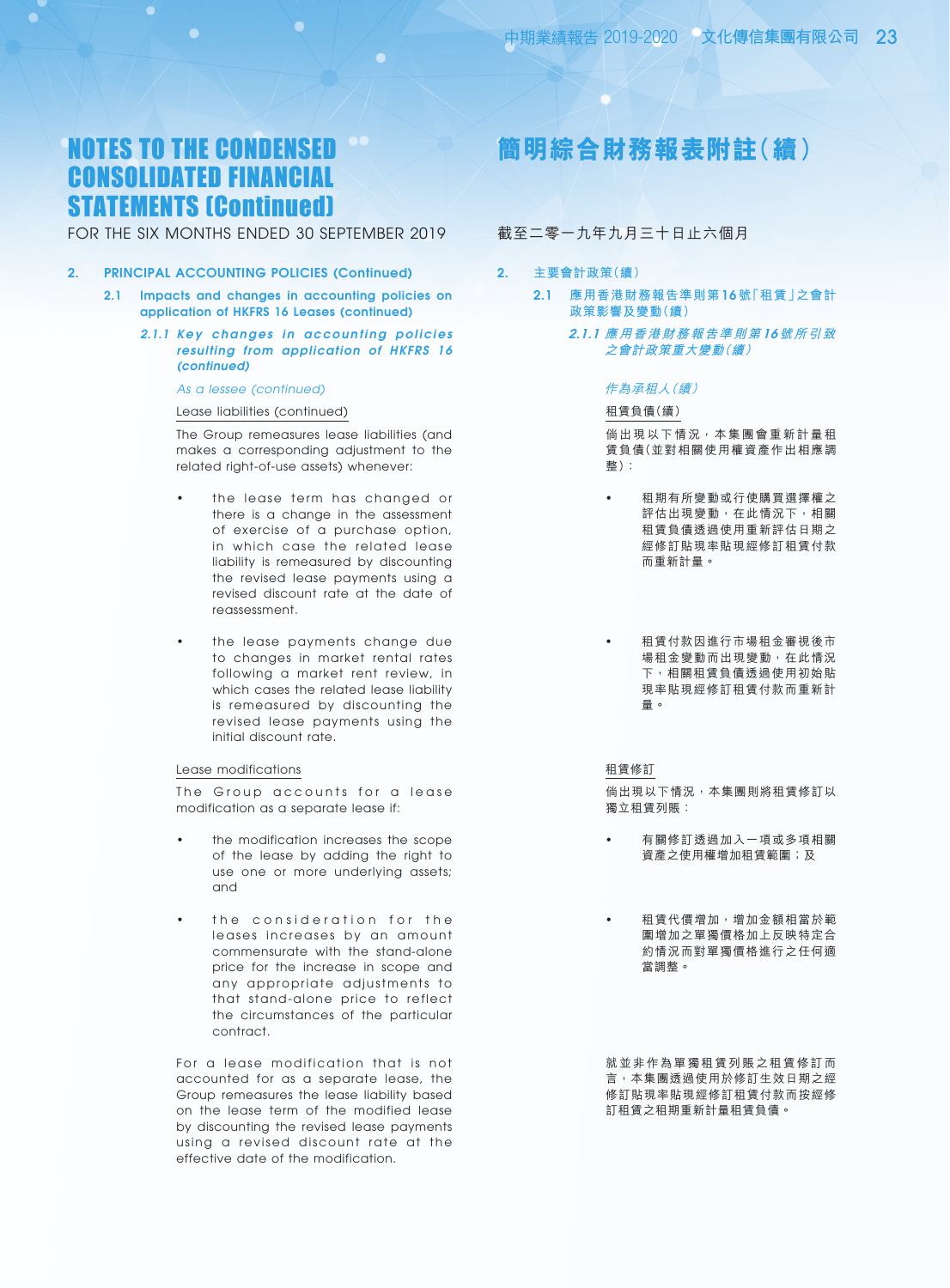FOR THE SIX MONTHS ENDED 30 SEPTEMBER 2019

- 2. PRINCIPAL ACCOUNTING POLICIES (Continued)
	- 2.1 Impacts and changes in accounting policies on application of HKFRS 16 Leases (continued)
		- *2.1.2 Transition and summary of effects arising from initial application of HKFRS 16*

*Definition of a lease*

The Group has elected the practical expedient to apply HKFRS 16 to contracts that were previously identified as leases applying HKAS 17 and HK(IFRIC)-Int 4 *Determining whether an Arrangement contains a Lease* and not apply this standard to contracts that were not previously identified as containing a lease. Therefore, the Group has not reassessed contracts which already existed prior to the date of initial application.

For contracts entered into or modified on or after 1 April 2019, the Group applies the definition of a lease in accordance with the requirements set out in HKFRS 16 in assessing whether a contract contains a lease.

#### *As a lessee*

The Group has applied HKFRS 16 retrospectively with the cumulative effect recognised at the date of initial application, 1 April 2019. Any difference at the date of initial application is recognised in the opening accumulated losses and comparative information has not been restated.

# **簡明綜合財務報表附註(續)**

### 截至二零一九年九月三十日止六個月

### 2. **主要會計政策(續)**

- 2.1 **應用香港財務報告準則第** 16 **號「租賃」之會計 政策影響及變動(續)**
	- 2.1.2 **首次應用香港財務報告準則第** 16**號所 產生之過渡及影響概要**

#### 租賃之定義

本集團已選擇對先前應用香港會計準則第 17 號及香港(國際財務報告詮釋委員會)— 詮釋第 4 號釐定安排是否包括租賃識別為 租賃之合約應用香港財務報告準則第 16 號 之可行權宜方法,而並不將該準則應用於 先前未識別為包含租賃之合約。因此,本 集團並無重新評估於首次應用日期前已存 在之合約。

就於二零一九年四月一日或之後訂立或修 訂之合約而言,本集團根據香港財務報告 準則第 16 號所載之規定於評估合約是否包 含租賃時應用租賃之定義。

#### 作為承租人

本集團已追溯應用香港財務報告準則第 16 號,累計影響於二零一九年四月一日首次 應用日期確認。首次應用日期之任何差額 於期初累計虧損確認,且並無重列比較資 料。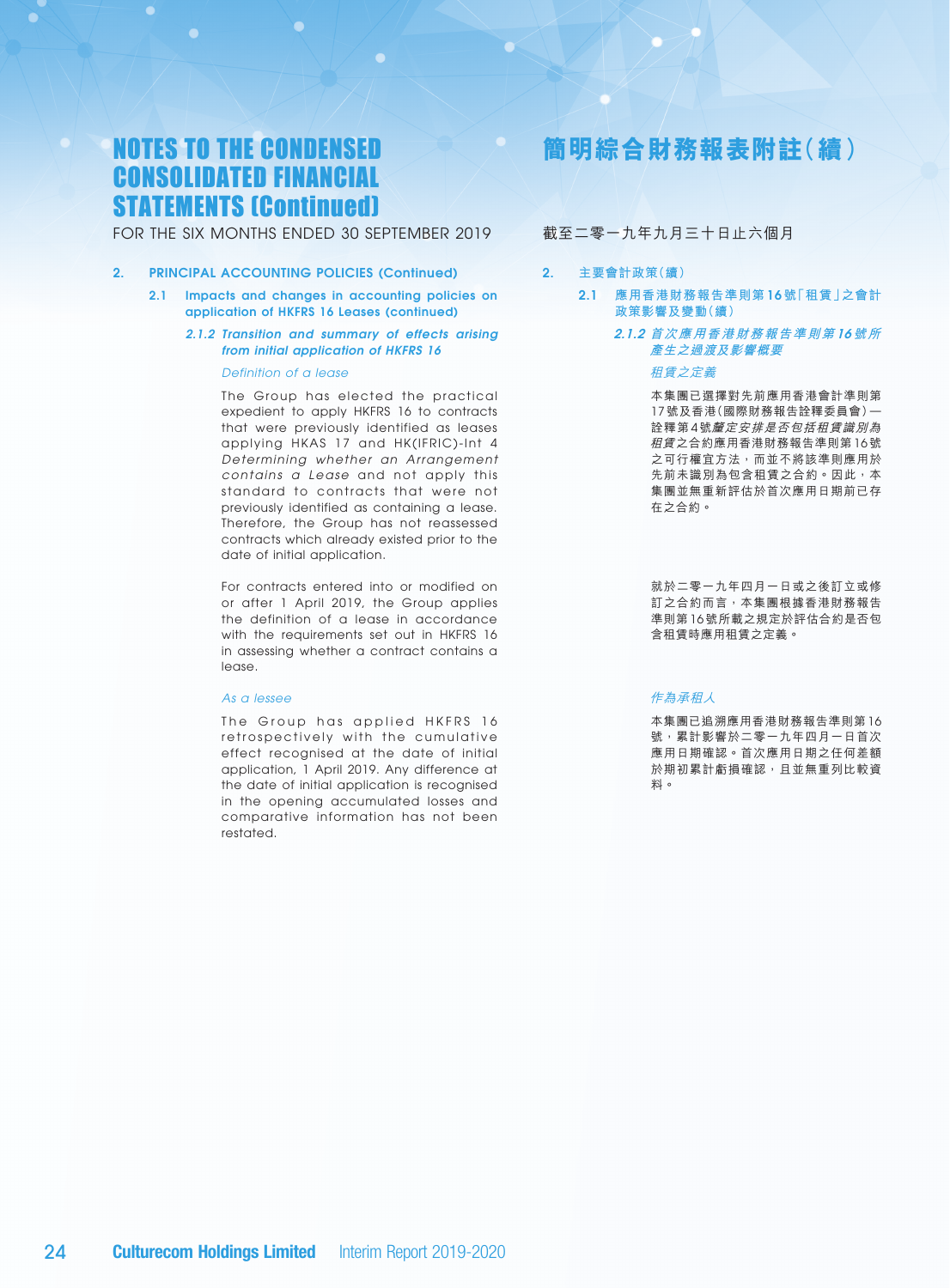### FOR THE SIX MONTHS ENDED 30 SEPTEMBER 2019

#### 2. PRINCIPAL ACCOUNTING POLICIES (Continued)

- 2.1 Impacts and changes in accounting policies on application of HKFRS 16 Leases (continued)
	- *2.1.2 Transition and summary of effects arising from initial application of HKFRS 16 (continued)*

#### *As a lessee (continued)*

When applying the modified retrospective approach under HKFRS 16 at transition, the Group applied the following practical expedients to leases previously classified as operating leases under HKAS 17, on leaseby-lease basis, to the extent relevant to the respective lease contracts:

- i. relied on the assessment of whether leases are onerous by applying HKAS 37 *Provisions, Contingent Liabilities*  and Contingent Assets as an alternative of impairment review;
- ii. elected not to recognise right-of-use assets and lease liabilities for leases with lease term ends within 12 months of the date of initial application; and
- iii. excluded initial direct costs from measuring the right-of-use assets at the date of initial application.

On transition, the Group has made the following adjustments upon application of HKFRS 16:

The Group recognised lease liabilities of HK\$6,138,000 and right-of-use assets at amounts equal to the related lease liabilities by applying HKFRS 16.C8(b)(ii) transition. The Group further reclassified prepaid rent of HK\$172,000 to right-of-use assets at 1 April 2019.

When recognising the lease liabilities for leases previously classified as operating leases, the Group has applied incremental borrowing rates of the relevant group entities at the date of initial application. The weighted average incremental borrowing rate applied is 4.89%.

# **簡明綜合財務報表附註(續)**

### 截至二零一九年九月三十日止六個月

- 2. **主要會計政策(續)**
	- 2.1 **應用香港財務報告準則第** 16 **號「租賃」之會計 政策影響及變動(續)**
		- 2.1.2 **首次應用香港財務報告準則第** 16**號所 產生之過渡及影響概要(續)**

### 作為承租人(續)

於過渡時應用香港財務報告準則第 16 號項 下之經修訂追溯法時,本集團對先前根據 香港會計準則第 17 號分類為經營租賃之每 項租賃對有關租約之相關程度應用以下可 行權宜方法:

- i. 依賴透過應用香港會計準則第 37 號 撥備、或然負債及或然資產 作為減 值審閲之替代方法,評估租賃是否 屬虧損;
- ii. 選擇不確認租期於首次應用日期 12 個月內結束之租賃之使用權資產及 租賃負債;及
- iii. 於首次應用日期對使用權資產之計 量中撇除初始直接成本。

於過渡時,本集團已於應用香港財務報告 準則第 16 號時作出以下調整:

本集團透過應用香港財務報告準則第 16 號 第 C8(b)(ii) 項 過 渡 法 確 認 租 賃 負 債 6,138,000 港元及金額與相關租賃負債相 同之使用權資產。本集團於二零一九年四 月一日進一步重新分類預付租金 172,000 港元至使用權資產。

於就先前分類為經營租賃之租賃確認租賃 負債時,本集團已應用於首次應用日期相 關集團實體之增量借貸利率。有關加權平 均增量借貸利率為 4.89%。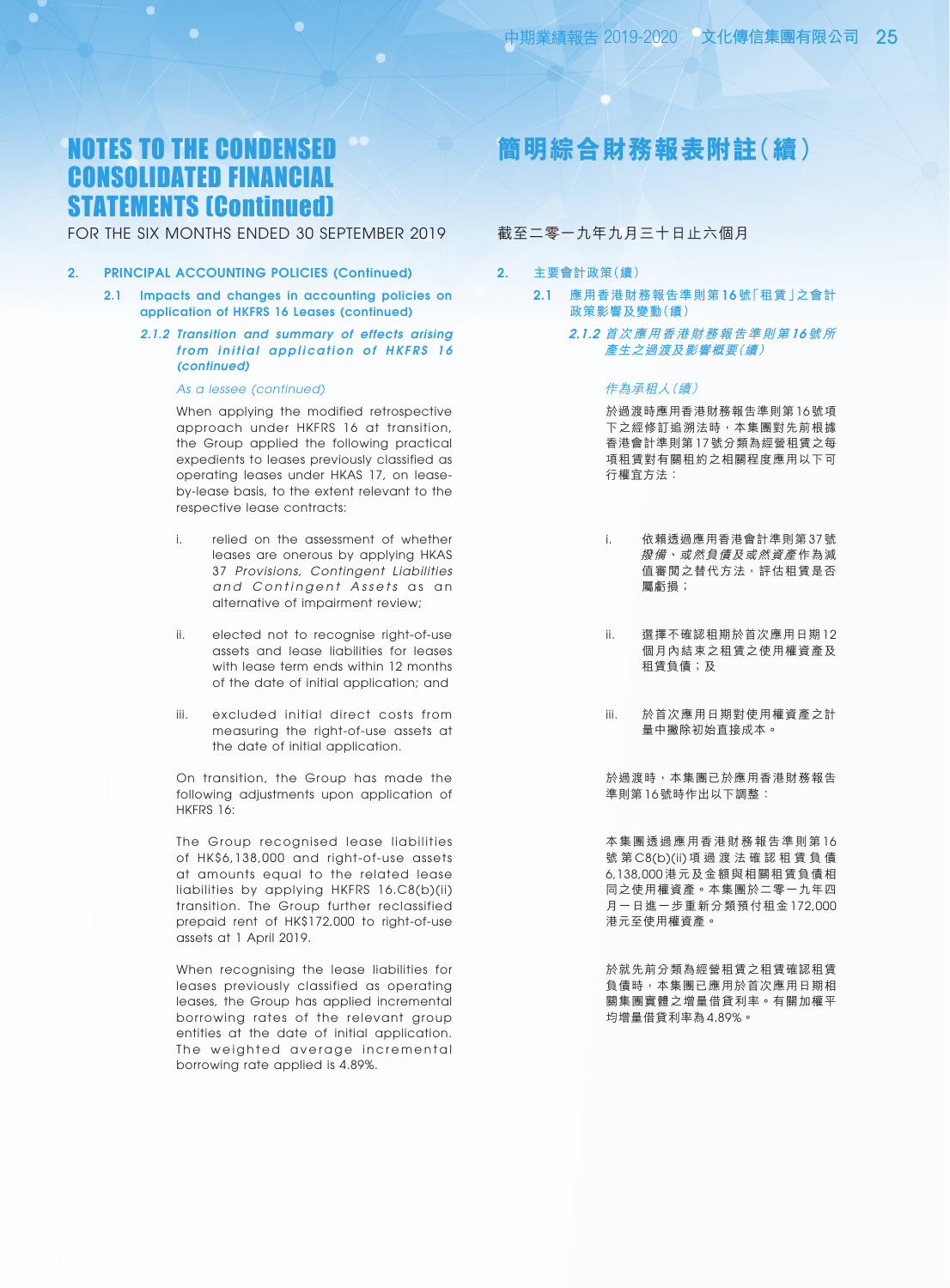FOR THE SIX MONTHS ENDED 30 SEPTEMBER 2019

- 2. PRINCIPAL ACCOUNTING POLICIES (Continued)
	- 2.1 Impacts and changes in accounting policies on application of HKFRS 16 Leases (continued)
		- *2.1.2 Transition and summary of effects arising from initial application of HKFRS 16 (continued)*

*As a lessee (continued)*

# **簡明綜合財務報表附註(續)**

### 截至二零一九年九月三十日止六個月

#### 2. **主要會計政策(續)**

- 2.1 **應用香港財務報告準則第** 16 **號「租賃」之會計 政策影響及變動(續)**
	- 2.1.2 **首次應用香港財務報告準則第** 16**號所 產生之過渡及影響概要(續)**

#### 作為承租人(續)

|                                                                                                                                                                                                                                             |                                                                          | At<br>1 April 2019<br>於二零一九年<br>四月一日<br>HK\$'000<br>千港元 |
|---------------------------------------------------------------------------------------------------------------------------------------------------------------------------------------------------------------------------------------------|--------------------------------------------------------------------------|---------------------------------------------------------|
| Operating lease commitments disclosed as<br>at 31 March 2019                                                                                                                                                                                | 於二零一九年三月三十一日披露之<br>經營租賃承擔                                                | 7,870                                                   |
| Lease liabilities discounted at relevant<br>incremental borrowing rates<br>Less: Recognition exemption - short-term leases<br>Recognition exemption - leases with<br>lease term ends within 12 months of<br>the date of initial application | 按相關增量借貸利率貼現之<br>租賃負債<br>減:確認豁免 — 短期租賃<br>確認豁免 一 租期於首次應用日期後<br>12個月內終止之租賃 | 7,338<br>(289)<br>(911)                                 |
| Lease liabilities relating to operating leases<br>recognised upon application of HKFRS 16<br>as at 1 April 2019                                                                                                                             | 於二零一九年四月一日應用香港財務報告<br>準則第16號後確認之有關經營租賃之<br>和賃負債                          | 6,138                                                   |
| Analysed as<br>- Current<br>- Non-current                                                                                                                                                                                                   | 分析為<br>一 流動<br>一 非流動                                                     | 4,470<br>1,668                                          |
|                                                                                                                                                                                                                                             |                                                                          | 6,138                                                   |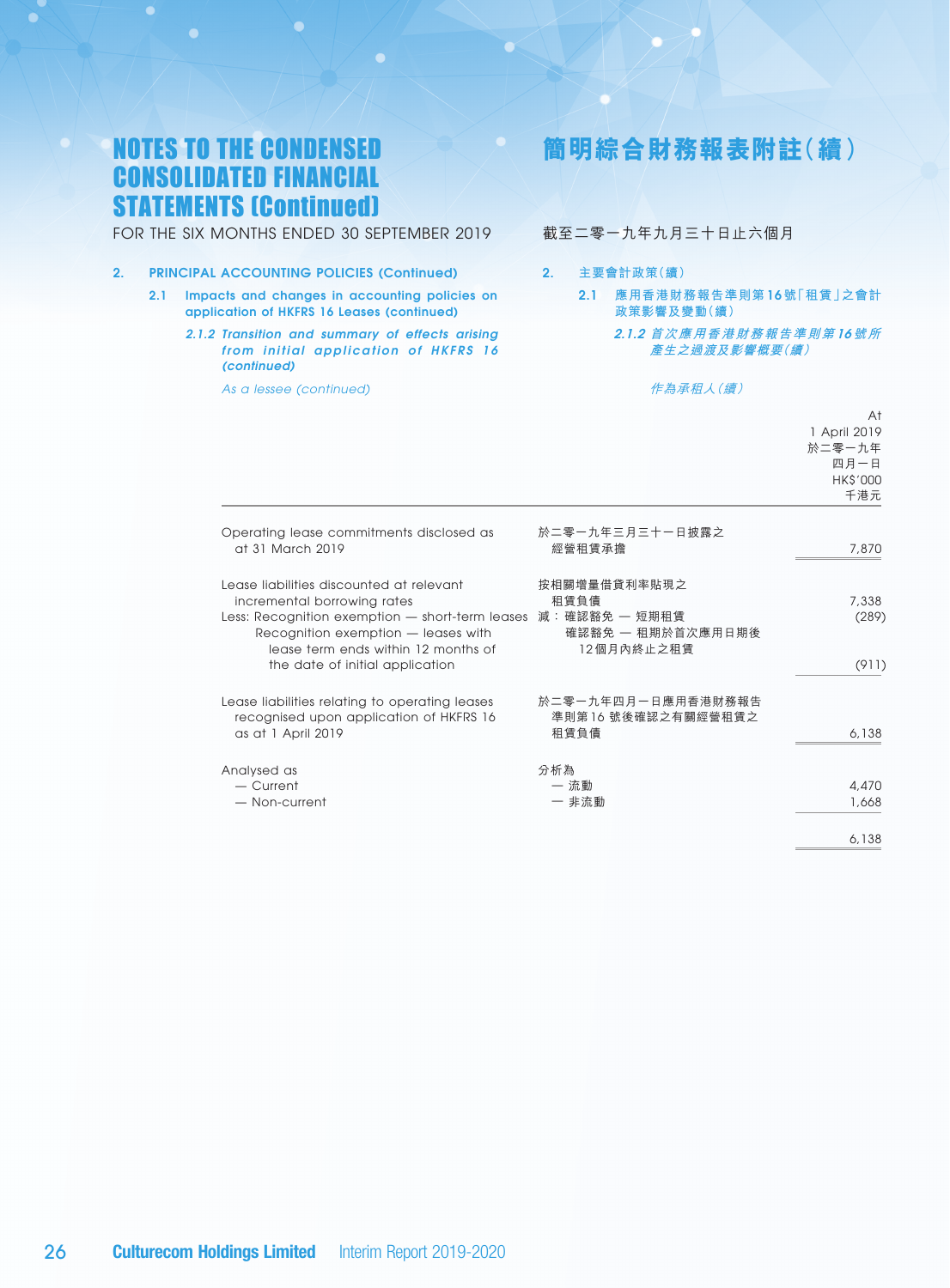FOR THE SIX MONTHS ENDED 30 SEPTEMBER 2019

### 2. PRINCIPAL ACCOUNTING POLICIES (Continued)

- 2.1 Impacts and changes in accounting policies on application of HKFRS 16 Leases (continued)
	- *2.1.2 Transition and summary of effects arising from initial application of HKFRS 16 (continued)*

#### *As a lessee (continued)*

The carrying amount of right-of-use assets as at 1 April 2019 comprises the following:

# **簡明綜合財務報表附註(續)**

### 截至二零一九年九月三十日止六個月

- 2. **主要會計政策(續)**
	- 2.1 **應用香港財務報告準則第** 16 **號「租賃」之會計 政策影響及變動(續)**
		- 2.1.2 **首次應用香港財務報告準則第** 16**號所 產生之過渡及影響概要(續)**

#### 作為承租人(續)

於二零一九年四月一日使用權資產之賬面 值包括以下各項:

|                                                                                                                                                                                                                                                                                                                                                                                                                                                                                                                                                                        |                                                                                                                                                                                                          | Right-of-use                              |
|------------------------------------------------------------------------------------------------------------------------------------------------------------------------------------------------------------------------------------------------------------------------------------------------------------------------------------------------------------------------------------------------------------------------------------------------------------------------------------------------------------------------------------------------------------------------|----------------------------------------------------------------------------------------------------------------------------------------------------------------------------------------------------------|-------------------------------------------|
|                                                                                                                                                                                                                                                                                                                                                                                                                                                                                                                                                                        |                                                                                                                                                                                                          | assets<br>使用權資產<br><b>HK\$'000</b><br>千港元 |
| Right-of-use assets relating to operating leases<br>recognised upon application of HKFRS 16<br>Reclassified from prepaid rent (Note a)<br>Adjustment on rental deposits at 1 April 2019<br>(Note b)                                                                                                                                                                                                                                                                                                                                                                    | 應用香港財務報告準則第16號後確認之<br>有關經營租賃之使用權資產<br>自預付租金重新分類(附註a)<br>於二零一九年四月一日對租金按金所作之<br>調整(附註b)                                                                                                                    | 6,138<br>172<br>59<br>6,369               |
| By class:<br>Leased buildings                                                                                                                                                                                                                                                                                                                                                                                                                                                                                                                                          | 按類別:<br>租賃樓宇                                                                                                                                                                                             | 6,369                                     |
| Note a: Prepaid rent for office premises<br>was classified as prepayment as at<br>31 March 2019. Upon application<br>of HKFRS 16, the prepaid rent was<br>reclassified to right-of-use assets.                                                                                                                                                                                                                                                                                                                                                                         | 辦公室物業之預付租金於二零<br>附註a:<br>一九年三月三十一日分類為預付<br>款項。於應用香港財務報告準則<br>第16號後,預付租金重新分類<br>為使用權資產。                                                                                                                   |                                           |
| Note b: Before the application of HKFRS 16,<br>the Group considered refundable<br>rental deposits paid as rights and<br>obligations under leases to which<br>HKAS 17 applied. Based on the<br>definition of lease payments under<br>HKFRS 16, such deposits are not<br>payments relating to the right<br>to use of the underlying assets<br>and were adjusted to reflect the<br>discounting effect at transition.<br>Accordingly, HK\$59,000 in<br>aggregate was adjusted to current<br>and non-current refundable rental<br>deposits paid and right-of-use<br>assets. | 附註b:<br>於應用香港財務報告準則第16<br>號前,本集團視已付可退回租<br>金按金為於應用香港會計準則<br>第17號之租賃項下之權利及責<br>任。根據香港財務報告準則第<br>16號項下租賃付款之定義,該<br>等按金並非相關資產的使用權之<br>付款,並調整以反映過渡時之貼<br>現影響。因此,總額59,000港<br>元獲調整至即期及非即期已付可<br>退回租金按金及使用權資產。 |                                           |
| The transition to HKFRS 16 has no impact<br>السامي ويسترد والمستقل المستنقل والمستنقل والمستنقص والمستنقل والمستنقل                                                                                                                                                                                                                                                                                                                                                                                                                                                    | 過渡至香港財務報告準則第16號對本集團<br>认一重二五年而且二口为男斗艇捐杀無影                                                                                                                                                                |                                           |

to the Group's accumulated losses as at 1 April 2019.

於二零一九年四月一日之累計虧損並無影 響。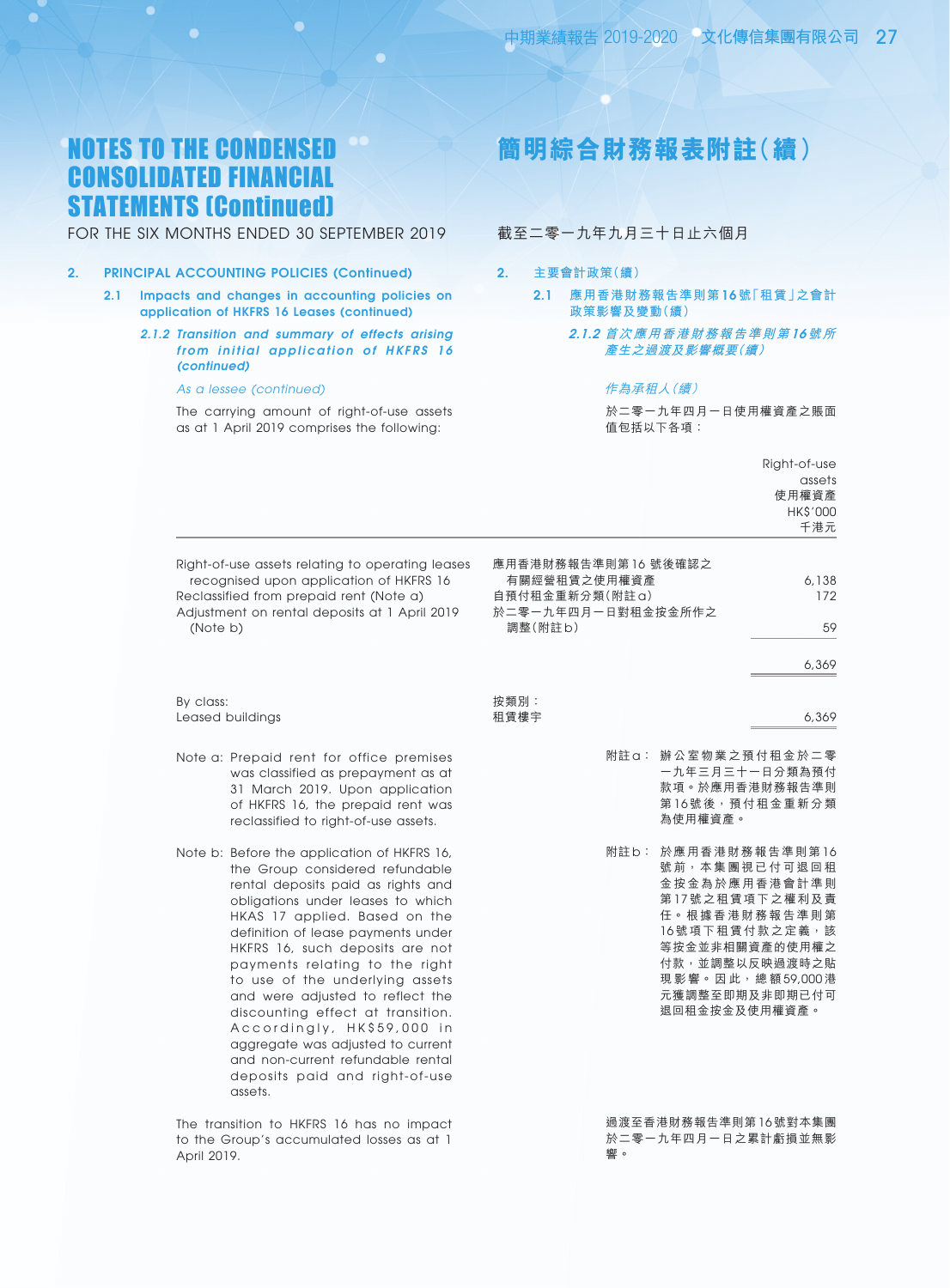FOR THE SIX MONTHS ENDED 30 SEPTEMBER 2019

### 2. PRINCIPAL ACCOUNTING POLICIES (Continued)

- 2.1 Impacts and changes in accounting policies on application of HKFRS 16 Leases (continued)
	- *2.1.2 Transition and summary of effects arising from initial application of HKFRS 16 (continued)*

#### *As a lessee (continued)*

The following adjustments were made to the amounts recognised in the condensed consolidated statement of financial position at 1 April 2019. Line items that were not affected by the changes have not been included.

# **簡明綜合財務報表附註(續)**

### 截至二零一九年九月三十日止六個月

### 2. **主要會計政策(續)**

2.1 **應用香港財務報告準則第** 16 **號「租賃」之會計 政策影響及變動(續)**

#### 2.1.2 **首次應用香港財務報告準則第** 16**號所 產生之過渡及影響概要(續)**

### 作為承租人(續)

以下調整乃就於二零一九年四月一日之簡 明綜合財務狀況表確認之金額作出。未受 變動影響之項目並無包括在內。

|                                                                                                                                                                                                                           |                            | Carrying<br>amounts<br>previously<br>reported at<br>31 March<br>2019 | Adjustments                                                                               | Carrying<br>amounts<br>under<br>HKFRS 16<br>at 1 April<br>2019<br>根據<br>香港財務報告 |
|---------------------------------------------------------------------------------------------------------------------------------------------------------------------------------------------------------------------------|----------------------------|----------------------------------------------------------------------|-------------------------------------------------------------------------------------------|--------------------------------------------------------------------------------|
|                                                                                                                                                                                                                           |                            | 先前於<br>二零一九年<br>三月三十一日<br>呈報之賬面值<br><b>HK\$'000</b><br>千港元           | 調整<br>HK\$'000<br>千港元                                                                     | 準則第16號<br>於二零一九年<br>四月一日之<br>賬面值<br>HK\$'000<br>千港元                            |
| <b>Non-current Assets</b><br>Rental deposit<br>Right-of-use assets                                                                                                                                                        | 非流動資產<br>租金按金<br>使用權資產     | 555                                                                  | (31)<br>6,369                                                                             | 524<br>6,369                                                                   |
| <b>Current Asset</b><br>Other receivables, deposits<br>and prepayment                                                                                                                                                     | 流動資產<br>其他應收款項、按金及<br>預付款項 | 12,583                                                               | (200)                                                                                     | 12,383                                                                         |
| <b>Current Liability</b><br>Lease liabilities                                                                                                                                                                             | 流動負債<br>租賃負債               |                                                                      | (4, 470)                                                                                  | (4, 470)                                                                       |
| <b>Non-current liability</b><br>Lease liabilities                                                                                                                                                                         | 非流動負債<br>租賃負債              |                                                                      | (1,668)                                                                                   | (1,668)                                                                        |
| Note: For the purpose of reporting cash<br>flows from operating activities<br>under indirect method for the six<br>months ended 30 September 2019,<br>movements in working capital have<br>been computed based on opening |                            |                                                                      | 附註: 就截至二零一九年九月三十日止六<br>個月之間接方法報告經營活動現金<br>流量而言,營運資金變動已根據上<br>文所披露之二零一九年四月一日年<br>初財務狀況表計算。 |                                                                                |

statement of financial position as at 1 April 2019 as disclosed above.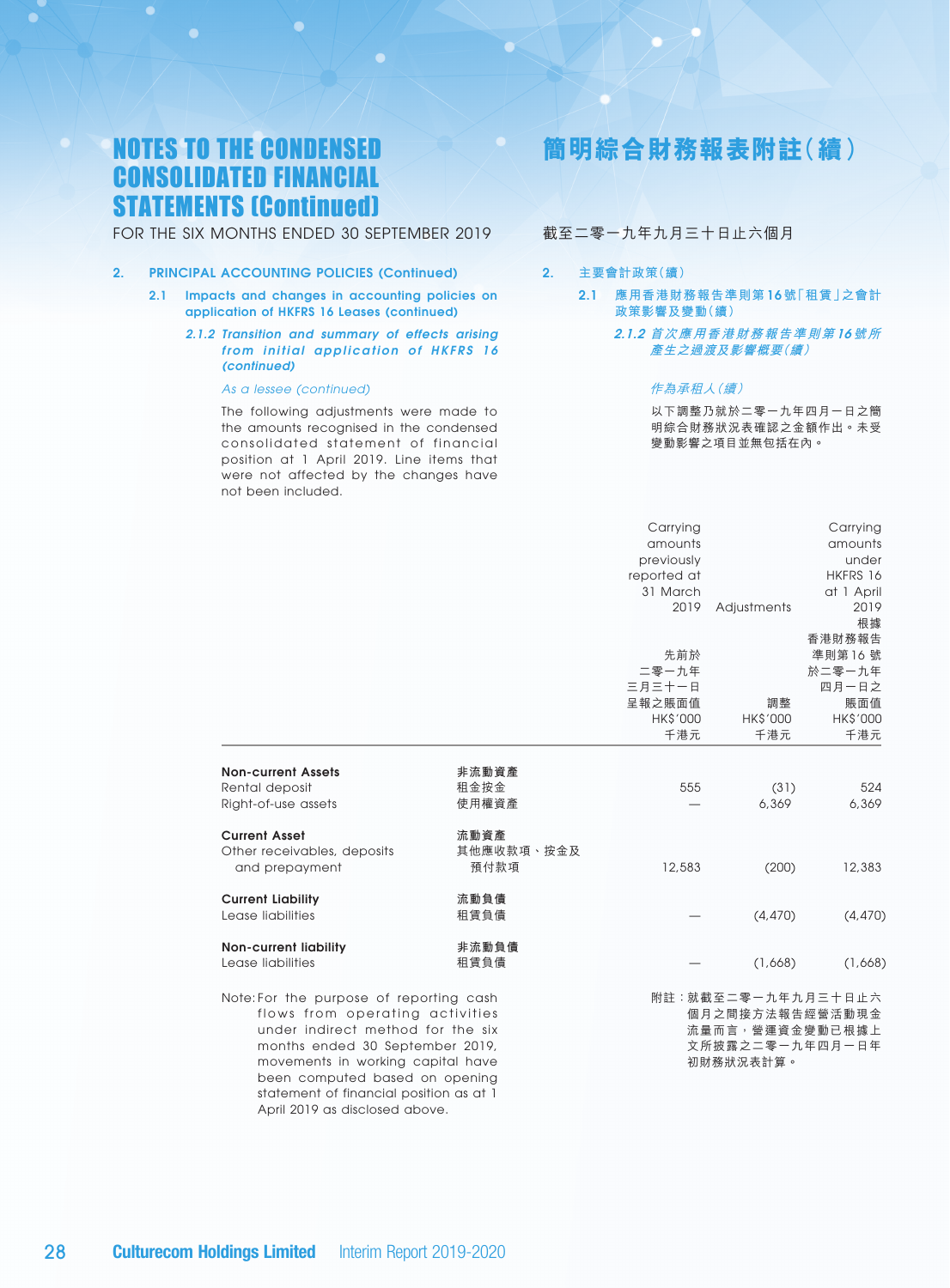FOR THE SIX MONTHS ENDED 30 SEPTEMBER 2019

3. REVENUE

Continuing operations

Disaggregation of revenue from contracts with customers

# **簡明綜合財務報表附註(續)**

截至二零一九年九月三十日止六個月

- 3. **收入**
	- **持續經營業務**

**來自客戶合約之收入分析**

|                                                                                                                             |                                                      | Six months ended 30 September 2019<br>截至二零一九年九月三十日止六個月                                                                    |                                                                                                    |                                                                                               |                                                                   |                                                                |
|-----------------------------------------------------------------------------------------------------------------------------|------------------------------------------------------|---------------------------------------------------------------------------------------------------------------------------|----------------------------------------------------------------------------------------------------|-----------------------------------------------------------------------------------------------|-------------------------------------------------------------------|----------------------------------------------------------------|
|                                                                                                                             |                                                      | Publishing<br>and<br>intellectual<br>properties<br>licensing<br>出版及知識<br>產權授權<br>HK\$'000<br>千港元<br>(unaudited)<br>(未經審核) | Online and<br>social<br><b>business</b><br>線上及<br>社交業務<br>HK\$'000<br>千港元<br>(unaudited)<br>(未經審核) | <b>Digital</b><br>marketing<br>數碼化市場<br>推廣<br><b>HK\$'000</b><br>千港元<br>(unaudited)<br>(未經審核) | Catering<br>飲食<br><b>HK\$'000</b><br>千港元<br>(unaudited)<br>(未經審核) | Total<br>總計<br><b>HK\$'000</b><br>千港元<br>(unaudited)<br>(未經審核) |
| Time of revenue recognised:<br>At a point of time<br>- Comic book sales<br>- Royalty income from<br>intellectual properties | 確認收入之時間:<br>於某一時點<br>一 漫畫書籍銷售<br>一 來自知識產權授權之<br>版税收益 | 2,196                                                                                                                     |                                                                                                    |                                                                                               |                                                                   | 2,196                                                          |
| licensing<br>- Operation of digital cinema<br>- New media advertising                                                       | 一 營運數碼電影院<br>一 新媒體廣告收入                               | 1,742                                                                                                                     | 618                                                                                                |                                                                                               |                                                                   | 1,742<br>618                                                   |
| revenue<br>- Intellectual properties<br>digitalisation for production<br>- Catering services                                | 一 產品知識產權數碼化<br>一 飲食服務                                |                                                                                                                           |                                                                                                    | 15,639<br>9,432                                                                               | 1,366                                                             | 15,639<br>9,432<br>1,366                                       |
| Over time<br>- Social media marketing and<br>content development                                                            | 於一段時間<br>一 社交媒體市場推廣及<br>內容開發                         |                                                                                                                           |                                                                                                    | 5,189                                                                                         |                                                                   | 5,189                                                          |
| Total                                                                                                                       | 總計                                                   | 3,938                                                                                                                     | 618                                                                                                | 30,260                                                                                        | 1,366                                                             | 36,182                                                         |
| Principal<br>Agent                                                                                                          | 主事人<br>代理                                            | 3,938                                                                                                                     | 618                                                                                                | 29,816<br>444                                                                                 | 1,366                                                             | 35,738<br>444                                                  |
| Total                                                                                                                       | 總計                                                   | 3,938                                                                                                                     | 618                                                                                                | 30,260                                                                                        | 1,366                                                             | 36,182                                                         |
| <b>Geographical markets:</b><br>Hong Kong (place of domicile)<br>The People's Republic of China                             | 地區市場:<br>香港(營業所在地)<br>中華人民共和國(「中國」)                  | 3,938                                                                                                                     |                                                                                                    |                                                                                               |                                                                   | 3,938                                                          |
| (the "PRC")<br>Macau                                                                                                        | 澳門                                                   |                                                                                                                           | 618                                                                                                | 30,260                                                                                        | 1,366                                                             | 30,878<br>1,366                                                |
| Total                                                                                                                       | 總計                                                   | 3,938                                                                                                                     | 618                                                                                                | 30,260                                                                                        | 1,366                                                             | 36,182                                                         |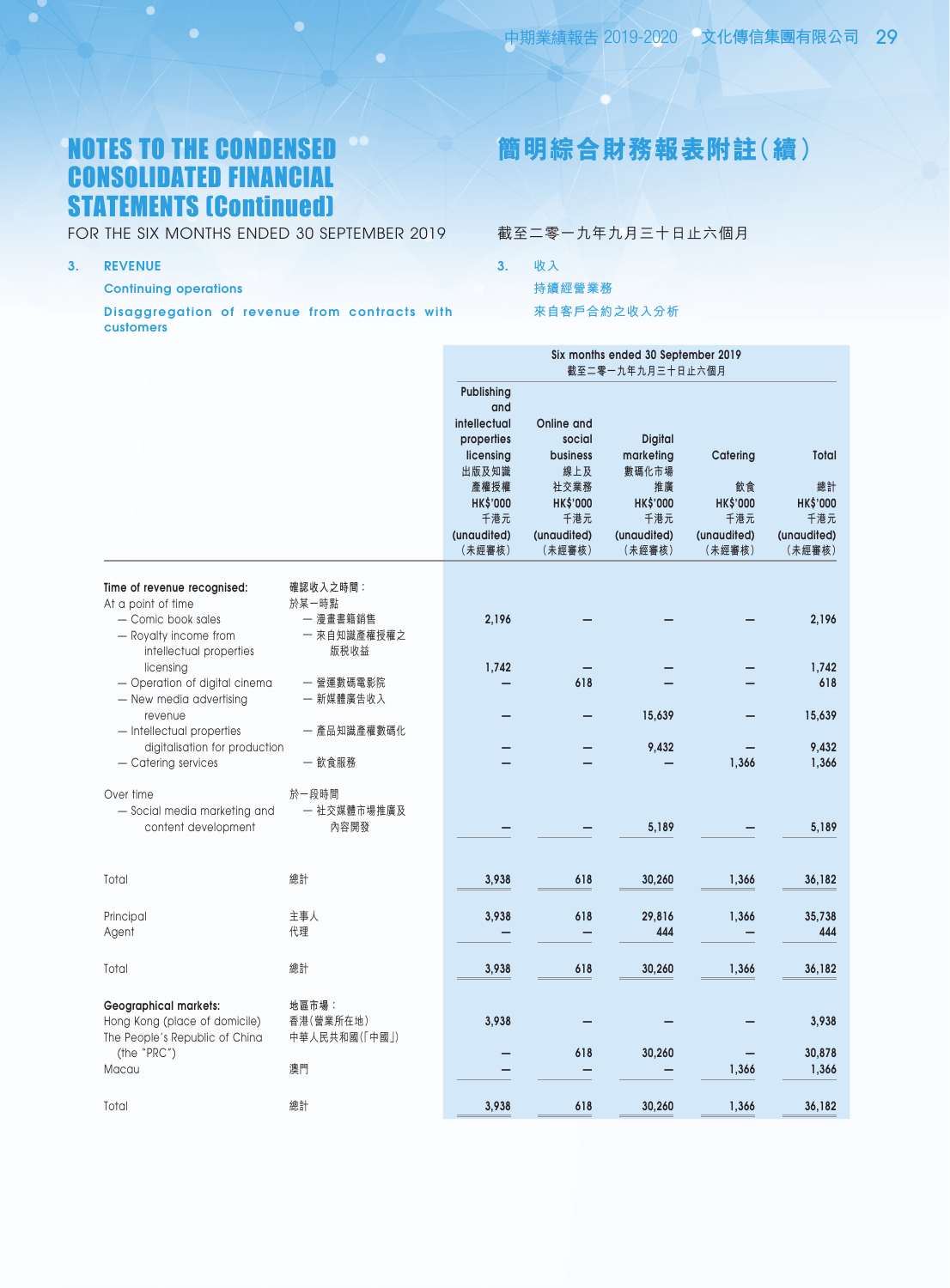FOR THE SIX MONTHS ENDED 30 SEPTEMBER 2019

3. REVENUE (continued)

O

Continuing operations (continued)

Disaggregation of revenue from contracts with customers (continued)

# **簡明綜合財務報表附註(續)**

### 截至二零一九年九月三十日止六個月

3. **收入(續) 持續經營業務(續) 來自客戶合約之收入分析(續)**

> Six months ended 30 September 2018 截至二零一八年九月三十日止六個月

|                                                                                                                                                                                                          |                                                                                          | Publishing<br>and<br>intellectual<br>properties<br>licensing<br>出版及知識<br>產權授權<br>HK\$'000<br>千港元<br>(unaudited)<br>(未經審核) | Online<br>and<br>social<br>business<br>線上及<br>社交業務<br>HK\$'000<br>千港元<br>(unaudited)<br>(未經審核) | Digital<br>marketing<br>數碼化市場<br>推廣<br>HK\$'000<br>千港元<br>(unaudited)<br>(未經審核) | Retailing<br>and<br>wholesales<br>零售與批發<br>HK\$'000<br>千港元<br>(unaudited)<br>(未經審核) | Catering<br>飲食<br>HK\$'000<br>千港元<br>(unaudited)<br>(未經審核) | Total<br>總計<br>HK\$'000<br>千港元<br>(unaudited)<br>(未經審核) |
|----------------------------------------------------------------------------------------------------------------------------------------------------------------------------------------------------------|------------------------------------------------------------------------------------------|---------------------------------------------------------------------------------------------------------------------------|------------------------------------------------------------------------------------------------|---------------------------------------------------------------------------------|-------------------------------------------------------------------------------------|------------------------------------------------------------|---------------------------------------------------------|
| Time of revenue recognised:<br>At a point of time<br>- Comic book sales<br>- Royalty income from<br>intellectual properties<br>licensing<br>- Operation of digital cinema<br>- Digital marketing revenue | 確認收入之時間:<br>於某一時點<br>一 漫畫書籍銷售<br>一 來自知識產權<br>授權之版税<br>收益<br>一 營運數碼電影院<br>一 數碼化市場推廣<br>收入 | 2,492<br>2,309                                                                                                            | 796                                                                                            | 986                                                                             |                                                                                     |                                                            | 2,492<br>2,309<br>796<br>986                            |
| - Sales of wine<br>- Catering services                                                                                                                                                                   | 一 酒類銷售<br>一 飲食服務                                                                         |                                                                                                                           |                                                                                                |                                                                                 | 26                                                                                  | 1,726                                                      | 26<br>1,726                                             |
| Total                                                                                                                                                                                                    | 總計                                                                                       | 4,801                                                                                                                     | 796                                                                                            | 986                                                                             | 26                                                                                  | 1,726                                                      | 8,335                                                   |
| Principal                                                                                                                                                                                                | 主事人                                                                                      | 4,801                                                                                                                     | 796                                                                                            | 986                                                                             | 26                                                                                  | 1,726                                                      | 8,335                                                   |
| <b>Geographical markets:</b><br>Hong Kong (place of domicile)<br>The PRC<br>Macau                                                                                                                        | 地區市場:<br>香港(營業所在地)<br>中國<br>澳門                                                           | 4,801<br>$\overline{\phantom{0}}$                                                                                         | 796                                                                                            | 986                                                                             | 26                                                                                  | 1,726                                                      | 4,827<br>1,782<br>1,726                                 |
| Total                                                                                                                                                                                                    | 總計                                                                                       | 4,801                                                                                                                     | 796                                                                                            | 986                                                                             | 26                                                                                  | 1,726                                                      | 8,335                                                   |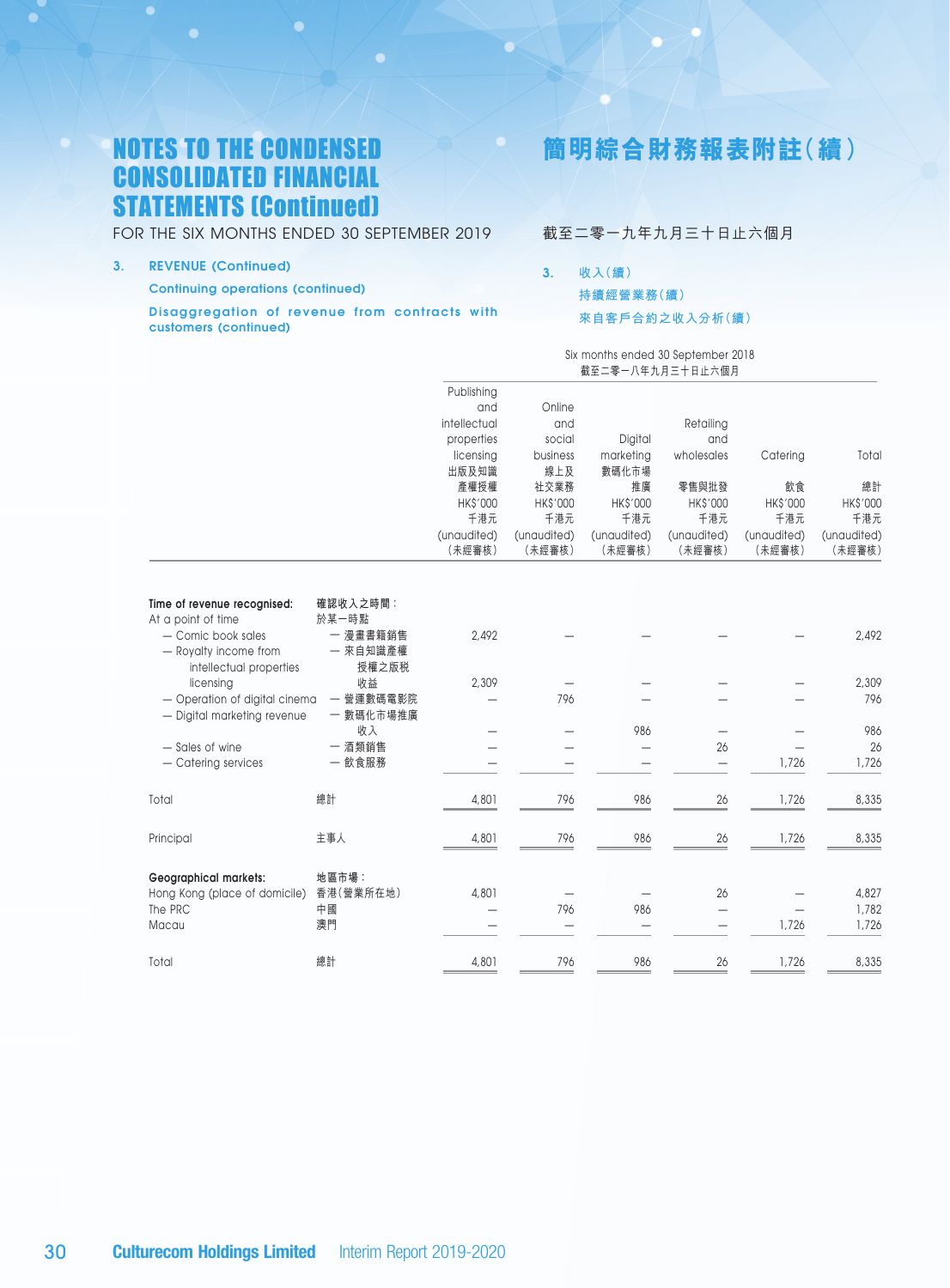### FOR THE SIX MONTHS ENDED 30 SEPTEMBER 2019

#### 4. SEGMENT INFORMATION

Information reported to the executive directors of the Company, being the Group's chief operating decision maker ("CODM"), for the purposes of resource allocation and assessment of segment performance focuses on types of goods or services delivered or provided. This is also the basis upon which the Group is organised and specifically focuses on the Group's operating divisions. No operating segments identified by the CODM have been aggregated in arriving at the reportable segments of the Group.

Specifically, the Group's operating and reportable segments under HKFRS 8 *Operating Segments* are as follows:

- Publishing and intellectual properties licensing: publication of comic books and royalty income from licensing intellectual properties of comics.
- Online and social business: operation of digital cinema and film production.
- Digital marketing: providing digital marketing and communication, intellectual property digitalisation and agency of intellectual property services in the PRC.
- Retailing and wholesales: retailing of wine in Hong Kong and Macau.
- Catering: catering services in Macau.

During the period ended 30 September 2018, the Group commenced the business in digital marketing through acquisition of a subsidiary.

On 28 March 2019, Ucan Commercial Limited ("Ucan Commercial") and its subsidiary (collectively referred to as the "Ucan Commercial Group"), was disposed of and its operation in development of multi-media application is presented as discontinued operation for the period ended 30 September 2018.

# **簡明綜合財務報表附註(續)**

### 截至二零一九年九月三十日止六個月

#### 4. **分部資料**

向本公司執行董事(即本集團之主要經營決策者(「主要 經營決策者」))報告以供分配資源及評估分部表現之資 料專注於所交付或提供之貨品及服務之類型。此亦為組 織本集團所依據之基準,並特別專注於本集團之經營部 門。於達致本集團之可報告分部時,並無彙集主要經營 決策者所識別之經營分部。

特別是,根據香港財務報告準則第8號經營分部,本集 團經營及可報告分部如下:

- 出版及知識產權授權:漫畫書籍出版及來自漫畫 知識產權之版權收入。
- 線上及社交業務:經營數碼電影院及電影製作。
- 數碼化市場推廣 ﹕於中國提供數碼化市場推廣及 通訊、知識產權數碼化及知識產權代理服務。
- 零售與批發:在香港及澳門零售酒類。
- 飲食:澳門飲食服務。

於截至二零一八年九月三十日止期間,本集團透過收購 一間附屬公司開展數碼化市場推廣業務。

於二零一九年三月二十八日, Ucan Commercial Limited(「Ucan Commercial」)及其附屬公司(統稱 「Ucan Commercial Group」)已被出售及其開發多媒 體應用程式之經營已獲呈列為截至二零一八年九月三十 日止期間之終止經營業務。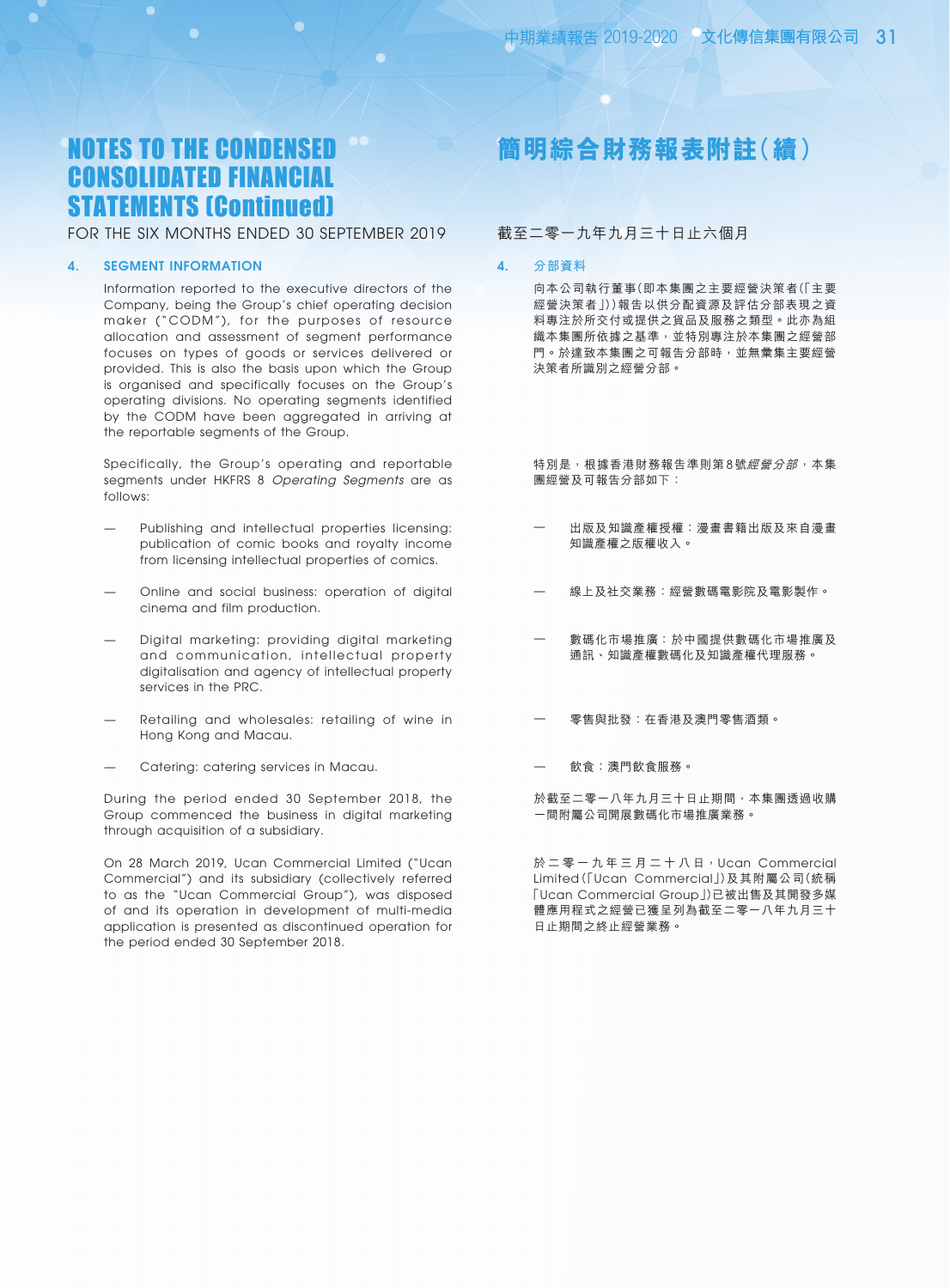### FOR THE SIX MONTHS ENDED 30 SEPTEMBER 2019

### 4. SEGMENT INFORMATION (Continued)

#### Segment revenue and results

The following is an analysis of the Group's revenue and results by operating and reportable segments.

#### For the period ended 30 September 2019 (unaudited)

## **簡明綜合財務報表附註(續)**

### 截至二零一九年九月三十日止六個月

### 4. **分部資料(續)**

#### **分部收入及業績**

以下為本集團之收入及業績按經營及可報告分部所作之 分析。

#### **截至二零一九年九月三十日止期間(未經審核)**

|                                                            |                        | Publishing<br>and<br>intellectual<br>properties<br>licensing<br>出版及知識<br>產權授權<br><b>HK\$'000</b><br>千港元 | Online<br>and<br>social<br>business<br>線上及<br>社交業務<br><b>HK\$'000</b><br>千港元 | <b>Digital</b><br>marketing<br>數碼化市場<br>推廣<br><b>HK\$'000</b><br>千港元 | <b>Retailing</b><br>and<br>wholesales<br>零售與批發<br><b>HK\$'000</b><br>千港元<br>(Note)<br>(附註) | Catering<br>飲食<br><b>HK\$'000</b><br>千港元 | Consolidated<br>綜合<br><b>HK\$'000</b><br>千港元 |
|------------------------------------------------------------|------------------------|---------------------------------------------------------------------------------------------------------|------------------------------------------------------------------------------|----------------------------------------------------------------------|--------------------------------------------------------------------------------------------|------------------------------------------|----------------------------------------------|
| Revenue<br><b>External sales</b>                           | 收入<br>外部銷售             | 3,938                                                                                                   | 618                                                                          | 30,260                                                               |                                                                                            | 1,366                                    | 36,182                                       |
| Segments results from<br>continuing operations             | 持續經營業務之<br>分部業績        | (398)                                                                                                   | (825)                                                                        | (2,786)                                                              | (222)                                                                                      | (986)                                    | (5, 217)                                     |
| Unallocated expenses<br>Unallocated income<br>Other losses | 未分配開支<br>未分配收入<br>其他虧損 |                                                                                                         |                                                                              |                                                                      |                                                                                            |                                          | (8,809)<br>1,948<br>(5, 341)                 |
| Loss before tax                                            | 除税前虧損                  |                                                                                                         |                                                                              |                                                                      |                                                                                            |                                          | (17, 419)                                    |

Note: Premium wines with a carrying amount of HK\$35,047,000 (31 March 2019: HK\$35,049,000) were held by the Group as at 30 September 2019. The Group has not made any sales of its premium wines during the current interim period and has not ceased the operations of the retailing and wholesales segment as it is exploring more distribution channels of these premium wines.

附註:於二零一九年九月三十日,本集團持有賬面值 為 35,047,000 港元(二零一九年三月三十一日: 35,049,000 港元)之優質酒類。由於本集團正在 發掘更多優質酒類之分銷渠道,故於中期期間並 無出售其任何優質酒類,亦無終止零售與批發分 部之營運。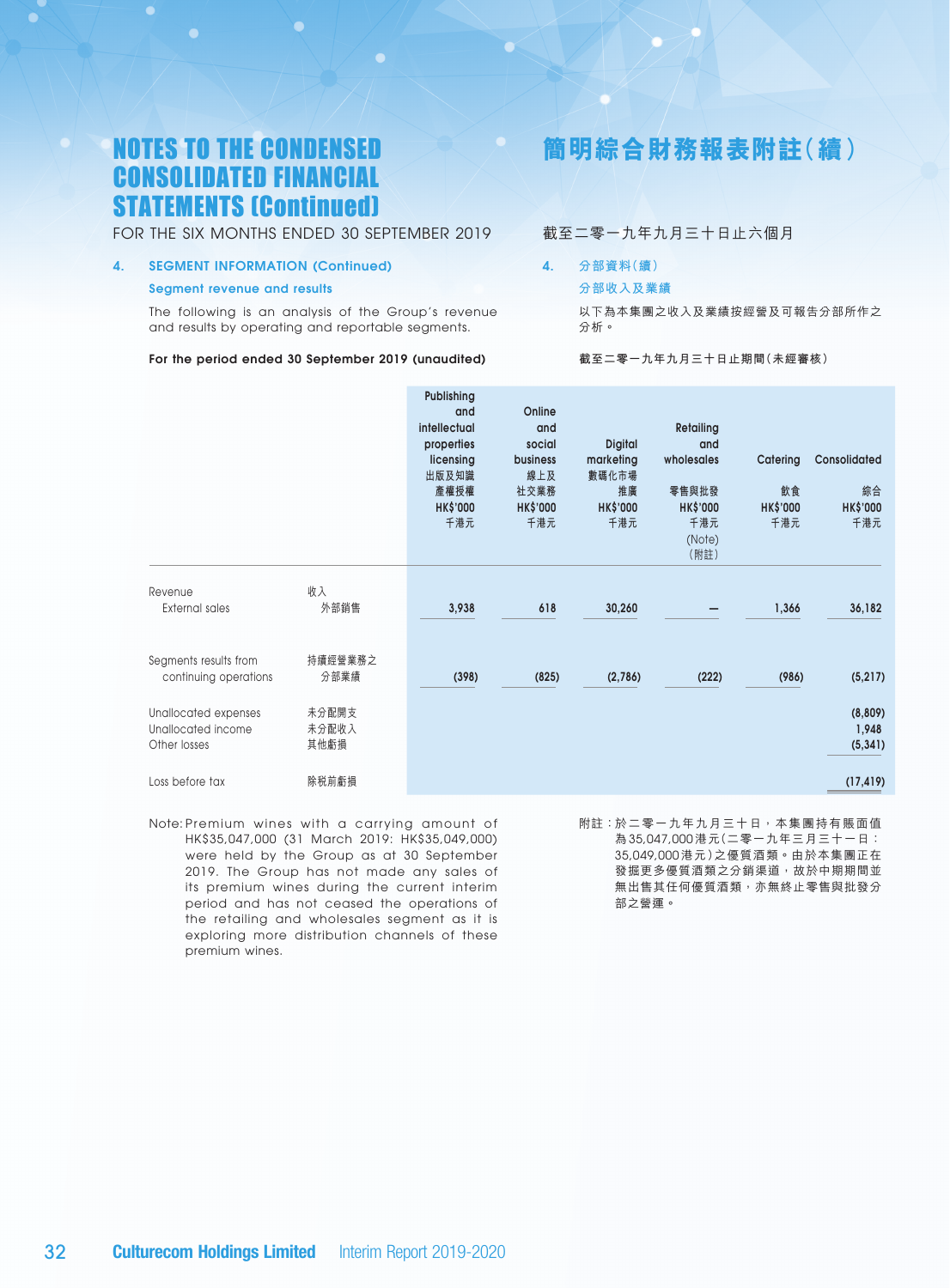FOR THE SIX MONTHS ENDED 30 SEPTEMBER 2019

### 4. SEGMENT INFORMATION (Continued)

### Segment revenue and results (continued)

For the period ended 30 September 2018 (unaudited)

# **簡明綜合財務報表附註(續)**

截至二零一九年九月三十日止六個月

4. **分部資料(續)**

### **分部收入及業績(續)**

截至二零一八年九月三十日止期間(未經審核)

|                                                                                                             |                                           | Publishing<br>and<br>intellectual<br>properties<br>licensing<br>出版及知識<br>產權授權<br>HK\$'000<br>千港元 | HK\$'000<br>千港元<br>(Continuing<br>operations)<br>(持續經營業務) | Online and social business<br>線上及社交業務<br><b>HK\$'000</b><br>千港元<br>(Discontinued<br>operation)<br>(終止經營業務) | Digital<br>marketing<br>數碼化市場<br>推廣<br>HK\$'000<br>千港元 | Retailing<br>and<br>wholesales<br>零售與批發<br>HK\$'000<br>千港元 | Catering<br>飲食<br>HK\$'000<br>千港元 | Consolidated<br>綜合<br>HK\$'000<br>千港元 |
|-------------------------------------------------------------------------------------------------------------|-------------------------------------------|--------------------------------------------------------------------------------------------------|-----------------------------------------------------------|------------------------------------------------------------------------------------------------------------|--------------------------------------------------------|------------------------------------------------------------|-----------------------------------|---------------------------------------|
| Revenue                                                                                                     | 收入                                        |                                                                                                  |                                                           |                                                                                                            |                                                        |                                                            |                                   |                                       |
| <b>External sales</b>                                                                                       | 外部銷售                                      | 4,801                                                                                            | 796                                                       |                                                                                                            | 986                                                    | 26                                                         | 1,726                             | 8,335                                 |
| Segments results from<br>continuing and<br>discontinued operations                                          | 持續及終止經營業務之<br>分部業績                        | 385                                                                                              | (452)                                                     | (4,745)                                                                                                    | 384                                                    | (544)                                                      | (625)                             | (5, 597)                              |
| Loss for the period from<br>discontinued operation                                                          | 終止經營業務之<br>期內虧損                           |                                                                                                  |                                                           |                                                                                                            |                                                        |                                                            |                                   | 4,745                                 |
| Segment results from<br>continuing operations<br>Unallocated expenses<br>Unallocated income<br>Other losses | 持續經營業務之<br>分部業績<br>未分配開支<br>未分配收入<br>其他虧損 |                                                                                                  |                                                           |                                                                                                            |                                                        |                                                            |                                   | (852)<br>(7, 162)<br>619<br>(2,669)   |
| Loss before tax from<br>continuing operations                                                               | 持續經營業務之<br>除税前虧損                          |                                                                                                  |                                                           |                                                                                                            |                                                        |                                                            |                                   | (10,064)                              |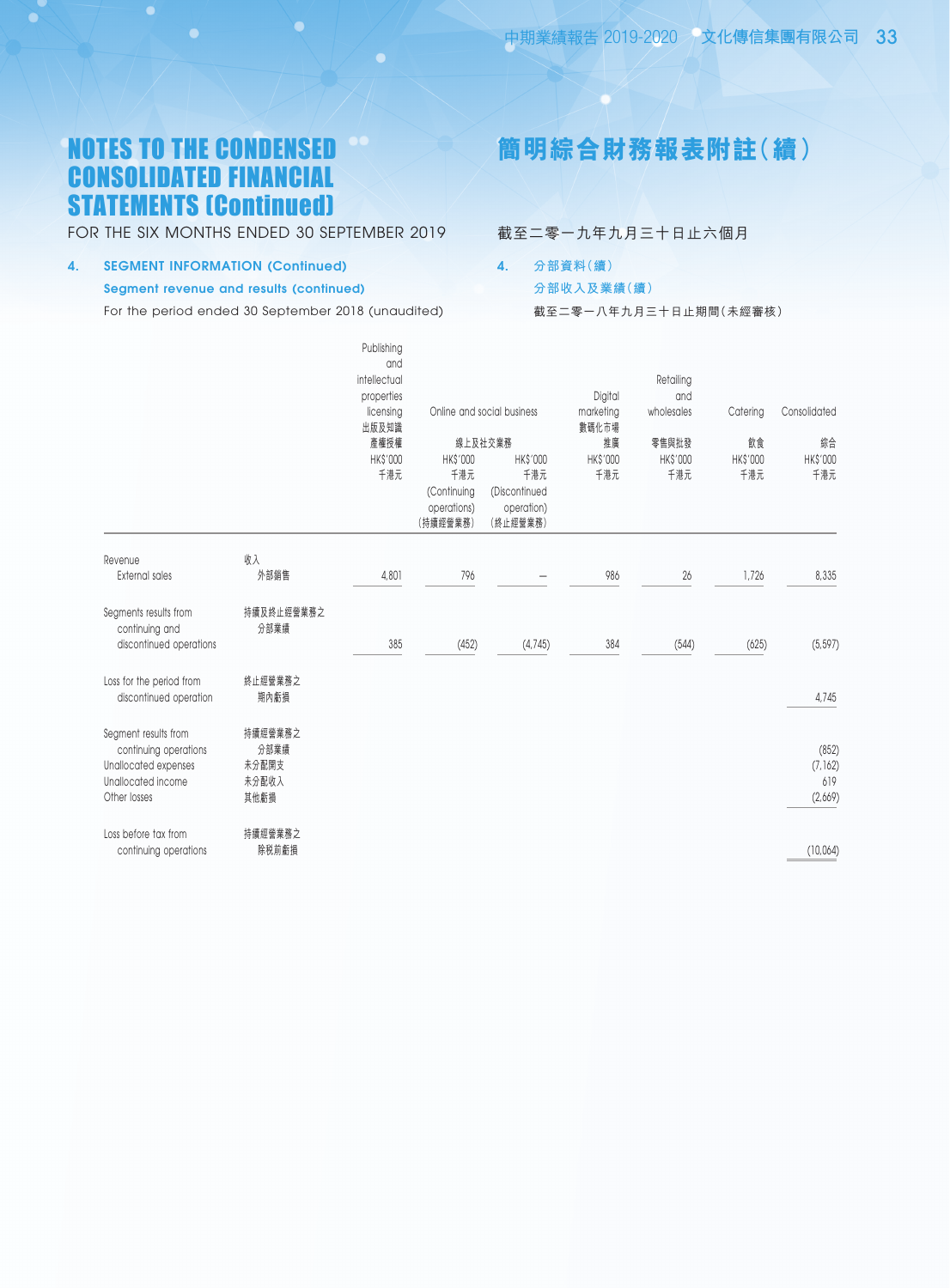FOR THE SIX MONTHS ENDED 30 SEPTEMBER 2019

#### 4. SEGMENT INFORMATION (Continued)

Segment result represents the profit (loss) before tax earned (incurred) by each segment without the allocation of certain other income, loss on disposal of subsidiaries, loss on fair value change of financial assets at fair value through profit or loss, share of loss of an associate and unallocated corporate expenses. This is the measure reported to the CODM for the purposes of resource allocation and performance assessment.

As the Group's assets and liabilities are only reviewed by the CODM as a whole and hence no analysis of the Group's assets and liabilities by operating segments is disclosed.

#### 5a. OTHER INCOME

#### Continuing operations

During the six months ended 30 September 2019, other income included bank interest income of HK\$1,475,000 (six months ended 30 September 2018: HK\$130,000).

#### 5b. OTHER LOSSES

# **簡明綜合財務報表附註(續)**

### 截至二零一九年九月三十日止六個月

#### 4. **分部資料(續)**

分部業績指各分部所賺取(產生)之除稅前溢利(虧損), 並無分配若干其他收入、出售附屬公司之虧損、按公平 價值計入損益表之金融資產之公平價值變動虧損、應佔 一間聯營公司之虧損及未分配企業開支產生。此為向主 要經營決策者報告以作資源分配及表現評估之措施。

由於本集團之資產及負債僅由主要經營決策者作為整體 審閲,因此,並無披露本集團資產及負債按經營分部之 分析。

### 5a. **其他收入**

### **持續經營業務**

於截至二零一九年九月三十日止六個月,其他收入包括 銀行利息收入為 1,475,000 港元(截至二零一八年九月 三十日止六個月:130,000 港元)。

#### 5b. **其他虧損**

|                                                                                                                                                        |                                                     | 截至九月三十日止六個月                                                      | Six months ended<br>30 September                                 |
|--------------------------------------------------------------------------------------------------------------------------------------------------------|-----------------------------------------------------|------------------------------------------------------------------|------------------------------------------------------------------|
|                                                                                                                                                        |                                                     | 2019<br>二零一九年<br><b>HK\$'000</b><br>千港元<br>(unaudited)<br>(未經審核) | 2018<br>二零一八年<br><b>HK\$'000</b><br>千港元<br>(unaudited)<br>(未經審核) |
| <b>Continuing operations</b>                                                                                                                           | 持續經營業務                                              |                                                                  |                                                                  |
| Loss on fair value change of financial<br>assets at fair value through profit or loss<br>Net foreign exchange loss<br>Loss on disposal of subsidiaries | 按公平價值計入損益表之金融資產之<br>公平價值變動虧損<br>匯兑虧損淨額<br>出售附屬公司之虧損 | (4, 227)<br>(930)<br>(41)                                        | (917)<br>(1,602)                                                 |
|                                                                                                                                                        |                                                     | (5, 198)                                                         | (2,519)                                                          |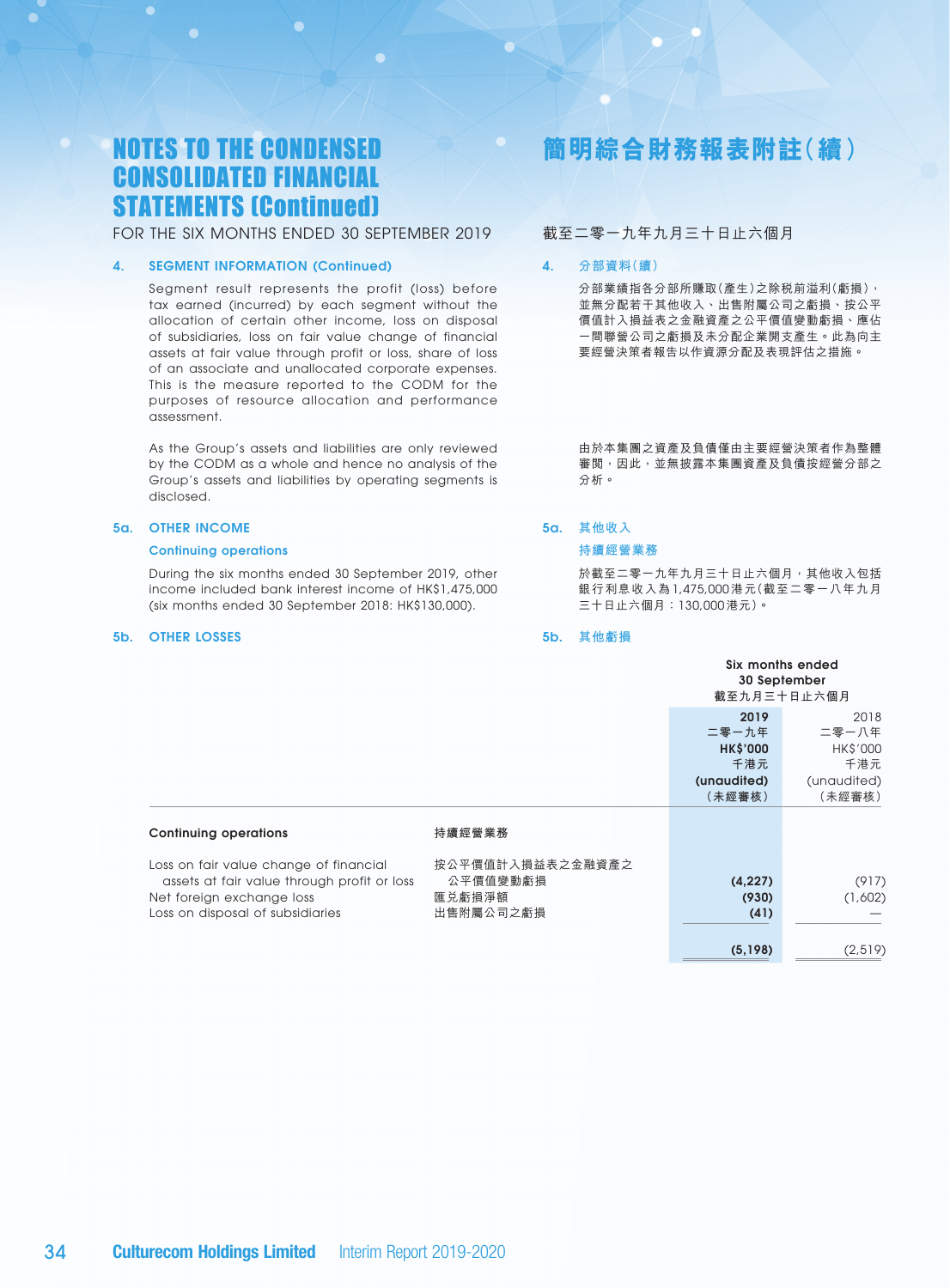### FOR THE SIX MONTHS ENDED 30 SEPTEMBER 2019

### 6. INCOME TAX CREDIT (EXPENSE)

#### Continuing operations

O

Pursuant to the rules and regulations of Bermuda, the Company is not subject to any income tax in Bermuda for both periods.

Hong Kong Profits Tax is calculated at 16.5% (2018: 16.5%) on the estimated assessable profits for both periods. Under the Law of the PRC on Enterprise Income Tax (the "EIT Law") and Implementation Regulation of the EIT Law, the tax rate of the PRC subsidiaries is 25%. Taxation arising in other jurisdictions is calculated at the rates prevailing in the relevant jurisdictions.

# **簡明綜合財務報表附註(續)**

### 截至二零一九年九月三十日止六個月

#### 6. **所得稅抵免(開支)**

#### **持續經營業務**

根據百慕達之規則及規定,本公司於兩個期間均毋須於 百慕達繳交任何所得稅。

香港利得稅乃根據兩個期間之估計應課稅溢利按 16.5% (二零一八年:16.5%)之稅率計算。根據中國企業所得 税法(「企業所得税法」)及企業所得税法之實施細則,中 國附屬公司之稅率為 25%。於其他司法權區產生之稅項 乃按有關司法權區之適用稅率計算。

|                                                 |                      |                                                                  | Six months ended<br>30 September<br>截至九月三十日止六個月           |
|-------------------------------------------------|----------------------|------------------------------------------------------------------|-----------------------------------------------------------|
|                                                 |                      | 2019<br>二零一九年<br><b>HK\$'000</b><br>千港元<br>(unaudited)<br>(未經審核) | 2018<br>二零一八年<br>HK\$'000<br>千港元<br>(unaudited)<br>(未經審核) |
| Income tax credit (expense) comprises:          | 所得税抵免(開支)包括:         |                                                                  |                                                           |
| Deferred tax<br>- Deferred tax credit (expense) | 遞延税項<br>一 遞延税項抵免(開支) | 25                                                               | (58)                                                      |
| Income tax credit (expense)                     | 所得税抵免(開支)            | 25                                                               | (58)                                                      |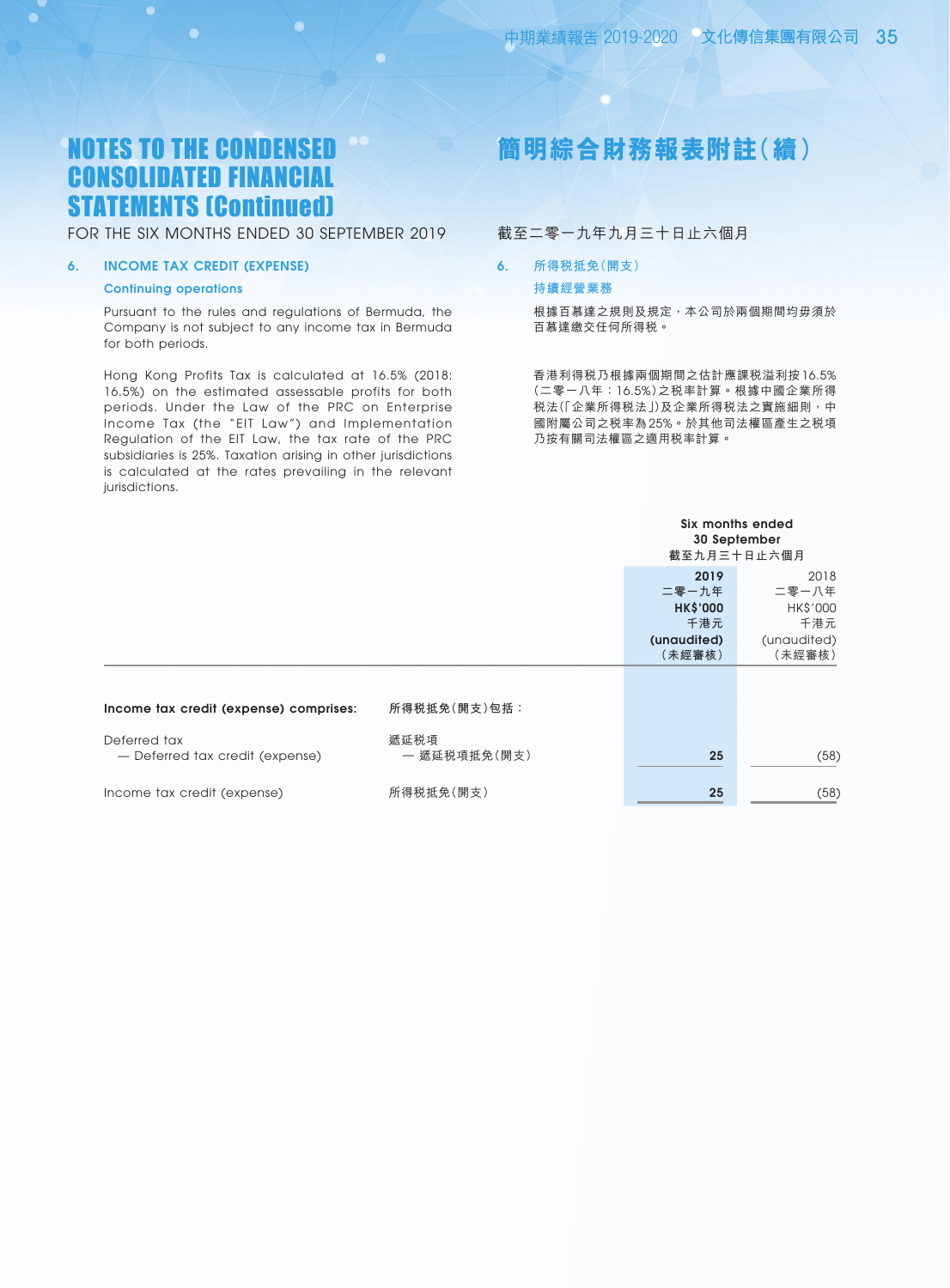FOR THE SIX MONTHS ENDED 30 SEPTEMBER 2019

### 7. LOSS FOR THE PERIOD

#### Continuing operations

Loss for the period has been arrived at after charging the following items:

# **簡明綜合財務報表附註(續)**

### 截至二零一九年九月三十日止六個月

#### 7. **期間虧損**

### **持續經營業務**

期間虧損乃扣除下列項目後得出:

|                                                                                          |                             | Six months ended                 | 30 September<br>截至九月三十日止六個月                         |
|------------------------------------------------------------------------------------------|-----------------------------|----------------------------------|-----------------------------------------------------|
|                                                                                          |                             | 2019<br>二零一九年<br><b>HK\$'000</b> | 2018<br>二零一八年<br>HK\$'000                           |
|                                                                                          |                             | 千港元<br>(unaudited)<br>(未經審核)     | 千港元<br>(unaudited)<br>(未經審核)<br>(restated)<br>(經重列) |
|                                                                                          |                             |                                  |                                                     |
| Audit fee<br>Amortisation of intangible asset<br>Amortisation of film right              | 核數費用<br>攤銷無形資產<br>攤銷電影版權    | 1,022<br>353                     | 984                                                 |
| (included in cost of sales)<br>Staff costs, including directors' emoluments 員工成本(包括董事酬金) | (計入銷售成本)                    | 117<br>13,007                    | 270<br>6,087                                        |
| Depreciation of right-of-use assets<br>Depreciation of property, plant and<br>equipment  | 使用權資產之折舊<br>物業、廠房及設備之<br>折舊 | 2,359<br>277                     | 174                                                 |
| Consultancy and other professional fee<br>(Note)                                         | 諮詢及其他專業費用<br>(附註)           | 629                              | 933                                                 |

Note: The amounts represent fees paid to consultants providing professional advices on business operations.

### 8. DIVIDEND

No dividend was paid, declared or proposed during both interim periods. The directors of the Company have determined that no dividend will be paid in respect of the interim period.

## 8. **股息**

於兩個中期期間均無支付、宣派或建議派發股息。本公 司董事決議不派發中期期間之股息。

附註:該金額指就業務運作提供專業意見之顧問費用。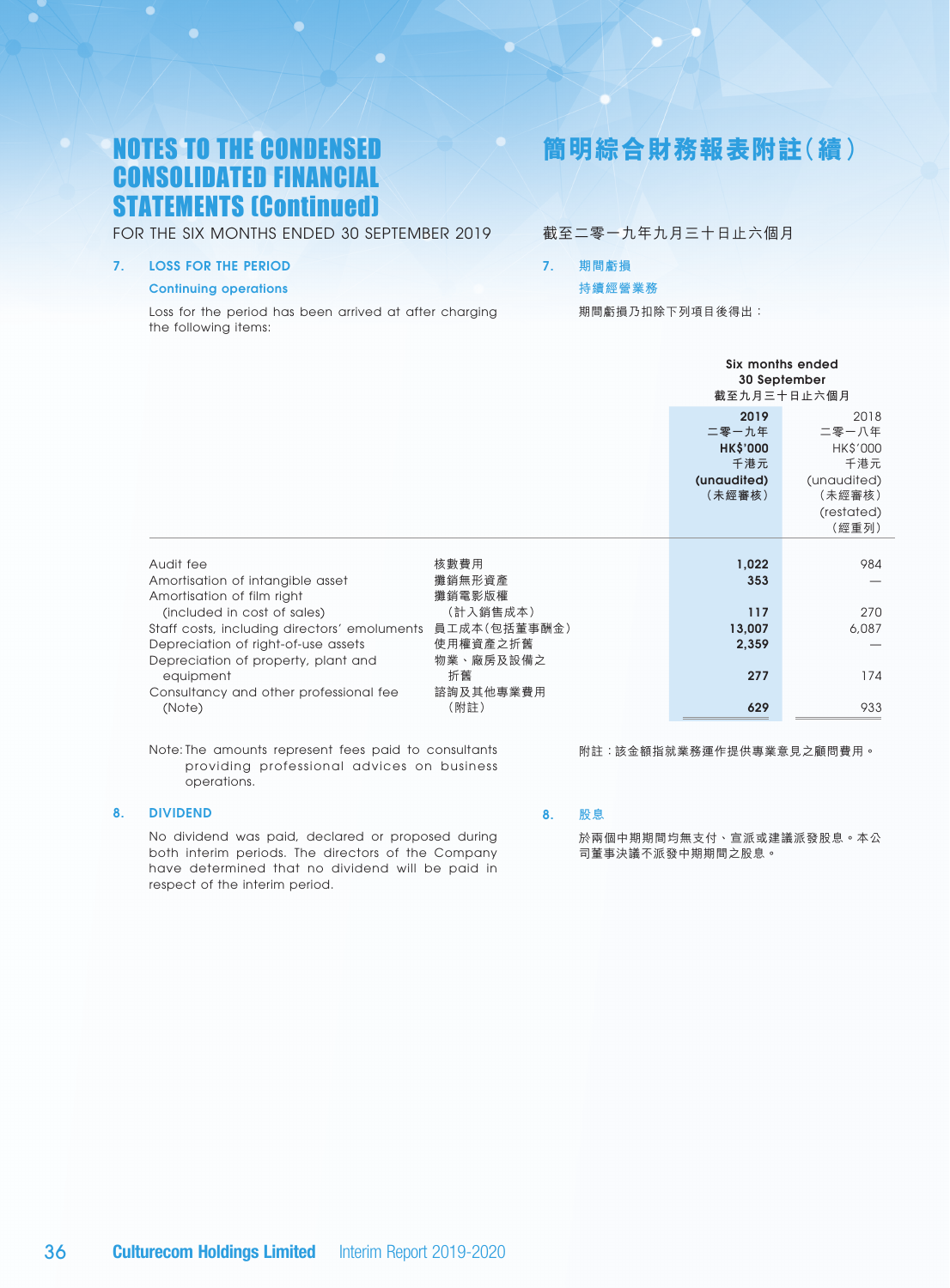### FOR THE SIX MONTHS ENDED 30 SEPTEMBER 2019

### 9. LOSS PER SHARE

### From continuing operations

The calculation of the basic loss per share attributable to the owners of the Company is based on the following data:

# **簡明綜合財務報表附註(續)**

截至二零一九年九月三十日止六個月

9. **每股虧損**

#### **來自持續經營業務**

本公司擁有人應佔每股基本虧損乃根據下列數據計算:

|                                                                                                                                                                     |                                                        | Six months ended<br>截至九月三十日止六個月                                  | 30 September                                                                     |
|---------------------------------------------------------------------------------------------------------------------------------------------------------------------|--------------------------------------------------------|------------------------------------------------------------------|----------------------------------------------------------------------------------|
|                                                                                                                                                                     |                                                        | 2019<br>二零一九年<br><b>HK\$'000</b><br>千港元<br>(unaudited)<br>(未經審核) | 2018<br>二零一八年<br>HK\$'000<br>千港元<br>(unaudited)<br>(未經審核)<br>(restated)<br>(經重列) |
| Loss for the period attributable to<br>owners of the Company for the<br>purpose of basic loss per share<br>Less: Loss for the period from<br>discontinued operation | 用於計算每股基本虧損之<br>本公司擁有人應佔期間<br>虧損<br>減:來自終止經營業務之<br>期間虧損 | (12,974)                                                         | (13,622)<br>4,745                                                                |
| Loss for the purpose of basic loss per share                                                                                                                        | 用於計算每股基本虧損之虧損                                          | (12, 974)                                                        | (8, 877)                                                                         |
| Number of shares                                                                                                                                                    | 股份數目                                                   | '000<br>千股                                                       | '000<br>千股                                                                       |
| Number of shares for the purposes of basic 用於計算每股基本虧損之股數<br>loss per share                                                                                          |                                                        | 1,390,657                                                        | 1,390,657                                                                        |

#### From continuing and discontinued operations

following data:

The calculation of the basic loss per share attributable to the owners of the Company is based on the

### **來自持續及終止經營業務**

本公司擁有人應佔每股基本虧損之計算乃根據以下數 據:

**二零一九年** 二零一八年

Six months ended 30 September **截至九月三十日止六個月**

| Loss for the period attributable to owners |
|--------------------------------------------|
| of the Company for the purpose of          |
| basic loss per share                       |

用於計算每股基本虧損之 本公司擁有人應佔期間虧損

(12,974) (13,622)

(restated) (經重列)

**2019** 2018<br>- 九年 二零一八年

HK\$'000 HK\$'000 **千港元** 千港元 (unaudited) (unaudited) **(未經審核)** (未經審核)

The denominators used are the same as those detailed above for the basic loss per share.

所採用之分母與上文就每股基本虧損詳述者相同。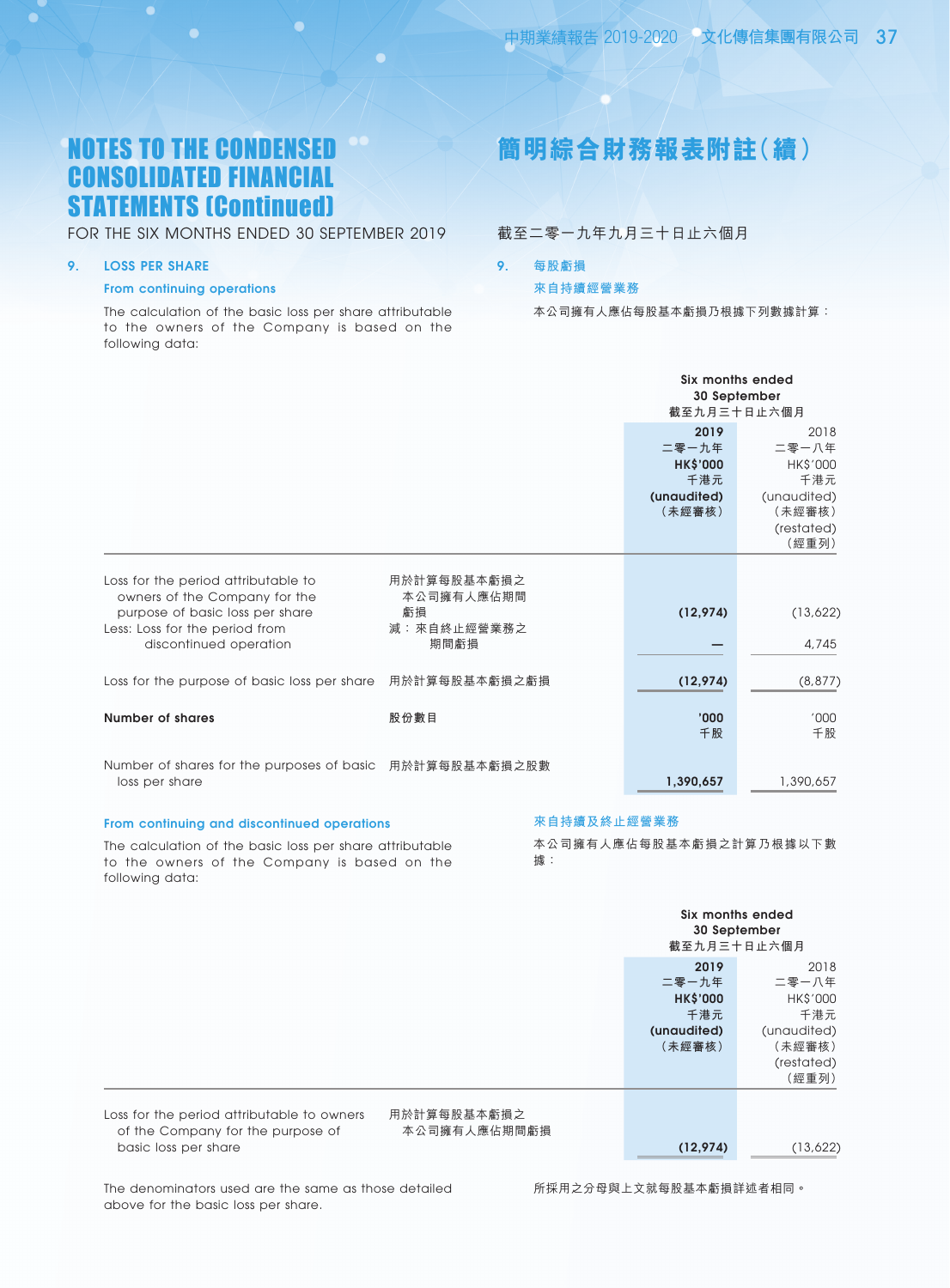### FOR THE SIX MONTHS ENDED 30 SEPTEMBER 2019

#### 9. LOSS PER SHARE (Continued)

#### From discontinued operation

For the six months ended 30 September 2018, basic loss per share for the discontinued operation is HK0.4 cent per share, based on the loss for the period from the discontinued operation of HK\$4,745,000 and the denominator used is the same as those detailed above for basic loss per share.

No diluted loss per share has been presented as there was no potential ordinary shares in issue for both periods.

#### 10. MOVEMENT IN PROPERTY, PLANT AND EQUIPMENT

During the six months ended 30 September 2019, the Group acquired equipment of approximately HK\$279,000 (six months ended 30 September 2018: HK\$332,000).

#### 11. GOODWILL

For the purpose of impairment assessment, goodwill is allocated to one cash generating unit ("CGU"), comprising a wholly owned subsidiary in digital marketing segment. A CGU is considered to be impaired when its recoverable amount declines below its carrying amount. The recoverable amount is the higher of value in use and fair value less costs to sell. During the six months ended 30 September 2019, no impairment has been recognised in profit or loss.

# **簡明綜合財務報表附註(續)**

### 截至二零一九年九月三十日止六個月

### 9. **每股虧損(續) 來自終止經營業務**

截至二零一八年九月三十日止六個月,終止經營業務之 每股基本虧損為每股 0.4 港仙,基於來自終止經營業務 之期間虧損 4,745,000 港元及所採用分母與就每股基本 虧損與以上詳述者相同。

由於兩段期間並無任何已發行潛在普通股,故並無呈列 每股攤薄虧損。

### 10. **物業、廠房及設備之變動**

於截至二零一九年九月三十日止六個月,本集團添置約 279,000 港元(截至二零一八年九月三十日止六個月: 332,000 港元)之設備。

### 11. **商譽**

就減值評估而言,商譽分配至一個現金產生單位(「現金 產生單位」),有關單位包括一間於數碼化市場推廣分部 之全資附屬公司。現金產生單位於其可收回金額跌至低 於其賬面值時被視為獲減值。可收回金額為使用價值及 公平價值(以較高者為準)減銷售成本。截至二零一九年 九月三十日止六個月,並無於損益表確認減值。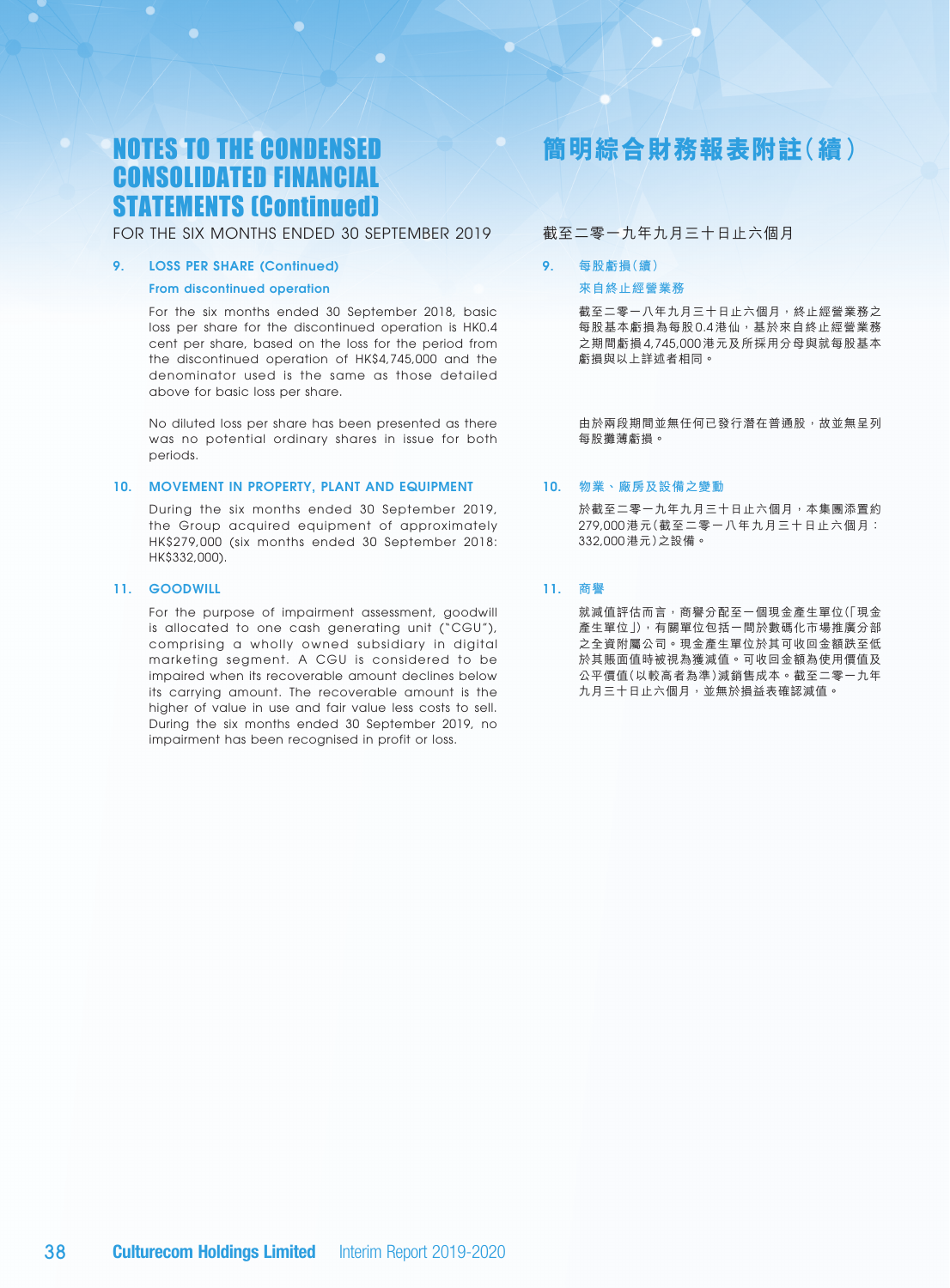FOR THE SIX MONTHS ENDED 30 SEPTEMBER 2019

#### 12. TRADE RECEIVABLES, OTHER RECEIVABLES, DEPOSITS AND PREPAYMENTS

#### (a) Trade receivables

The Group allows the general credit period of ranges from 0 to 90 days to customers of publishing and intellectual properties licensing, retailing and wholesales and digital marketing segments. The following is the aged analysis of trade receivables net of allowance for credit losses presented based on the date of billing at the end of reporting period.

# **簡明綜合財務報表附註(續)**

### 截至二零一九年九月三十日止六個月

#### 12. **應收貿易賬款、其他應收款項、按金及預付款項**

#### (a) **應收貿易賬款**

本集團授予出版及知識產權授權、零售與批發以 及數碼化市場推廣分部之客戶介乎 0 至 90 天之-般信貸期。以下為於報告期末所呈列扣除信貸虧 損撥備之應收貿易賬款按賬單日期之賬齡分析。

|                                                                     |                                                    | 30 September<br>2019<br>二零一九年<br>九月三十日<br><b>HK\$'000</b><br>千港元<br>(unaudited)<br>(未經審核) | 31 March<br>2019<br>二零一九年<br>三月三十一日<br><b>HK\$'000</b><br>千港元<br>(audited)<br>(經審核) |
|---------------------------------------------------------------------|----------------------------------------------------|-------------------------------------------------------------------------------------------|-------------------------------------------------------------------------------------|
| $0 - 60$ days<br>$61 - 90$ days<br>$91 - 180$ days<br>Over 180 days | $0 - 60$ 天<br>$61 - 90E$<br>$91 - 180$ 天<br>超過180天 | 16,077<br>1,595<br>948<br>446<br>19,066                                                   | 1,870<br>751<br>7,348<br>9,969                                                      |

Trade receivables are interest-free and unsecured.

#### 應收貿易賬款為免息及無抵押。

#### (b) Other receivables, deposits and prepayments

#### (b) **其他應收款項、按金及預付款項**

|                                                                                                                           |                                         | 30 September<br>2019<br>二零一九年<br>九月三十日<br><b>HK\$'000</b><br>千港元<br>(unaudited)<br>(未經審核) | 31 March<br>2019<br>二零一九年<br>三月三十一日<br><b>HK\$'000</b><br>千港元<br>(audited)<br>(經審核) |
|---------------------------------------------------------------------------------------------------------------------------|-----------------------------------------|-------------------------------------------------------------------------------------------|-------------------------------------------------------------------------------------|
| Other receivables<br>Deposits and prepayments (Note)                                                                      | 其他應收款項<br>按金及預付款項(附註)                   | 3,224<br>19,415                                                                           | 3,905<br>9,233                                                                      |
| Total other receivables, deposits and<br>prepayments<br>Less: Amounts that will be settled or<br>utilised within one year | 其他應收款項、按金及預付<br>款項總額<br>減:將於一年內結算或使用之款項 | 22,639<br>(22, 639)                                                                       | 13,138<br>(12, 583)                                                                 |
| Amount that will be utilised for more<br>than one year                                                                    | 將於超過一年內使用之款項                            |                                                                                           | 555                                                                                 |

Note: As of 30 September 2019, the amount mainly comprised of prepayments of approximately HK\$16,678,000 made to media suppliers under digital marketing business.

附註:於二零一九年九月三十日,該金額主要包 括數碼化市場推廣業務下向媒體供應商所 作之預付款項約 16,678,000 港元。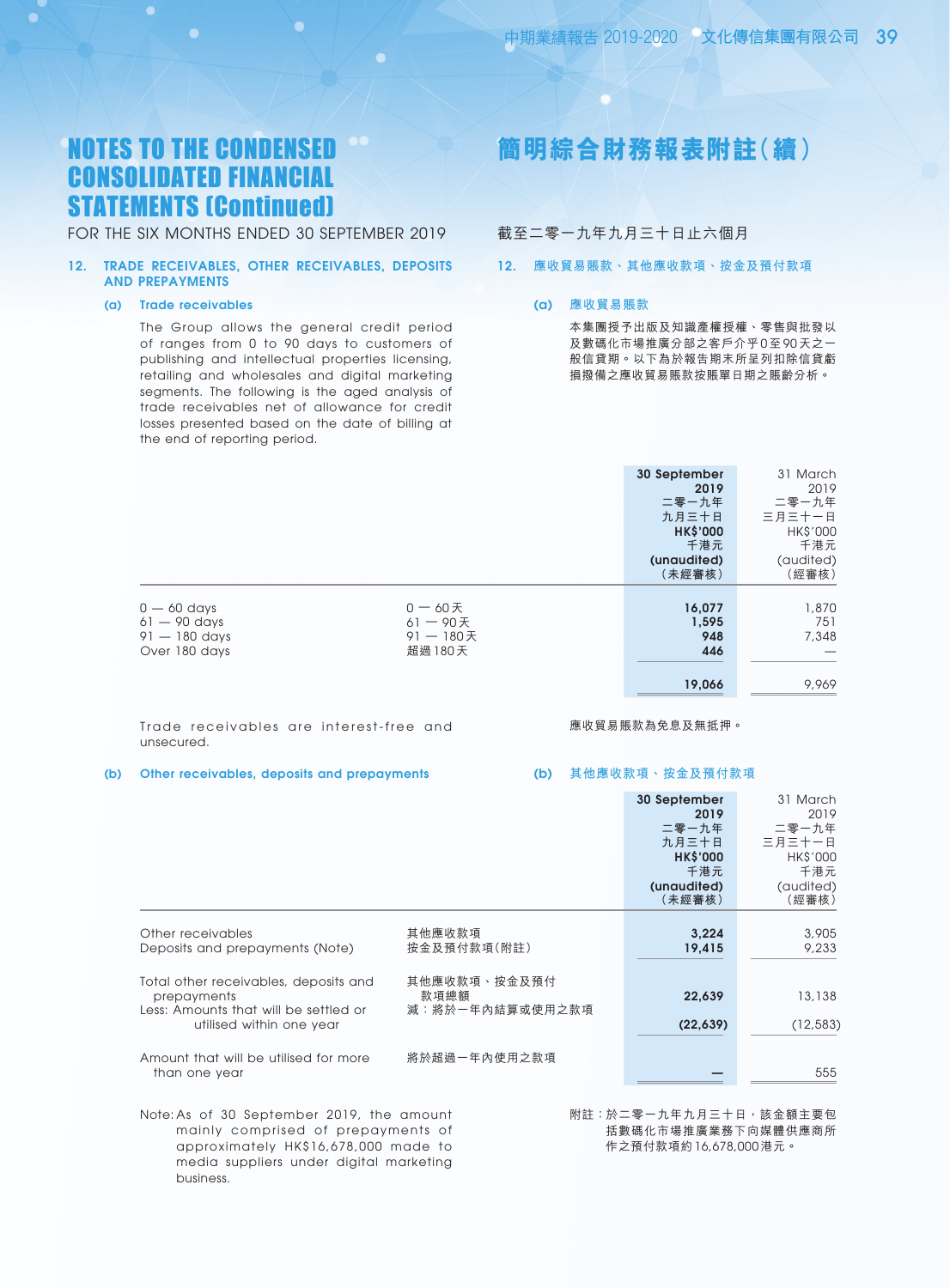# **簡明綜合財務報表附註(續)**

FOR THE SIX MONTHS ENDED 30 SEPTEMBER 2019

### 截至二零一九年九月三十日止六個月

#### 13. FINANCIAL ASSETS AT FAIR VALUE THROUGH PROFIT OR LOSS

### 13. **按公平價值計入損益表之金融資產**

|                                                                                 |                                      | 30 September<br>2019<br>二零一九年<br>九月三十日<br><b>HK\$'000</b><br>千港元<br>(unaudited)<br>(未經審核) | 31 March<br>2019<br>二零一九年<br>三月三十一日<br>HK\$'000<br>千港元<br>(audited)<br>(經審核) |
|---------------------------------------------------------------------------------|--------------------------------------|-------------------------------------------------------------------------------------------|------------------------------------------------------------------------------|
| Listed equity shares, at fair value:<br>Hong Kong (Note a)<br>Overseas (Note a) | 上市股本股份, 按公平價值:<br>香港(附註a)<br>海外(附註a) | 1,096<br>106                                                                              | 1,413<br>3,966                                                               |
| Structured deposit (Note b)                                                     | 結構性存款(附註b)                           | 1,202<br>16,857                                                                           | 5,379                                                                        |
| Current                                                                         | 流動                                   | 18,059<br>16,857                                                                          | 5,379                                                                        |
| Non-current                                                                     | 非流動                                  | 1,202<br>18,059                                                                           | 5,379<br>5,379                                                               |

#### Notes:

#### 附註:

- a. At the end of the reporting period, the fair values of the listed equity shares are determined based on the quoted market bid prices available on the relevant stock exchanges.
- b. The structured deposit is not principal-protected and its return depends on the performance of the underlying investments, which are mainly debt instruments and money market funds, with an expected but not guaranteed return of 3% per annum. The structured deposit is measured at fair value through profit or loss as its contractual terms do not give rise to cash flows that are solely payments of principal and interest. The contract is redeemable on demand. The structured deposit was redeemed on 14 November 2019.
- a. 於報告期末,上市股本股份之公平價值乃根據有 關證劵交易所可取得之市場所報買入價釐定。
- b. 結構性存款乃非保本,且其回報取決於相關投資 之表現,相關投資主要為債務工具及貨幣市場基 金,預期但無擔保回報為每年 3%。結構性存款 按公平價值計入損益表計量,原因為其合約條款 並無產生僅支付本金及利息之現金流量。合約可 按要求贖回。結構性存款於二零一九年十一月 十四日贖回。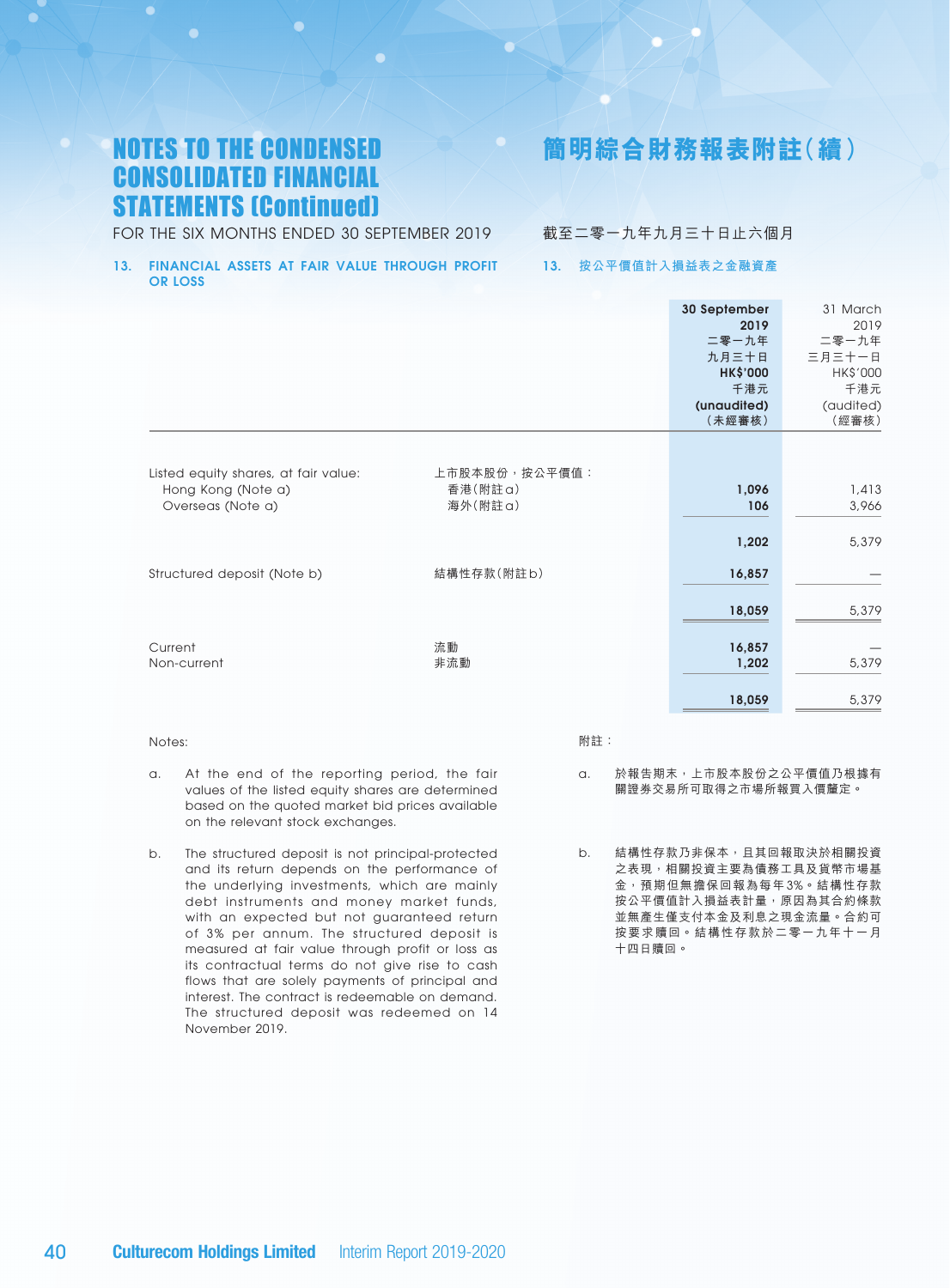FOR THE SIX MONTHS ENDED 30 SEPTEMBER 2019

### 14. TRADE PAYABLES, OTHER PAYABLES AND ACCRUED **CHARGES**

The following is an aged analysis of trade payables presented based on the invoice dates at the end of the reporting period.

# **簡明綜合財務報表附註(續)**

### 截至二零一九年九月三十日止六個月

### 14. **應付貿易賬款、其他應付款項及應計費用**

以下為於報告期間末按發票日期呈列之應付貿易賬款之 賬齡分析。

|                                                 |                                    | 30 September<br>2019<br>二零一九年<br>九月三十日<br><b>HK\$'000</b><br>千港元<br>(unaudited)<br>(未經審核) | 31 March<br>2019<br>二零一九年<br>三月三十一日<br>HK\$'000<br>千港元<br>(audited)<br>(經審核) |
|-------------------------------------------------|------------------------------------|-------------------------------------------------------------------------------------------|------------------------------------------------------------------------------|
| $0 - 60$ days<br>$61 - 90$ days<br>Over 90 days | $0 - 60$ 天<br>$61 - 90$ 天<br>超過90天 | 1,071<br>178<br>47<br>1,296                                                               | 604<br>102<br>31<br>737                                                      |

The average credit period on purchases of goods ranges from 30 to 90 days. The Group has financial risk management policies in place to ensure that all payables are settled within the credit timeframe.

Other payables and accrued charges mainly represent the accrued operating expenses for both periods.

#### 15. CONTRACT LIABILITIES

購買貨品之平均信貸期介乎 30 至 90 天。本集團已制定 財務風險管理政策,以確保所有應付款項於信貸時間框 架內予以結算。

其他應付款項及應計費用主要指兩段期間之應計經營開 支。

#### 15. **合約負債**

|                          |          | 30 September    | 31 March  |
|--------------------------|----------|-----------------|-----------|
|                          |          | 2019            | 2019      |
|                          |          | 二零一九年           | 二零一九年     |
|                          |          | 九月三十日           | 三月三十一日    |
|                          |          | <b>HK\$'000</b> | HK\$'000  |
|                          |          | 千港元             | 千港元       |
|                          |          | (unaudited)     | (audited) |
|                          |          | (未經審核)          | (經審核)     |
|                          |          |                 |           |
| Advances from customers: | 來自客戶之墊款: |                 |           |
| Digital marketing        | 數碼化市場推廣  | 1,186           | 114       |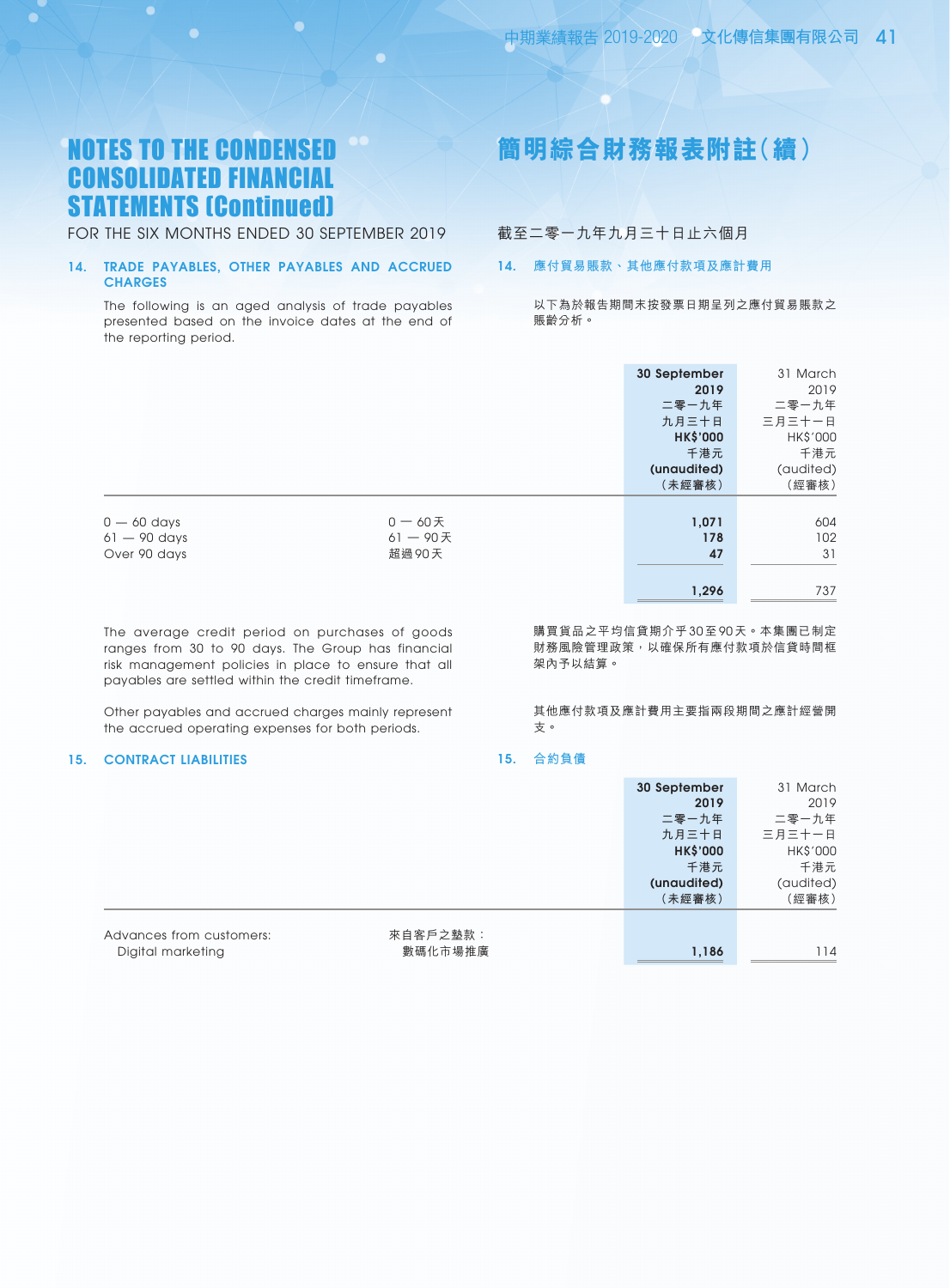**簡明綜合財務報表附註(續)**

Number of

 $S<sub>1</sub>$ 

FOR THE SIX MONTHS ENDED 30 SEPTEMBER 2019

#### 16. SHARE CAPITAL

截至二零一九年九月三十日止六個月

16. **股本**

|                                                                                                                       |                                                                       | inumber of<br>shares<br>股份數目<br>'000' | pridie<br>capital<br>股本<br><b>HK\$'000</b> |
|-----------------------------------------------------------------------------------------------------------------------|-----------------------------------------------------------------------|---------------------------------------|--------------------------------------------|
|                                                                                                                       |                                                                       | 千股                                    | 千港元                                        |
| Ordinary shares of HK\$0.01 each                                                                                      | 每股面值0.01 港元之普通股                                                       |                                       |                                            |
| Authorised:<br>At 1 April 2018, 30 September 2018,<br>31 March 2019 and 30 September 2019                             | 法定:<br>於二零一八年四月一日、二零一八年九月<br>三十日、二零一九年三月三十一日及二<br>零一九年九月三十日           | 200,000,000                           | 2,000,000                                  |
| Issued and fully paid:<br>At 1 April 2018 (audited),<br>30 September 2018 (unaudited), 31<br>March 2019 (audited) and | 已發行及繳足:<br>於二零一八年四月一日(經審核)、<br>二零一八年九月三十日(未經審核)、<br>二零一九年三月三十一日(經審核)及 |                                       |                                            |
| 30 September 2019 (unaudited)                                                                                         | 二零一九年九月三十日(未經審核)                                                      | 1,390,657                             | 13,907                                     |

### 17. ACQUISITION OF A SUBSIDIARY

On 28 March 2018, Culturecom (Hong Kong) Limited, a wholly-owned indirect subsidiary of the Group, acquired 55% equity interest by contributing capital in form of cash of RMB40,000,000 (equivalent to approximately HK\$47,555,000) in Eqmen Technology Limited, a company established in the PRC. The transaction was completed on 31 August 2018 and accounted for as an acquisition of business, namely the digital marketing business, using the acquisition method. Eqmen Technology Limited is principally engaged in the digital marketing business in the PRC and was acquired with the objective of diversifying the Group's business.

#### Consideration transferred

#### 17. **收購一間附屬公司**

於二零一八年三月二十八日,本集團全資間接附屬公 司文化傳信(香港)有限公司透過現金方式增資人民幣 40,000,000 元(相等於約 47,555,000 港元)於一間中國 成立之公司北京易奇門科技有限公司,收購其 55% 股本 權益。該交易於二零一八年八月三十一日完成,並使用 收購法計入業務收購,即為數碼市場推廣業務。北京易 奇門科技有限公司主要於中國從事數碼市場推廣業務, 而收購事項旨在令本集團業務多元化。

**已轉讓之代價**

|      |    | HK\$'000<br>千港元                                        |
|------|----|--------------------------------------------------------|
| Cash | 現金 | 47,555<br>the control of the control of the control of |

Acquisition-related costs amounting to approximately HK\$112,000 have been excluded from the cost of acquisition and have been recognised directly as an expense during the period ended 30 September 2018.

約112,000 港元之收購相關成本並不計入收購成本,且 直接確認為截至二零一八年九月三十日止期間之開支。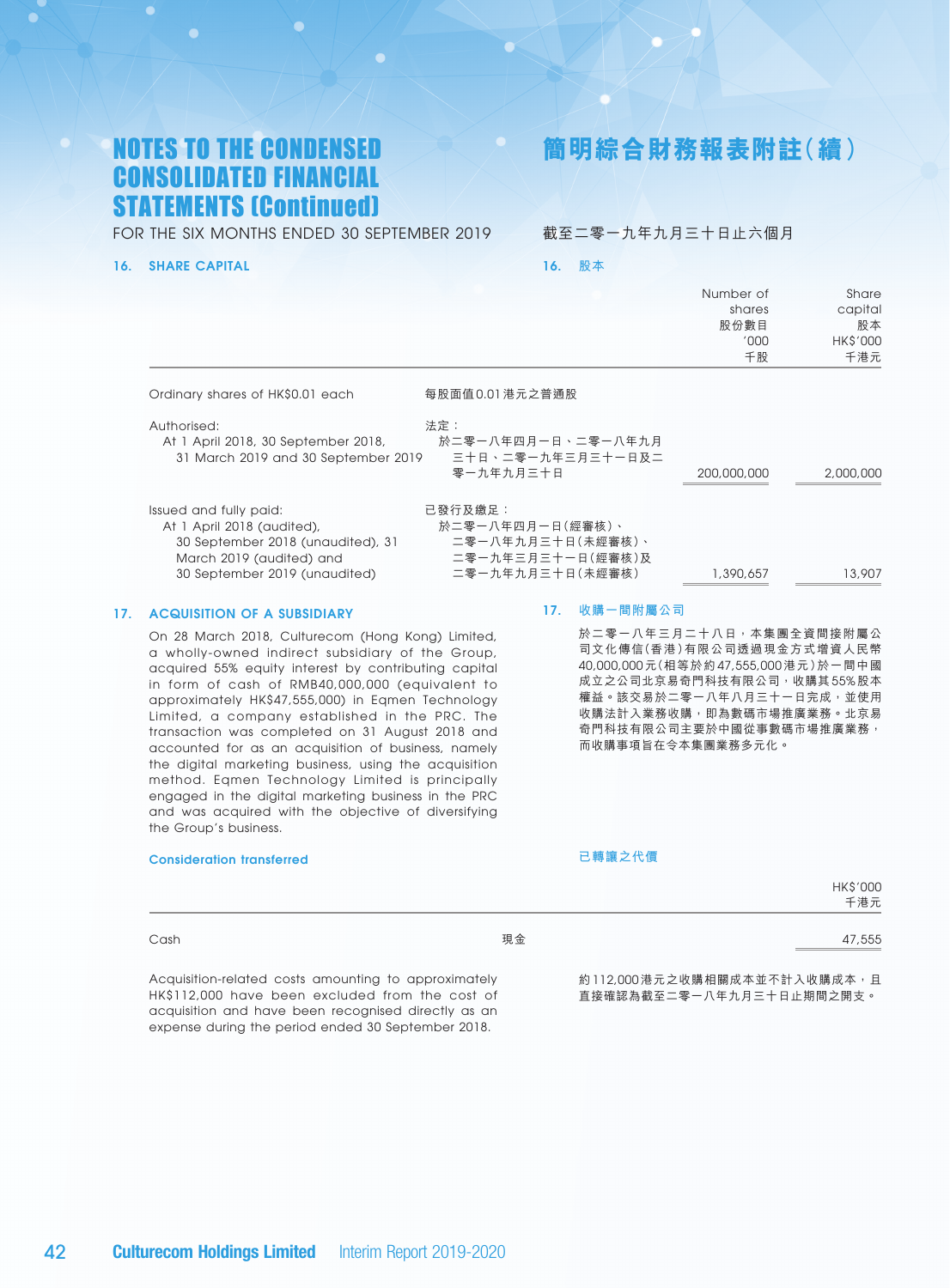FOR THE SIX MONTHS ENDED 30 SEPTEMBER 2019

#### 17. ACQUISITION OF A SUBSIDIARY (Continued)

Assets and liabilities recognised at the date of acquisition

# **簡明綜合財務報表附註(續)**

截至二零一九年九月三十日止六個月

17. **收購一間附屬公司(續) 於收購日期確認之資產及負債**

|                | HK\$'000<br>千港元 |
|----------------|-----------------|
| 物業、廠房及設備       | 46              |
| 無形資產           | 2,823           |
| 現金及現金等價物       | 44,863          |
| 應收貿易賬款         | 1,668           |
| 其他應收款項、按金及預付款項 | 3,084           |
| 其他應付款項及應計費用    | (669)           |
| 合約負債           | (320)           |
| 遞延合約負債         | (692)           |
|                |                 |

50,803

The fair value of trade receivables and other receivables amounted to approximately HK\$1,668,000 and HK\$494,000, respectively, representing gross contractual amounts at the date of acquisition and contractual cash flows are expected to be fully collected.

#### *Non-controlling interests*

The non-controlling interest (45%) in Eqmen Technology Limited recognised at the acquisition date was measured by reference to the proportionate share of recognised amounts of net assets of Eqmen Technology Limited and amounted to approximately HK\$22,861,000.

應 收 貿 易 賬 款 及 其 他 應 收 款 項 之 公 平 價 值 分 別 約 1,668,000 港元及 494,000 港元,即指收購日期之總合 約金額,且預計合約現金流將可全數收回。

#### **非控股權益**

於收購日期確認之北京易奇門科技有限公司的非控股權 益 (45%) 乃經參考北京易奇門科技有限公司資產淨值已 確認金額之比例股份後計量,金額約為 22,861,000 港 元。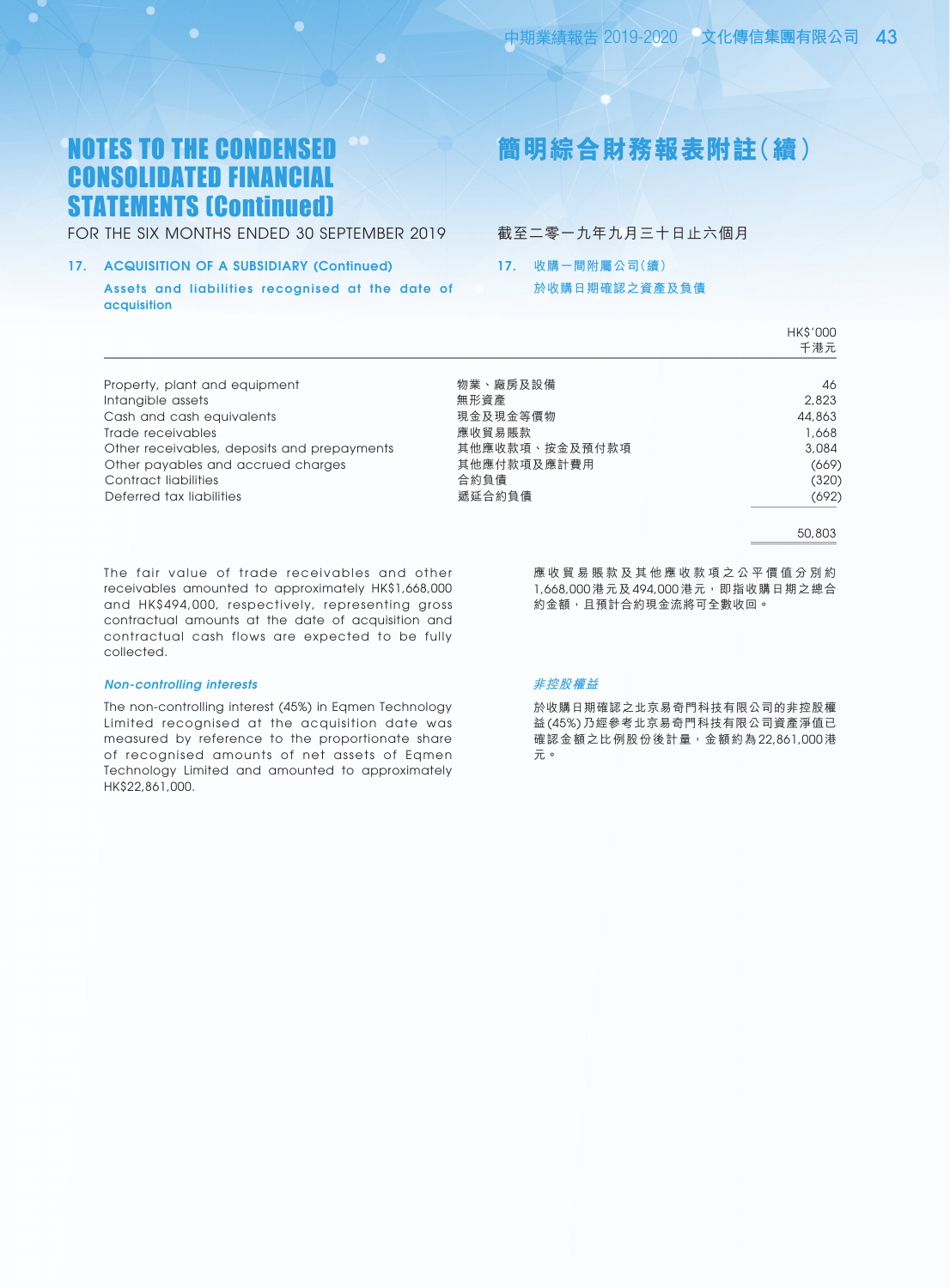**簡明綜合財務報表附註(續)**

FOR THE SIX MONTHS ENDED 30 SEPTEMBER 2019

### 截至二零一九年九月三十日止六個月

### 17. ACQUISITION OF A SUBSIDIARY (Continued) Goodwill arising on acquisition

## 17. **收購一間附屬公司(續)**

**收購事項產生之商譽**

|                                                                                                                                                                                                                                                                                                                                                                                                                                                                                                                                                           | HK\$'000<br>千港元                                                                                                                                         |
|-----------------------------------------------------------------------------------------------------------------------------------------------------------------------------------------------------------------------------------------------------------------------------------------------------------------------------------------------------------------------------------------------------------------------------------------------------------------------------------------------------------------------------------------------------------|---------------------------------------------------------------------------------------------------------------------------------------------------------|
| Consideration transferred<br>Plus: non-controlling interests<br>Less: recognised amount of identifiable net assets<br>acquired (100%)                                                                                                                                                                                                                                                                                                                                                                                                                     | 已轉讓之代價<br>47,555<br>加:非控股權益<br>22,861<br>減:已收購可識別資產淨值之已確認金額(100%)<br>(50, 803)                                                                          |
| Goodwill arising on acquisition                                                                                                                                                                                                                                                                                                                                                                                                                                                                                                                           | 收購事項產生之商譽<br>19,613                                                                                                                                     |
| Goodwill arose on the acquisition of Eqmen<br>Technology Limited because the acquisition included<br>the assembled workforce of Eqmen Technology<br>Limited and some potential contracts which are still<br>under negotiation with prospective new customers as<br>at the date of acquisition. These assets could not be<br>separately recognised from goodwill because they are<br>not capable of being separated from the Group and<br>sold, transferred, licensed, rented or exchanged, either<br>individually or together with any related contracts. | 收購北京易奇門科技有限公司所產生商譽,是因為收購<br>事項包括北京易奇門科技有限公司之整體員工隊伍及於<br>收購日期尚與潛在新客戶磋商之若干潛在合約。該等資<br>產尚未個別從商譽中單獨確認,原因為該等資產不能獨<br>立於本集團及個別地或連同任何相關合約一併出售、轉<br>讓、授權、出租或交換。 |
| None of the goodwill arising on this acquisition is<br>expected to be deductible for tax purpose.                                                                                                                                                                                                                                                                                                                                                                                                                                                         | 預計概無此收購事項產生之商譽就税項用途予以扣除。                                                                                                                                |
| Net cash outflows arising on acquisition                                                                                                                                                                                                                                                                                                                                                                                                                                                                                                                  | 收購事項產生之現金流出淨額                                                                                                                                           |
|                                                                                                                                                                                                                                                                                                                                                                                                                                                                                                                                                           | <b>HK\$'000</b><br>千港元                                                                                                                                  |

Consideration paid in cash 以現金方式支付之代價 47,555 Less: cash and cash equivalent balances acquired 减: 已收購之現金及現金等價物結餘 (44,863)

2,692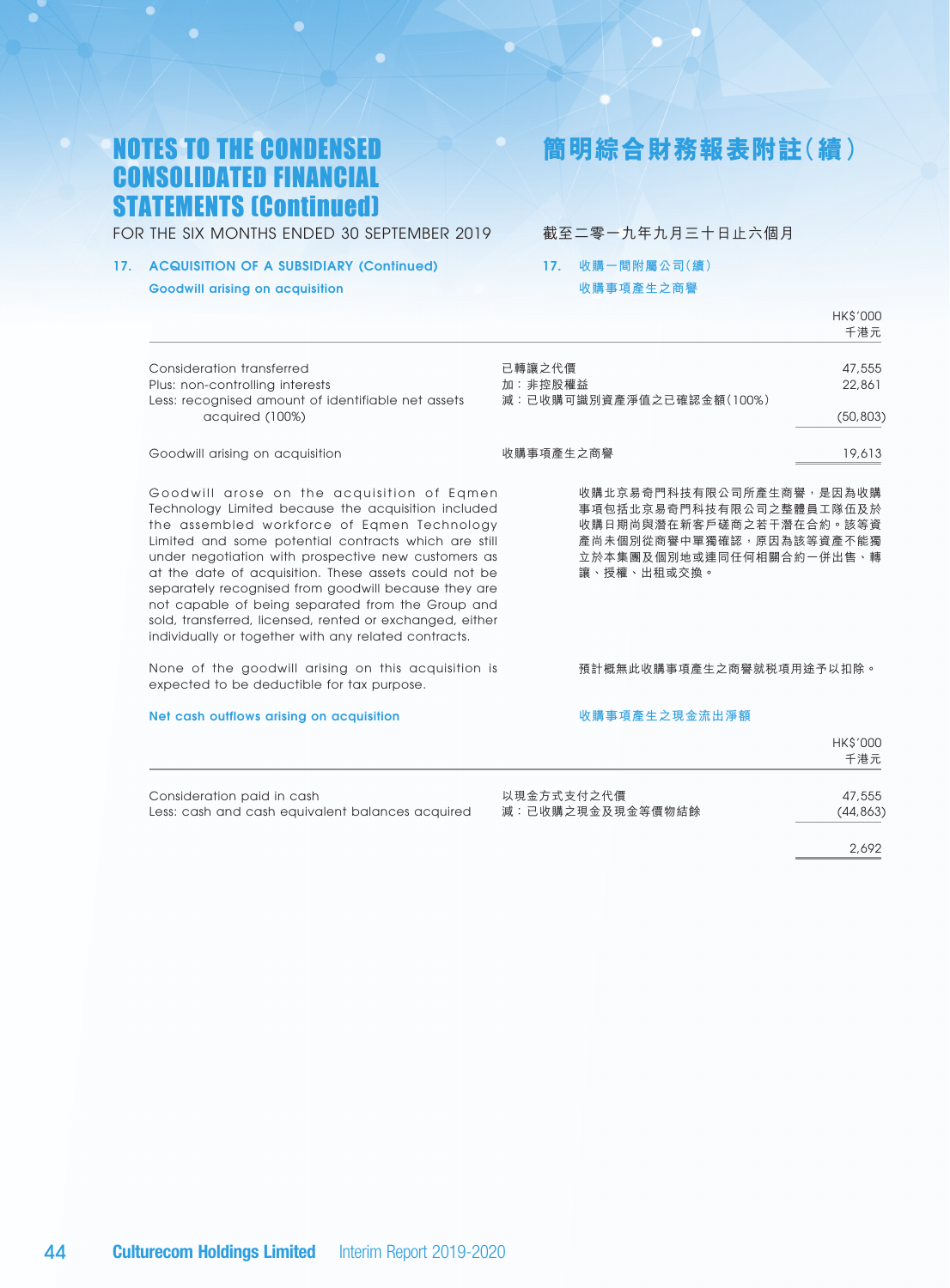### FOR THE SIX MONTHS ENDED 30 SEPTEMBER 2019

#### 17. ACQUISITION OF A SUBSIDIARY (Continued)

#### Impact of acquisition on the results of the Group

Included in the loss for the period ended 30 September 2018 is profit amounting to approximately HK\$384,000 attributable to Eqmen Technology Limited. Revenue for the period ended 30 September 2018 includes HK\$986,000 is attributable to Eqmen Technology Limited.

Had the acquisition of Eqmen Technology Limited been effected at the beginning of the interim period ended 30 September 2018, the total amount of revenue of the Group from continuing operations for the six months ended 30 September 2018 would have been approximately HK\$9,952,000, and loss for the period from continuing operations would have been HK\$13,057,000. The pro forma information is for illustrative purpose only and is not necessarily an indication of revenue and results of operations of the Group that actually would have been achieved had the acquisition been completed at the beginning of the interim period, nor is it intended to be a projection of future results.

In determining the "pro-forma" loss of the Group had Eqmen Technology Limited been acquired at the beginning of the interim period, the directors of the Company calculated depreciation of property, plant and equipment based on the recognised amounts of property, plant and equipment at the date of the acquisition.

# **簡明綜合財務報表附註(續)**

### 截至二零一九年九月三十日止六個月

### 17. **收購一間附屬公司(續) 收購事項對本集團業績之影響**

北京易奇門科技有限公司約 384,000 港元之應佔溢利已 計入截至二零一八年九月三十日止期間之虧損。截至二 零一八年九月三十日止期間之收入包括北京易奇門科技 有限公司之 986,000 港元。

倘收購北京易奇門科技有限公司於截至二零一八年九 月三十日止中期期間開始生效,本集團來自持續經營 業務之收入總額於截至二零一八年九月三十日止六個 月約為 9,952,000 港元及來自持續經營業務期間虧損為 13,057,000 港元。該備考資料僅供説明用途,並不一定 表示收購事項於中期期間開始完成情況下本集團之實際 收益及經營業績,亦不擬作為未來業績之預測。

於釐定本集團於中期期間開始收購北京易奇門科技有限 公司之「備考」虧損時,本公司董事已按物業、廠房及設 備於收購日期之已確認金額計算物業、廠房及設備之折 舊。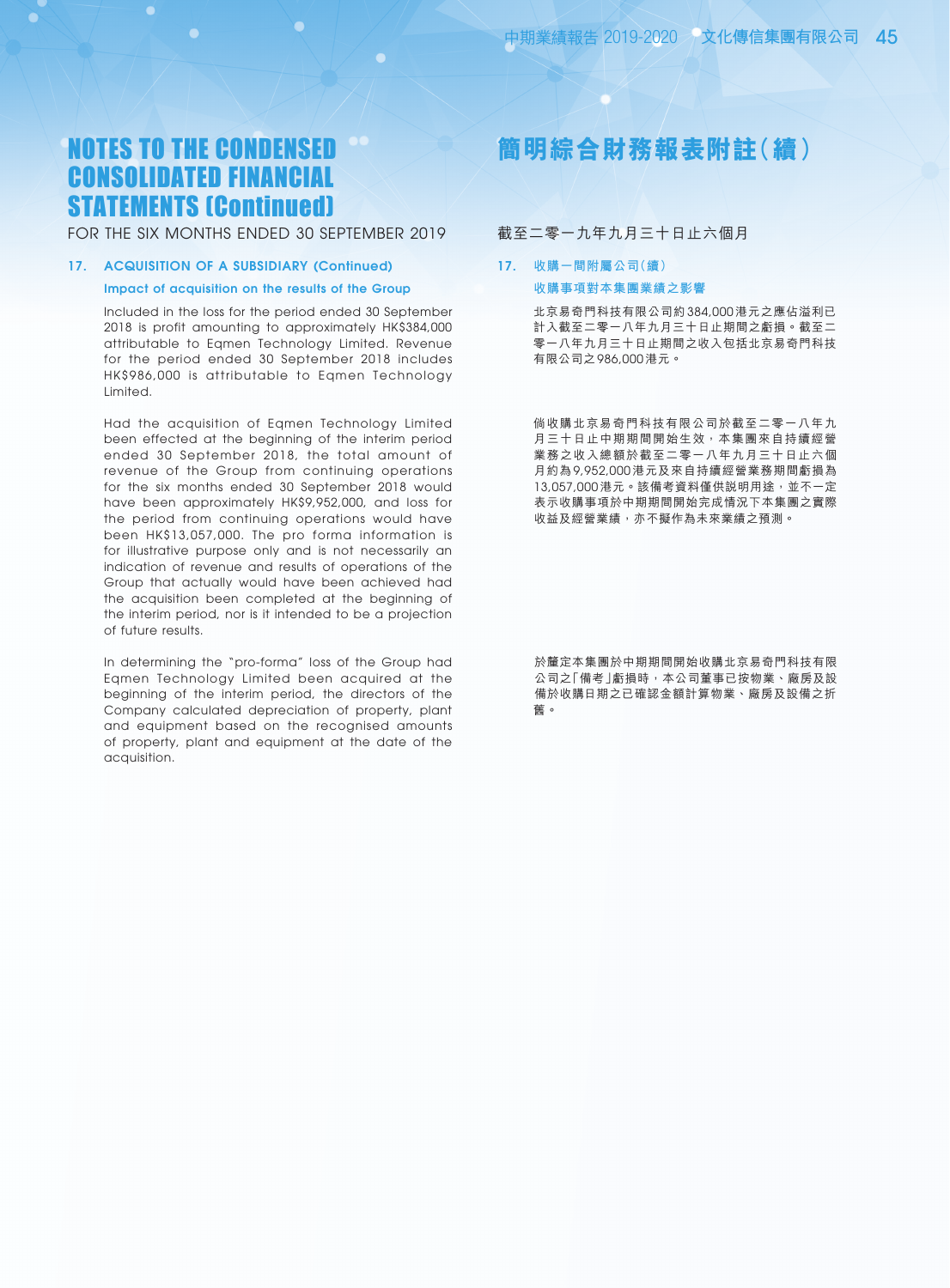FOR THE SIX MONTHS ENDED 30 SEPTEMBER 2019

#### 18. Fair Value Measurement

#### Fair value of the Group's financial assets that are measured at fair value on a recurring basis

Some of the Group's financial assets are measured at fair value at the end of each reporting period. The following table gives information about how the fair values of these financial assets are determined (in particular, the valuation techniques and inputs used), as well as the level of the fair value hierarchy into which the fair value measurements are categorised (levels 1 to 3) based on the degree to which the inputs to the fair value measurements is observable.

- Level 1 fair value measurements are those derived from quoted prices (unadjusted) in active market for identical assets or liabilities;
- Level 2 fair value measurements are those derived from inputs other than quoted prices included within Level 1 that are observable for the asset or liability, either directly (i.e. as prices) or indirectly (i.e. derived from prices); and
- Level 3 fair value measurements are those derived from valuation techniques that include inputs for the asset or liability that are not based on observable market data (unobservable inputs).

# **簡明綜合財務報表附註(續)**

### 截至二零一九年九月三十日止六個月

### 18. **公平價值計量 本集團金融資產之公平價值乃持續按公平價值計量**

本集團部分金融資產於各報告期末按公平價值計量。下 表載列有關如何釐定該等金融資產的公平價值(尤其是 所使用的估值技術及輸入數據),以及公平價值計量按 照公平價值計量之輸入數據之可觀察程度進行分類之公 平價值層級(1 至 3 級)之資料。

- 第 1 級公平價值計量指以在活躍市場就相同資產 或負債取得之報價(未經調整)所進行之計量;
- 第 2 級公平價值計量指以第 1 級報價以外之資產 或負債之可觀察輸入數據(無論是直接(即價格) 或間接(即按價格推算))所進行之計量;及
- 第3級公平價值計量指透過運用並非基於可觀察 市場數據之資產或負債輸入數據(不可觀察輸入 數據)之估值技術所進行之計量。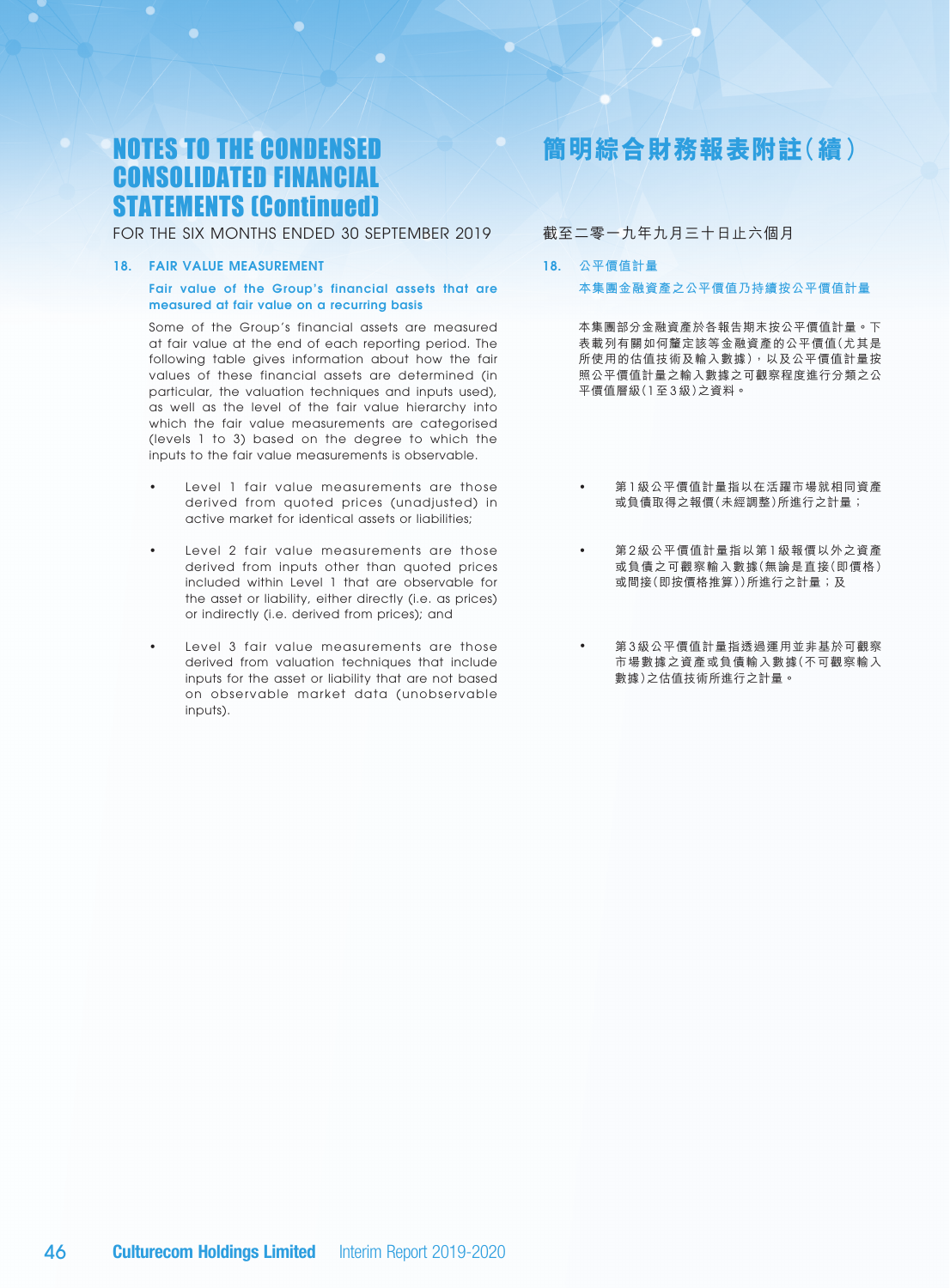O

# **簡明綜合財務報表附註(續)**

FOR THE SIX MONTHS ENDED 30 SEPTEMBER 2019

### 18. Fair Value Measurement (continued)

截至二零一九年九月三十日止六個月

#### 18. **公平價值計量(續)**

| <b>Financial assets</b>                                                                                                                    | 30 September 2019                                     | Fair values as at<br>31 March 2019<br>於下列日期之公平價值                                                                                                                                                  | <b>Fair value</b><br>hierarchy<br>公平價值 | Valuation<br>technique(s)<br>and key input(s)<br>估值技術及                                                                                                                                              | Significant<br>unobservable<br>inputs<br>重要之不可                                                                                                                                                                                                                                                                                                                                | Relationship of<br>unobservable<br>inputs to fair value<br>不可觀察輸入數據與                                                                                            |
|--------------------------------------------------------------------------------------------------------------------------------------------|-------------------------------------------------------|---------------------------------------------------------------------------------------------------------------------------------------------------------------------------------------------------|----------------------------------------|-----------------------------------------------------------------------------------------------------------------------------------------------------------------------------------------------------|-------------------------------------------------------------------------------------------------------------------------------------------------------------------------------------------------------------------------------------------------------------------------------------------------------------------------------------------------------------------------------|-----------------------------------------------------------------------------------------------------------------------------------------------------------------|
| 金融資產                                                                                                                                       | 二零一九年九月三十日                                            | 二零一九年三月三十一日                                                                                                                                                                                       | 層級                                     | 主要輸入數據                                                                                                                                                                                              | 觀察輸入數據                                                                                                                                                                                                                                                                                                                                                                        | 公平價值之關係                                                                                                                                                         |
| Listed equity securities<br>classified as financial<br>assets at fair value<br>through profit or loss<br>分類為按公平價值計入損益表<br>之金融資產之上市股本<br>證券 | Assets<br>$-$ HK\$1,202,000<br>資產<br>- 1,202,000 港元   | Assets<br>$-$ HK\$5,379,000<br>資產<br>- 5,379,000 港元                                                                                                                                               | Level 1<br>第1級                         | Quoted bid prices<br>in an active<br>market<br>在活躍市場中買入<br>價格之報價                                                                                                                                    | N/A<br>不適用                                                                                                                                                                                                                                                                                                                                                                    | N/A<br>不適用                                                                                                                                                      |
| Structured deposit<br>classified as financial<br>asset at fair value<br>through profit or loss<br>分類為按公平價值計入損益表<br>之金融資產之結構性存款             | Assets<br>$-$ HK\$16,857,000<br>資產<br>一 16,857,000 港元 |                                                                                                                                                                                                   | Level 3<br>第3級                         | The discounted<br>cash flow<br>method<br>was used to<br>capture future<br>economic<br>benefits to be<br>derived from<br>the ownership<br>of this<br>investment<br>收入法。貼現現金流<br>投資擁有權將產生<br>之未來經濟利益。 | Income approach. Key unobservable<br>inputs: expected<br>yield of 3.0% and<br>market price of<br>the underlying<br>money market<br>instruments and<br>debt instruments<br>invested by bank<br>and a discount<br>rate that reflects<br>the credit risk of<br>the bank (Note)<br>量法乃用以捕捉該 主要不可觀察輸入數<br>據: 3.0%之預期股息<br>及銀行投資之相關貨<br>幣市場工具及債務工<br>具之市價以及反映銀<br>行信貸風險之貼現率<br>(附註) | The higher the expected<br>yield, the higher the<br>fair value<br>預期股息越高,公平價值越高<br>The higher the discount<br>rate, the lower the fair<br>value<br>貼現率越高,公平價值越低 |
| Note: The directors of the Company consider that the                                                                                       |                                                       | impact of the fluctuation in expected yields<br>of the money market instruments and debt<br>instruments to the fair value of the structured<br>denosit is insignificant as the structured denosit |                                        |                                                                                                                                                                                                     | 無呈列任何敏感度分析。                                                                                                                                                                                                                                                                                                                                                                   | 附註:由於結構性存款於短期內到期,本公司董事認<br>為,貨幣市場工具及債務工具之預期收益波動對<br>結構性存款之公平價值之影響並不重大,因此並                                                                                       |

本公司董事認為於簡明綜合財務報表中以攤銷成本入賬 之其他金融資產及金融負債之賬面值與其公平價值相 若。

deposit is insignificant as the structured deposit has short maturities, and therefore no sensitivity analysis is presented.

The directors of the Company consider that the carrying amounts of other financial assets and financial liabilities recorded at amortised cost in the condensed consolidated financial statements approximate their fair values.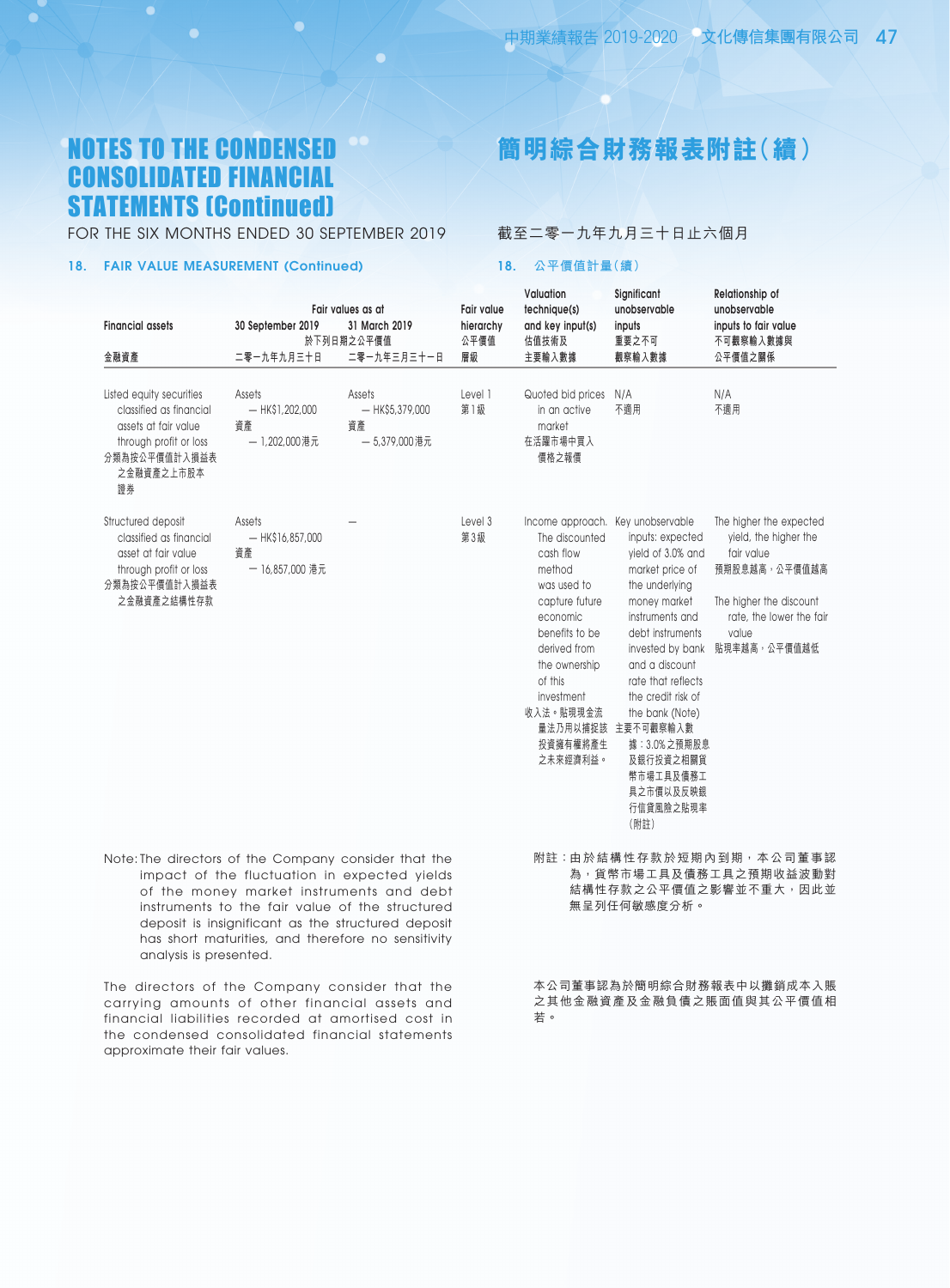FOR THE SIX MONTHS ENDED 30 SEPTEMBER 2019

#### 19. RELATED PARTY TRANSACTIONS

The Group has following transactions and balances with a related party:

# **簡明綜合財務報表附註(續)**

### 截至二零一九年九月三十日止六個月

#### 19. **有關連人士交易**

本集團與有關連人士訂立以下交易及結餘:

|                                                                                    |                             |                 | As at/For the six months ended<br>30 September<br>於九月三十日/截至九月三十日<br>止六個月 |  |  |
|------------------------------------------------------------------------------------|-----------------------------|-----------------|--------------------------------------------------------------------------|--|--|
|                                                                                    |                             | 2019<br>二零一九年   | 2018<br>二零一八年                                                            |  |  |
|                                                                                    |                             | <b>HK\$'000</b> | <b>HK\$'000</b>                                                          |  |  |
|                                                                                    |                             | 千港元             | 千港元                                                                      |  |  |
|                                                                                    |                             | (unaudited)     | (unaudited)                                                              |  |  |
| <b>Associate</b>                                                                   | 聯繫人                         | (未經審核)          | (未經審核)                                                                   |  |  |
| Culturecom Media & Entertainment Limited<br>- Interest expenses on lease liability | 文化傳信影視管理有限公司<br>一 租賃負債之利息開支 | 10              |                                                                          |  |  |
| — Lease liability                                                                  | 一 租賃負債                      | 353             |                                                                          |  |  |
| - Rental expense                                                                   | 一 租金費用                      | –               | 135                                                                      |  |  |
| - Royalty income                                                                   | 一 版權收入                      | 100             | 601                                                                      |  |  |
|                                                                                    |                             |                 |                                                                          |  |  |

The remuneration of key management personnel, which comprise the directors of the Company, during the periods was as follow:

期間主要管理人員(包括本公司董事)之薪酬如下:

|                                                                          |                     | Six months ended<br>30 September<br>截至九月三十日止六個月                  |                                                                  |
|--------------------------------------------------------------------------|---------------------|------------------------------------------------------------------|------------------------------------------------------------------|
|                                                                          |                     | 2019<br>二零一九年<br><b>HK\$'000</b><br>千港元<br>(unaudited)<br>(未經審核) | 2018<br>二零一八年<br><b>HK\$'000</b><br>千港元<br>(unaudited)<br>(未經審核) |
| Salaries and other allowances<br>Retirement benefit scheme contributions | 薪金及其他津貼<br>退休福利計劃供款 | 2,570<br>36<br>2,606                                             | 2,093<br>38<br>2,131                                             |

The remuneration of key management personnel are determined having regard to the performance of individuals.

主要管理人員之薪酬乃經根據個人表現釐定。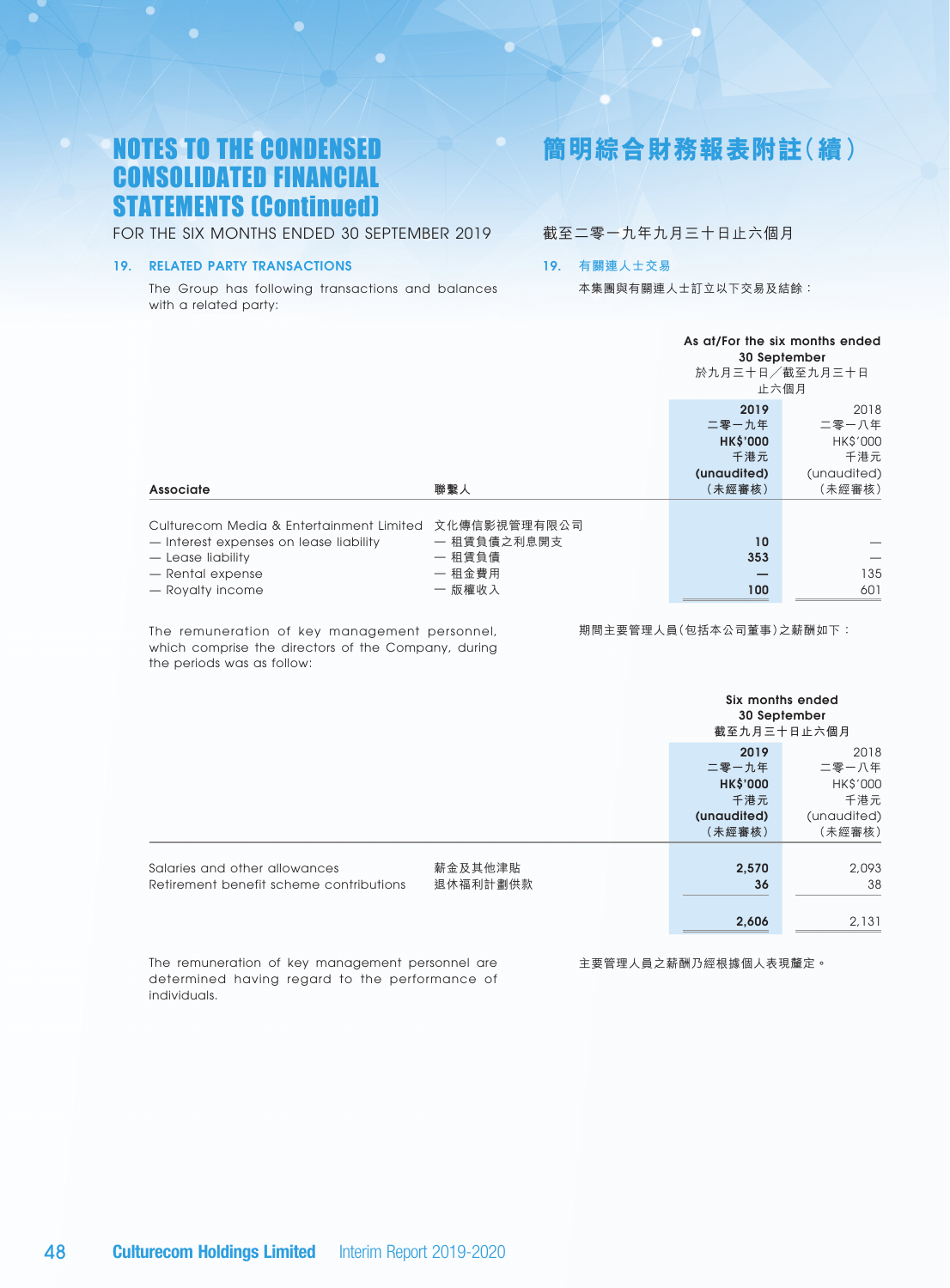# MANAGEMENT DISCUSSION AND ANALYSIS

### FINANCIAL RESULTS

The Group's consolidated net loss attributable to the owners of the Company during the six months ended 30 September 2019 decreased by 4.76% to HK\$12,974,000 (30 September 2018: loss of HK\$13,622,000) or the loss per share at HK0.9 cents as of 30 September 2019 (30 September 2018: HK1.0 cents per share).

The analysis of condensed consolidated statement of profit or loss and other comprehensive income for the six months ended 30 September 2019 is as follows:

### 1. Revenue

For the six months ended 30 September 2019, the Group's overall turnover increased by approximately 334.1% to HK\$36,182,000 of which approximately HK\$3,938,000, HK\$618,000, HK\$30,260,000, nil and HK\$1,366,000 (30 September 2018: HK\$4,801,000, HK\$796,000, HK\$986,000, HK\$26,000 and HK\$1,726,000) were attributable to our business of publishing and intellectual properties licensing, online and social business, digital marketing, retailing and wholesales and catering respectively.

The Group has recorded a decrease in turnover for the business of publishing and intellectual properties licensing, representing a decrease of approximately 18.0%. It was mainly attributable to the drop in income on intellectual properties ("IP") licensing, view as normal market adjustment.

# **管理層討論及分析**

### **財務業績**

於截至二零一九年九月三十日止六個月,本公 司擁有人應佔本集團綜合虧損淨額減少 4.76% 至 12,974,000 港元(二零一八年九月三十日 ﹕虧 損 13,622,000 港元),而於二零一九年九月三十 日,每股虧損則為 0.9 港仙(二零一八年九月三十 日:每股 1.0 港仙)。

截至二零一九年九月三十日止六個月之簡明綜合 損益及其他全面收益表之分析如下:

1. **收入**

截至二零一九年九月三十日止六個月, 本 集 團 之 整 體 營 業 額 增 加 約 334.1% 至 36,182,000 港 元, 其 中 約 3,938,000 港 元、618,000 港 元、30,260,000 港 元、 零 港 元 及 1,366,000 港 元(二 零 一 八 年 九 月 三十日 ﹕4,801,000 港元、796,000 港元、 986,000 港 元、26,000 港 元 及 1,726,000 港元)分別來自我們之出版及知識產權授 權、線上及社交業務、數碼化市場推廣、 零售及批發以及飲食業務。

本集團之出版及知識產權授權業務營業額 減少,減少約 18.0%。其主要原因為來自 知識產權(「知識產權」)授權的收入減少, 此被視作為正常市場調整。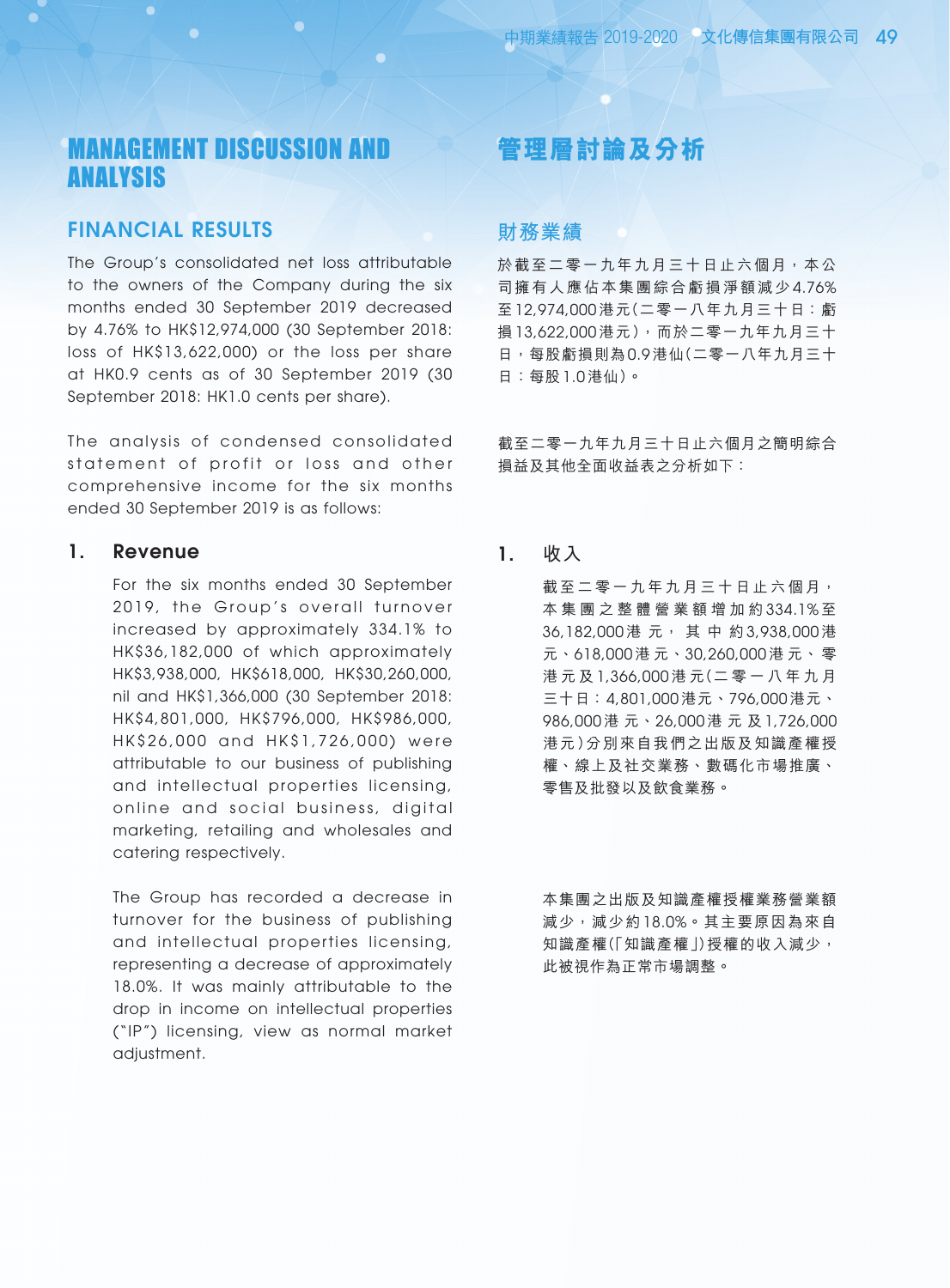## FINANCIAL RESULTS (Continued)

1. Revenue (Continued)

For the six months ended 30 September 2019, the turnover of the online and social business segment has decreased by 22.4% to HK\$618,000 (30 September 2018: HK\$796,000) compared to the last period. The decrease was mainly due to the industry cycle of digital cinema in the PRC.

The turnover from the digital marketing business significantly increased from HK\$986,000 to HK\$30,260,000 for the six months ended 30 September 2019. It was mainly due to continuous efforts put into building the digital marketing segment as the Group's leading core business.

No turnover from the retailing and wholesales segment for the sales of premium wine was reported during the interim period (30 September 2018: HK\$26,000).

The catering services in Macau reported a decrease in revenue of 20.9% to HK\$1,366,000 compared to the year of 2018 due to normal market conditions fluctuation.

# **管理層討論及分析(續)**

### **財務業績**(續)

1. **收入**(續)

截至二零一九年九月三十日止六個月,線 上及社交業務分部之營業額較去年期間減 少 22.4% 至 618,000 港元(二零一八年九月 三十日:796,000 港元)。該減少主要由於 中國數碼電影行業週期。

來 自 數 碼 化 市 場 推 廣 業 務 之 營 業 額 由 986,000 港元大幅增加至截至二零一九年 九月三十日止六個月之 30,260,000 港元, 其主要原因為以建立數碼化市場推廣分部 為本集團主導核心業務而持續投入之努力 所致。

於中期期間,零售及批發分部之酒類銷售 並無錄得營業額(二零一八年九月三十日: 26,000 港元)。

澳門之飲食服務較二零一八年錄得收入減 少 20.9%至 1,366,000 港元,此乃由於一 般市場狀況波動所致。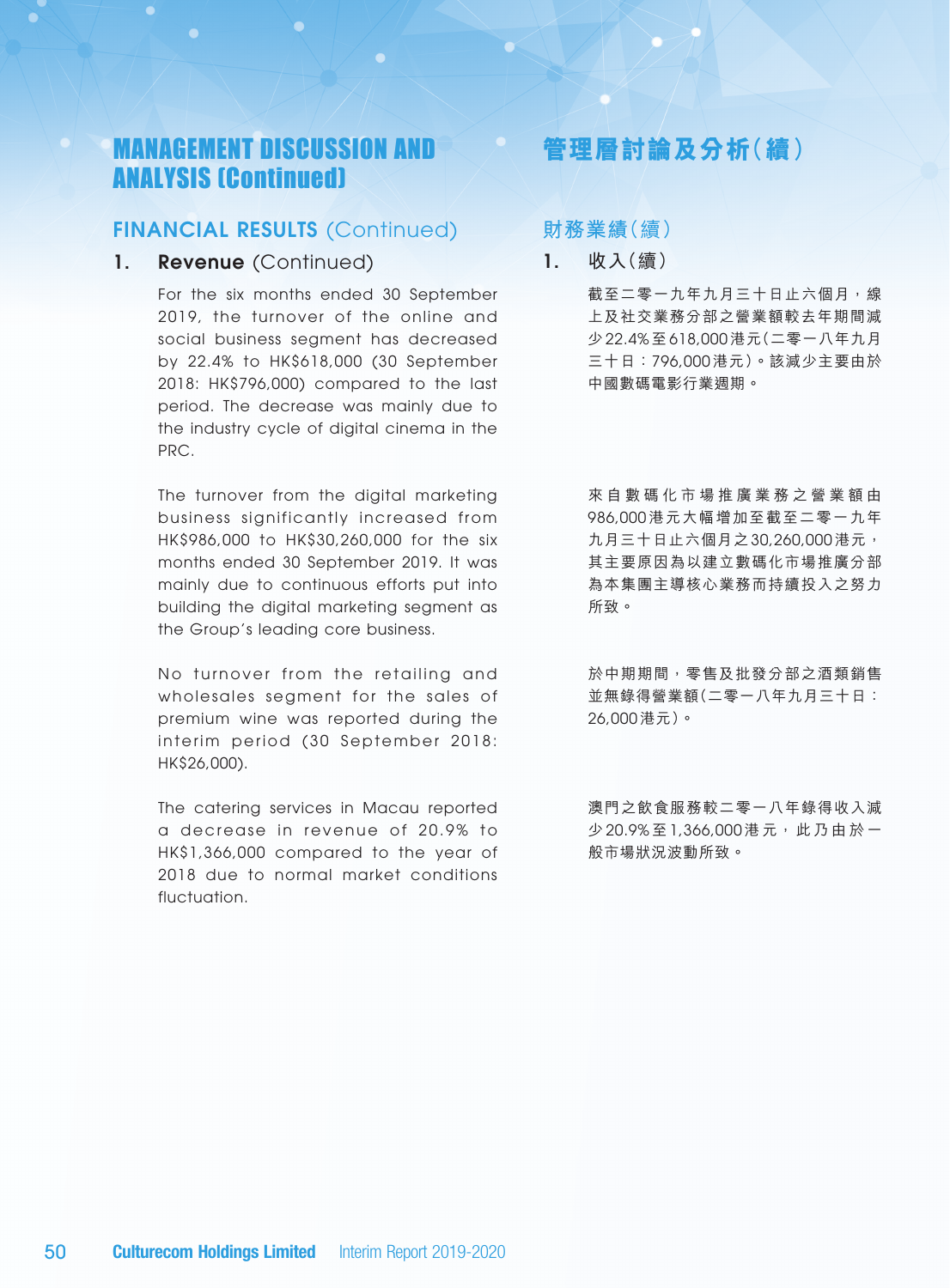### FINANCIAL RESULTS (Continued)

### 2. Gross profit and gross profit margins

The Group recorded a gross profit of approximately HK\$10,835,000 with gross profit margin of 29.9% for the six months ended 30 September 2019 as compared to the same period of 2018, which recorded a gross profit of HK\$4,827,000, restated. Comparing the gross profits for both periods, the positive development of the digital marketing segment offset the decrease from the publishing and IP licensing segment.

### 3. Administrative expenses

The Group recorded an aggregate ad ministrative expenses from continuing operations of approximately HK\$21,924,000 for the six months ended 30 September 2019 (2018: HK\$12,915,000, restated) and from discontinued operation of nil for the six months ended 30 September 2019 (2018: HK\$4,745,000, restated) respectively.

Such administrative expenses include corporate fee, directors' emolument, staff cost, consultancy and other professional fee. The increase in administrative expenses from continuing operations was mainly due to the development of the digital marketing segment from PRC subsidiaries.

Despite the increase in the total administrative expenses for the six months ended 30 September 2019 as compared to the same period of 2018, the Group employed cautious cost management and was able to downsize non-profitable operations.

# **管理層討論及分析(續)**

**財務業績**(續)

2. **毛利及毛利率**

本集團於截至二零一九年九月三十日止 六 個 月 錄 得 毛 利 約 10,835,000 港 元 及 毛 利率 29.9%,而二零一八年同期錄得毛利 4,827,000 港元(經重列)。與該兩個期間 之毛利相比,數碼化市場推廣分部之正面 發展抵銷了出版及知識產權授權分部之減 少。

3. **行政費用**

本集團於截至二零一九年九月三十日止六 個月分別來自持續經營業務錄得行政費 用總額約 21,924,000 港元(二零一八年: 12,915,000 港元,經重列)及於截至二零 一九年九月三十日止六個月來自終止經營 業務錄得行政費用總額零港元(二零一八 年:4,745,000 港元,經重列)。

有關行政費用包括企業費用、董事酬金、 員工成本、諮詢及其他專業費用。來自持 續經營業務之行政費用增加主要由於中國 附屬公司數碼化市場推廣分部之發展所致。

儘管截至二零一九年九月三十日止六個月 之行政費用總額較二零一八年同期相比有 所增加,惟本集團已採用審慎成本管理及 縮減無盈利業務。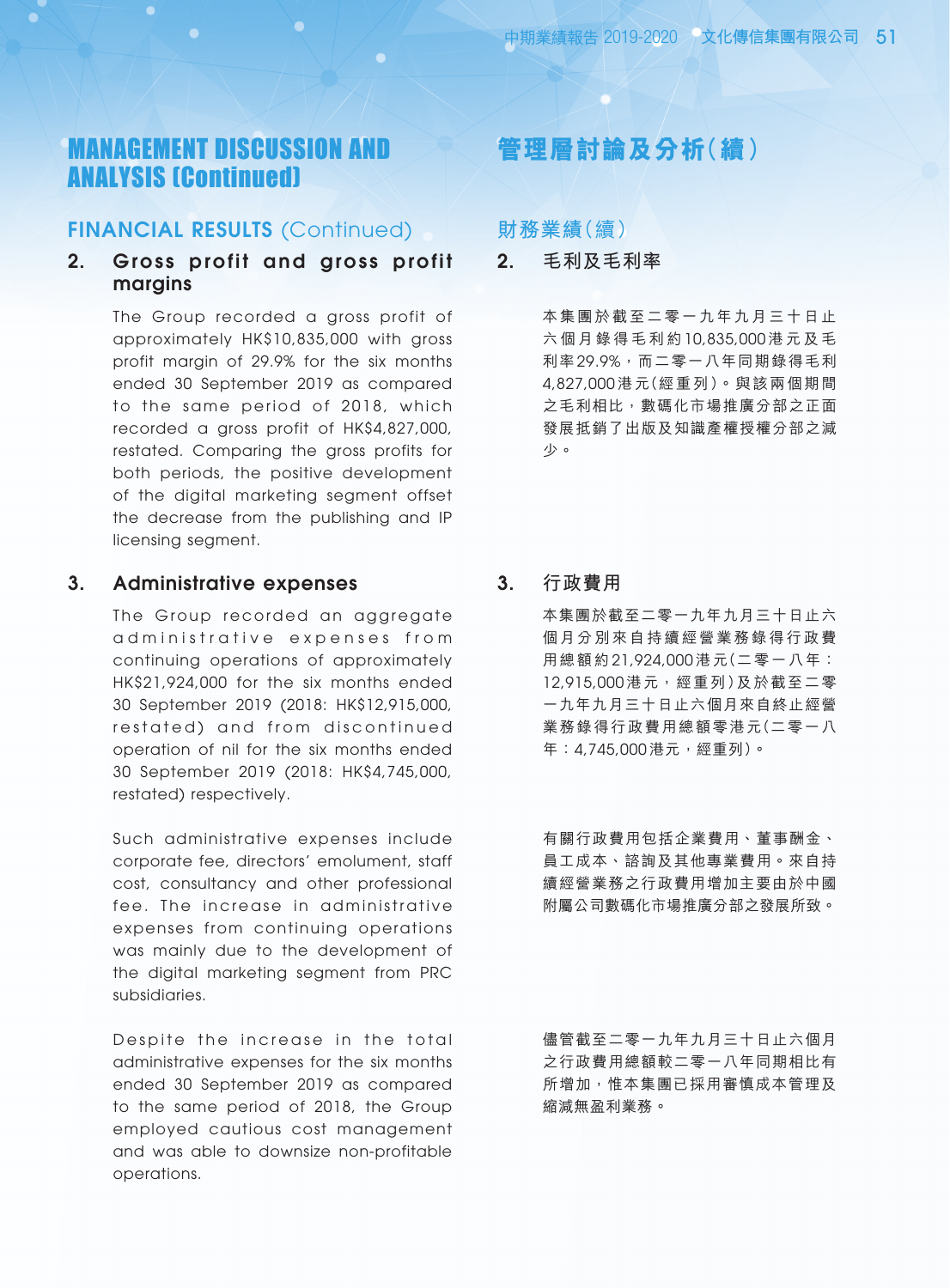### FINANCIAL RESULTS (Continued)

### 4. Loss before tax

The Group recorded a loss before tax from continuing operations of approximately HK\$12,974,000 for the six months ended 30 September 2019 (2018: HK\$8,877,000). Loss from discontinued operation of approximately HK\$4,745,000 for the six months ended 30 September 2018 (2019: nil). The Group has been successful in controlling costs and cutting off non-profitable operations.

Also, as at 30 September 2019, the Group has net asset of approximately HK\$ 278, 290, 000 (31 March 2019: HK\$302,192,000). Net asset value per share of HK\$0.20 (31 March 2019: HK\$0.22).

### ACQUISITION OF 45% EQUITY INTEREST IN A NON-WHOLLY OWNED SUBSIDIARY

On 30 September 2019, Culturecom (Zhuhai) Investments (Limited Partnership)\*(文 漫(珠 海 ) 投 資 企 業(有 限 合 伙 )), a wholly-owned indirect subsidiary of the Group, entered into the Equity Transfer Agreement (the "Agreement") with Beijing WeiResearch Info Technology Limited\*(北 京 微 瑞 思 創 信 息 科 技 股 份 有 限 公 司 ) ("WeiResearch"), a connected person of the Company at the subsidiary level, to purchase from WeiResearch 45% of equity interest in Beijing Skyvior Technology Co. Limited\*(北京乾 智 傳 視 科 技 有 限 公 司 ) ("Beijing Skyvior") at a consideration of RMB450,000. The Equity Transfer Agreement is effective on 30 September 2019, Beijing Skyvior become a wholly-owned subsidiary of the Group and WeiResearch would no longer be a connected person of the Company.

# **管理層討論及分析(續)**

### **財務業績**(續)

- 4. **除稅前虧損**
	- 本集團於截至二零一九年九月三十日止六 個月自持續經營業務錄得除稅前虧損約 12,974,000 港元(二零一八年 ﹕8,877,000 港元)。本集團於截至二零一八年九月三十 日止六個月來自終止經營業務之虧損約 4,745,000 港元(二零一九年:零港元)。 本集團已成功控制成本及削減無盈利業務。

此外,於二零一九年九月三十日,本集 團 之 資 產 淨 值 約 為 278,290,000 港 元(二 零一九年三月三十一日:302,192,000 港 元)。每股資產淨值為 0.20 港元(二零一九 年三月三十一日:0.22 港元)。

## **收購一間非全資附屬公司之** 45% **股 權**

於二零一九年九月三十日,本集團之間接全資附 屬公司文漫(珠海)投資企業(有限合伙)與北京微 瑞思創信息科技股份有限公司(「微瑞思創」,於 附屬公司層面上為本公司之關連人士)訂立股權 轉讓協議(「該協議」),以收購微瑞思創於北京乾 智傳視科技有限公司(「北京乾智」)之45% 股權, 代價為人民幣 450,000 元。股權轉讓協議於二零 一九年九月三十日生效,北京乾智已成為本集團 之全資附屬公司,而微瑞思創將不再為本公司之 關連人士。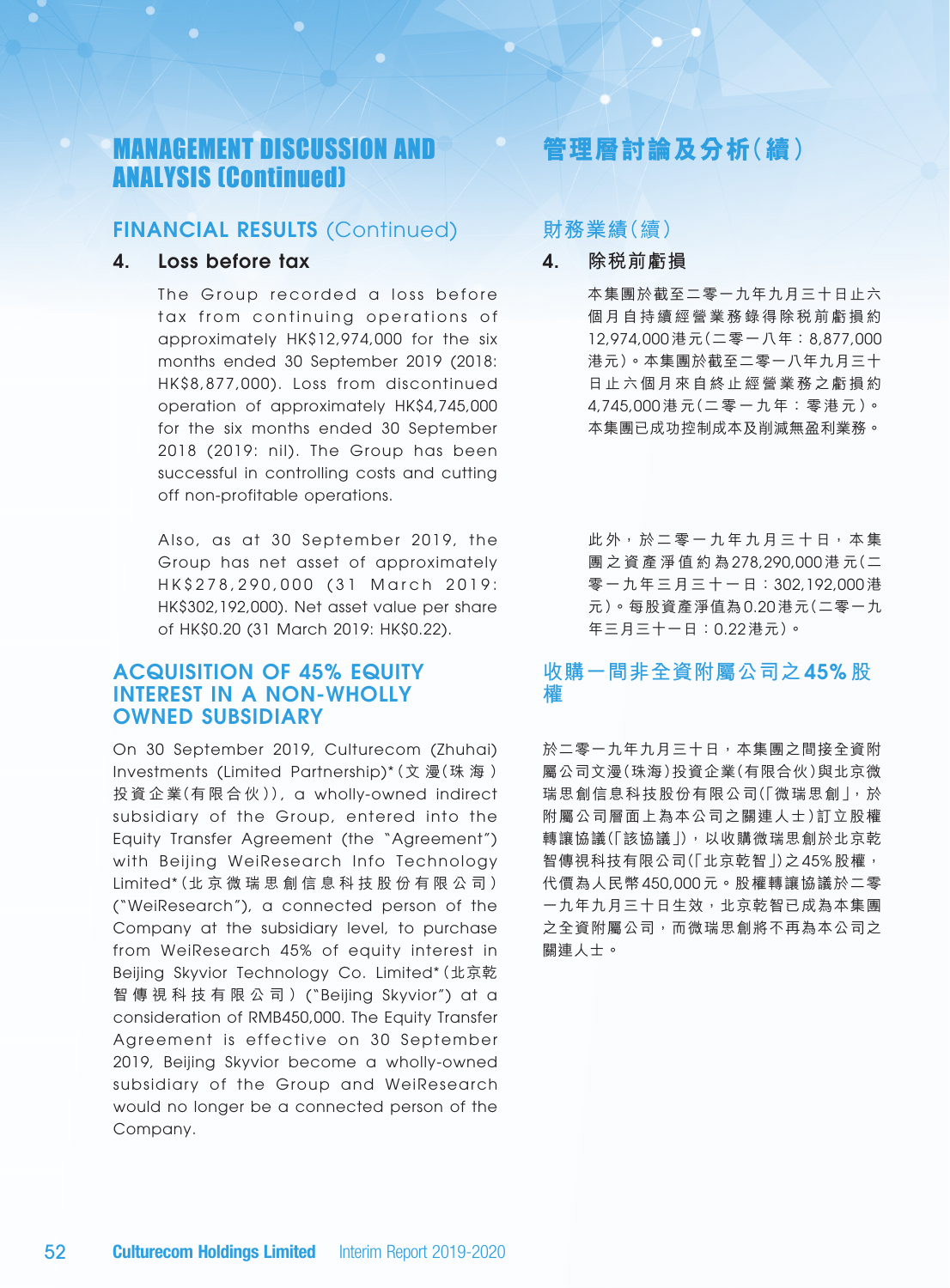### DISPOSAL OF SUBSIDIARIES

During the six months ended 30 September 2019, the Group implemented measures to streamline its operations. On 9 August 2019, the Group entered into an agreement to dispose of the entire shareholdings of its subsidiaries, 文傳手游網絡發展(深圳)有限公司, 文傳前海科技發 展(深圳)有限公司 and 文傳創意傳媒(深圳)有限公 司 to Mr. Tang U Fai, a director of a whollyowned subsidiary of the Group for a total cash consideration of RMB221,000. The transaction was completed on 17 September 2019.

## LIQUIDITY AND FINANCIAL RESOURCES

As of 30 September 2019, the Group had bank and deposits with financial institutions balances in aggregate of approximately HK\$161,249,000 and financial assets at fair value through profit or loss of approximately HK\$18,059,000. It included a structured deposit of HK\$16,857,000, which had no maturity term and can be redeemed on demand. As of 18 November 2019, the structured deposit has been fully redeemed. The Group has no significant exposure to foreign exchange rate fluctuation except for the currency of RMB.

As of 30 September 2019, the Group had a net current asset of approximately HK\$248,939,000 (31 March 2019: HK\$269,187,000) and a current ratio of 20.6 (31 March 2019: 26.0). The Group's total liabilities as of 30 September 2019 amounted to approximately HK\$15,316,000 (31 March 2019: HK\$12,167,000) and represented approximately 5.8% (31 March 2019: 4.3%) to equity attributable to owners of the Company.

Upon consideration of the above, the Directors have no doubt that the Group will have sufficient liquidity to finance its daily operations, as reflected by its healthy financial status with a wealth of cash flow and other resources. As always, the Group will continue to follow prudent and disciplined cash management practices on any excess liquidity.

# **管理層討論及分析(續)**

## **出售附屬公司**

於截至二零一九年九月三十日止六個月期間,本 集團實行簡化其營運之措施。於二零一九年八月 九日,本集團訂立一項協議出售其附屬公司文傳 手游網絡發展(深圳)有限公司、文傳前海科技發 展(深圳)有限公司及文傳創意傳媒(深圳)有限公 司之全部股權予本集團全資附屬公司董事鄧宇輝 先生,總現金代價為人民幣 221,000 元。該交易 已於二零一九年九月十七日完成。

## **流動資金及財務資源**

截 至 二 零 一 九 年 九 月 三 十 日 , 本 集 團 之 銀 行 結 存 及 金 融 機 構 存 款 合 共 約 為 161,249,000 港 元, 而 按 公 平 價 值 計 入 損 益 表 之 金 融 資 產 約 為 18,059,000 港 元。 當 中 包 括 結 構 性 存 款 16,857,000 港元,此存款並無到期期限及可視乎 需要贖回。於二零一九年十一月十八日,該結構 性存款已悉數贖回。除人民幣之外,本集團並無 面對重大外匯匯率波動風險。

截至二零一九年九月三十日,本集團之流動資 產 淨 值 約 為 248,939,000 港 元(二 零 一 九 年 三 月 三 十 一 日 ﹕269,187,000 港 元 )及 流 動 比 率 為 20.6(二零一九年三月三十一日 ﹕26.0)。本 集團截至二零一九年九月三十日之總負債約為 15,316,000 港 元(二 零 一 九 年 三 月 三 十 一 日 ﹕ 12,167,000 港元),佔本公司擁有人應佔權益約  $5.8\%$  (二零一九年三月三十一日: 4.3%)。

經考慮上述各項,按其擁有充裕現金流量及其他 資源之穩健財務狀況所反映,董事會相信本集團 將具備充裕流動資金應付其日常營運。一如以 往,本集團將就任何剩餘流動資金繼續遵循謹慎 及嚴格之現金管理措施。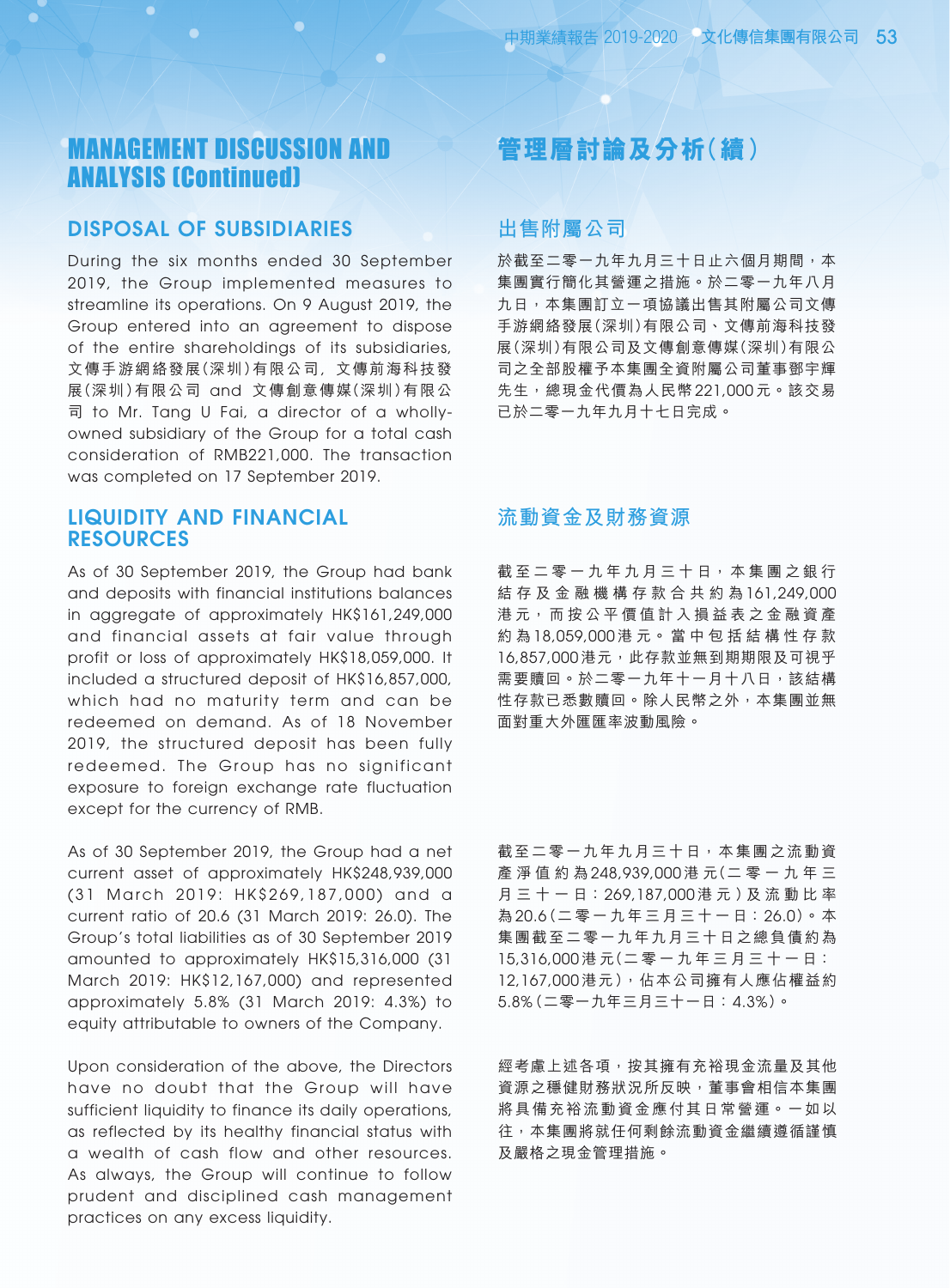### EMPLOYMENT AND REMUNERATION **POLICIES**

As of 30 September 2019, the Group had a total of 96 employees of which 32 are based in Hong Kong, 8 in Macau and 56 in the PRC. Total staff costs from continuing operations incurred for the six months ended 30 September 2019 amounted to approximately HK\$13,007,000 (30 September 2018: HK\$6,087,000, restated). Remuneration packages are maintained at competitive levels and reviewed by the management on a periodical basis. Discretionary bonuses and incentive share options are awarded to certain directors and employees according to the assessment of individual merit and performance.

## INTERIM DIVIDEND

The Board of the Company has resolved not to declare an interim dividend for the six months ended 30 September 2019 (2018: nil).

# REPURCHASE, SALE OR REDEMPTION OF LISTED SECURITIES

Neither the Company nor its subsidiaries have purchased, sold and redeemed any of the listed securities in the Company during the six months ended 30 September 2019.

# **管理層討論及分析(續)**

### **僱傭及薪酬政策**

截至二零一九年九月三十日,本集團合共聘有 96位僱員,其中 32 位在香港、8位在澳門及 56 位在中國。於截至二零一九年九月三十日止六 個月內,來自持續經營業務之員工成本合共約 為 13,007,000 港 元(二 零 一 八 年 九 月 三 十 日 ﹕ 6,087,000 港元,經重列)。薪酬福利計劃維持在 具競爭力之水平,並且由管理層定期檢討。本集 團會按個別成績與表現,向若干董事及僱員發放 酌情花紅與具鼓舞性作用之購股權。

## **中期股息**

本公司董事會決議不派發截至二零一九年九月 三十日止六個月之中期股息(二零一八年:無)。

## **購回、出售或贖回上市證券**

本公司或其各附屬公司於截至二零一九年九月 三十日止六個月內,並無購回、出售或贖回本公 司任何上市證券。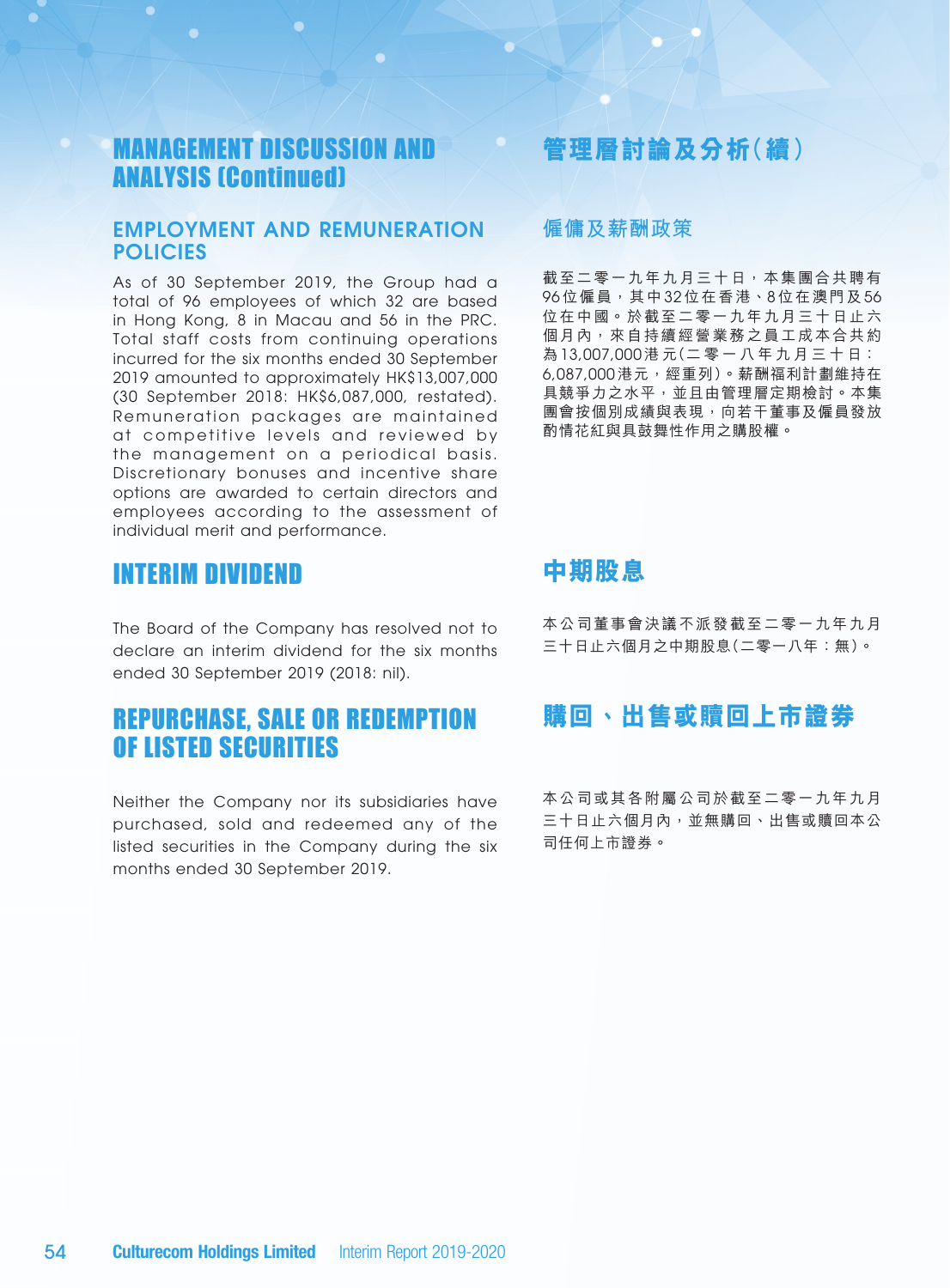## SHARE OPTION SCHEMES

The Company has terminated its share option scheme adopted on 21 August 2002 (the "2002 Scheme") and adopted a new share option scheme (the "2013 Scheme") on its 2013 Annual General meeting held on 12 August 2013.

No shares are available for issue under the 2002 Scheme and 2013 Scheme as of the date of this Interim Report.

## ARRANGEMENTS TO PURCHASE SHARES OR DEBENTURES

At no time during the period was the Company or any of its subsidiaries a party to any arrangements to enable the Directors of the Company to acquire benefits by means of the acquisition of shares in, or debentures of, the Company or any other body corporate.

# **購股權計劃**

本公司經已終止於二零零二年八月二十一日採納 之購股權計劃(「二零零二年計劃」),並於二零 一三年八月十二日舉行之二零一三年股東週年 大會上採納一項新購股權計劃(「二零一三年計 劃」)。

截至本中期報告日期,根據二零零二年計劃及二 零一三年計劃,概無可供發行股份。

# **購買股份或債權證之安排**

本公司或其任何附屬公司於期內任何時間概無訂 立任何安排,致使本公司董事可藉購入本公司或 任何其他法團之股份或債券而獲益。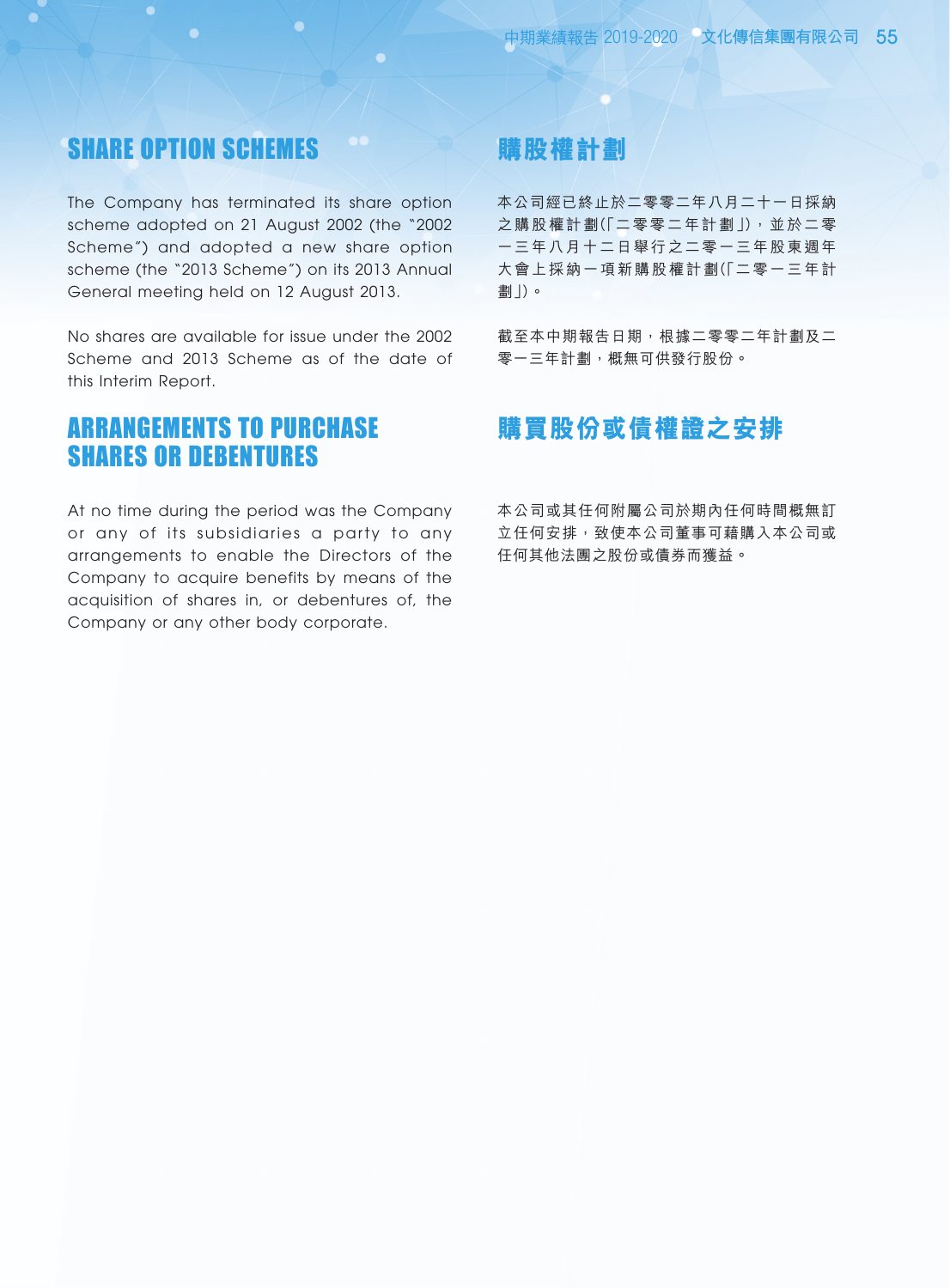# DISCLOSURE OF INTERESTS

### (A) INTERESTS OF THE DIRECTORS

As of 30 September 2019, the interests and short positions of each Director of the Company in the shares, underlying shares or debentures of the Company and its associated corporations (within the meaning of Part XV of the Securities and Futures Ordinance (the "SFO")) which are required (a) to be notified to the Company and the Stock Exchange of Hong Kong Limited (the "Stock Exchange") pursuant to Divisions 7 and 8 of Part XV of the SFO (including interests or short positions which he/she is taken or deemed to have under such provisions of the SFO); or (b) pursuant to section 352 of the SFO, to be entered in the register referred to therein; or (c) pursuant to the Model Code for Securities Transactions by Directors of Listed Companies to be notified to the Company and the Stock Exchange:

### Interests in the shares of the Company

**權益披露**

## (A) **董事之權益**

於二零一九年九月三十日,本公司各董事 於本公司及其相聯法團(定義見證券及期 貨條例(「證券及期貨條例」)第 XV 部)之股 份、相關股份或債權證中擁有須 (a) 根據 證 券 及 期 貨 條 例 第 XV 部 第 7 及 第 8 分 部 須知會本公司及香港聯合交易所有限公司 (「聯交所」)(包括根據證券及期貨條例該等 條文被當作或視為擁有之權益或淡倉);或 (b) 根據證券及期貨條例第 352 條須記錄在 所述登記冊內;或(c) 根據上市公司董事 進行證券交易標準守則須知會本公司及聯 交所之權益及淡倉:

**於本公司股份之權益**

**Approximate** 

| <b>Name of Director</b>         |       | Capacity                                            | Nature of<br>interest      | Number of<br>shares held         | <b><i>INPROVISION</i></b><br>percentage of<br>issued share capital<br>佔已發行股本之 |
|---------------------------------|-------|-----------------------------------------------------|----------------------------|----------------------------------|-------------------------------------------------------------------------------|
| 董事姓名                            |       | 身份                                                  | 權益性質                       | 持有股份數目                           | 概約百分比                                                                         |
| Ms. Chow Lai Wah Livia<br>周麗華女士 | (i)   | Beneficial owner<br>實益擁有人                           | Personal interest<br>個人權益  | 32,962,800                       | 23.25%                                                                        |
|                                 | (i)   | Interests of a controlled<br>corporation<br>受控公司之權益 | Corporate interest<br>公司權益 | 271,502,312<br>(Note 1)<br>(附註1) |                                                                               |
|                                 | (iii) | Interests of spouse<br>配偶權益                         | Personal interest<br>個人權益  | 18,895,000<br>(Note 2)<br>(附註2)  |                                                                               |
| Mr. Huang Mingguo<br>黃明国先生      | (i)   | Beneficial owner<br>實益擁有人                           | Personal interest<br>個人權益  | 14,460,000                       | 1.08%                                                                         |
|                                 | (i)   | Interests of a controlled<br>corporation<br>受控公司之權益 | Corporate interest<br>公司權益 | 500,000<br>(Note 3)<br>(附註3)     |                                                                               |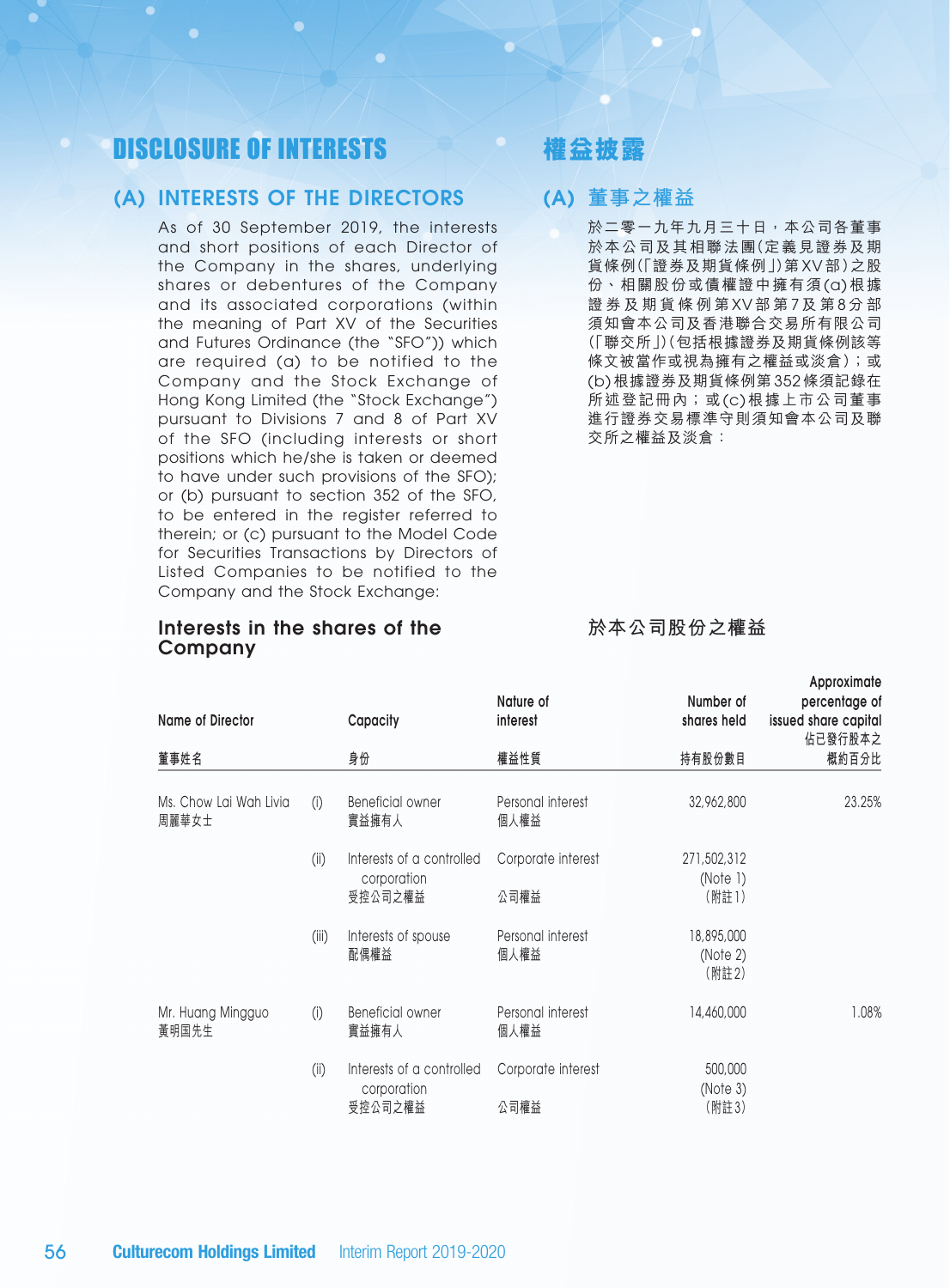## DISCLOSURE OF INTERESTS (Continued)

### (A) INTERESTS OF THE DIRECTORS (Continued)

### Interests in the shares of the Company (Continued)

Notes:

- 1. Ms. Chow Lai Wah Livia ("Ms. Chow") has controlling interests in L&W Holding Limited ("L&W"). L&W is beneficially interested in 271,502,312 shares in the Company. Accordingly, Ms. Chow is deemed to be interested in 271,502,312 shares in the Company under the SFO.
- 2. Mr. Dizon Basilio ("Mr. Dizon"), the spouse of Ms. Chow, is beneficially interested in 18,895,000 shares. Therefore, Ms. Chow is deemed to be interested in 18,895,000 shares in the Company under the SFO.
- 3. Mr. Huang Mingguo has controlling interests in Jet Victory Investments Limited ("Jet Victory"). Jet Victory is beneficially interested in 500,000 shares in the Company. Accordingly, Mr. Huang is deemed to be interested in 500,000 shares in the Company under the SFO.

All interests stated above represent long positions.

Save as disclosed above, as of 30 September 2019, none of the Director of the Company had interests or short positions in any securities of the Company or any of its associated corporations (within the meaning of Part XV of the SFO) which are required (a) to be notified to the Company and the Stock Exchange pursuant to Divisions 7 and 8 of Part XV of the SFO (including interests or short positions which he/she is taken or deemed to have under such provisions of the SFO); or (b) pursuant to section 352 of the SFO, to be entered in the register referred to therein; or (c) pursuant to the Model Code for Securities Transactions by Directors of Listed Companies to be notified to the Company and the Stock Exchange.

## **權益披露(續)**

(A) **董事之權益**(續)

### **於本公司股份之權益**(續)

附註:

- 1. 周 麗 華 女 士(「周 女 士 」) 於 L&W Holding Limited(「L&W」)擁有控制性權益。L&W 實 益擁有 271,502,312 股本公司股份之權益。因 此,根據證券及期貨條例,周女士被視作擁有 271,502,312 股本公司股份之權益。
- 2. 李柏思先生(「李先生」)乃周女士之配偶,實 益擁有 18,895,000 股股份。因此,根據證券 及期貨條例,周女士被視為擁有 18,895,000 股本公司股份之權益。
- 3. 黃 明 国 先 生 於 Jet Victory Investments Limited(「Jet Victory」)擁有控制性權益。 Jet Victory 實益擁有 500,000 股本公司股份 之權益。因此,根據證券及期貨條例,黃先生 被視作擁有 500,000 股本公司股份之權益。

上述所有權益均為好倉。

除上文所披露者外,於二零一九年九月 三十日,本公司董事概無於本公司或其任 何相聯法團(定義見證券及期貨條例第 XV 部)之證券中擁有須 (a) 根據證券及期貨條 例第 XV 部第 7 及第 8 分部須知會本公司及 聯交所(包括根據證券及期貨條例該等條文 被當作或視為擁有之權益或淡倉);或 (b) 根據證券及期貨條例第 352 條須記錄在該 條所述之登記冊內;或 (c) 根據上市公司 董事進行證券交易之標準守則須知會本公 司及聯交所之權益或淡倉。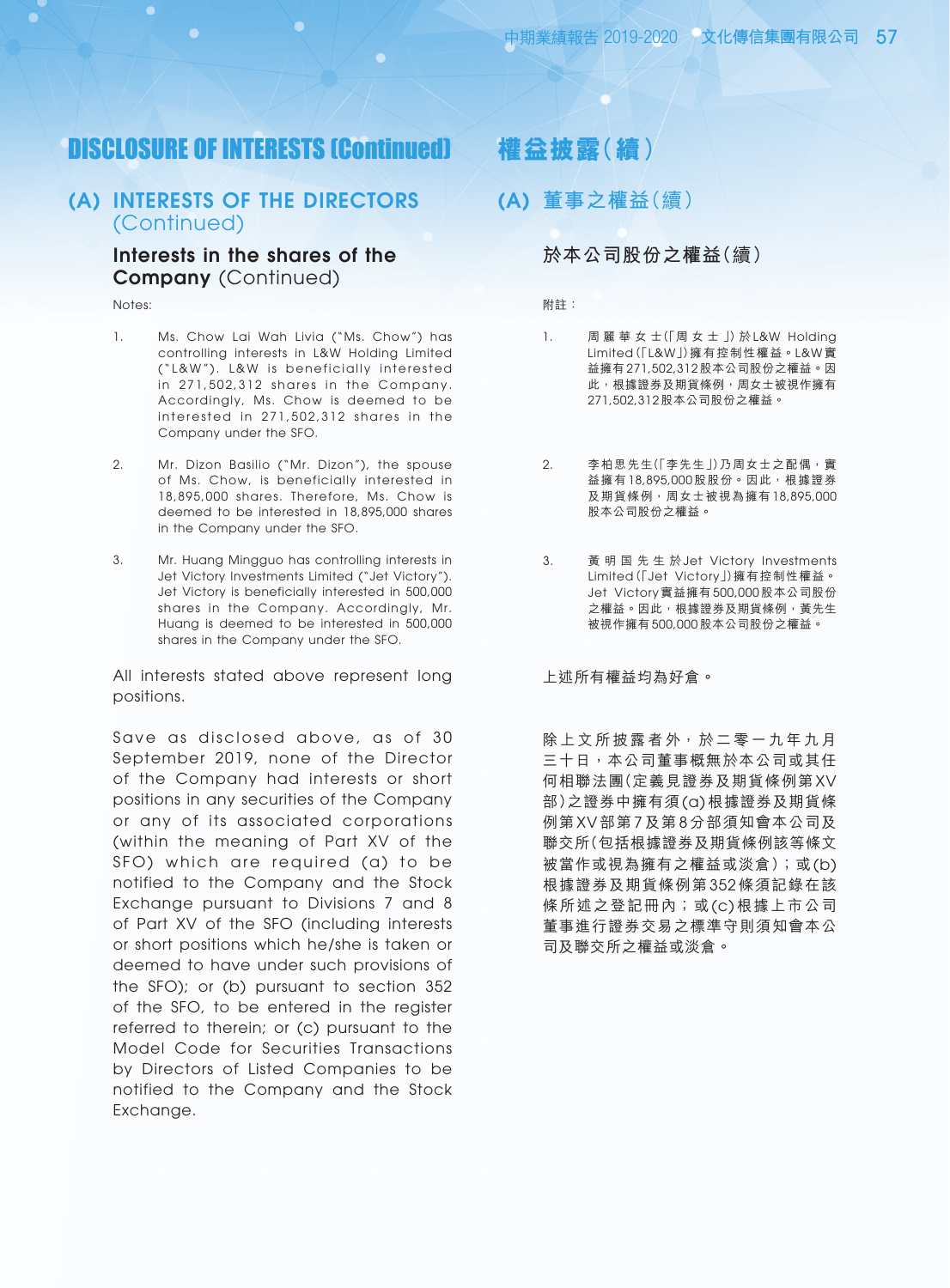# DISCLOSURE OF INTERESTS (Continued)

### (B) INTERESTS OF SUBSTANTIAL SHAREHOLDERS

As of 30 September 2019, so far as is known to any Director or chief executive of the Company, the following person had an interest or short position in the shares or underlying shares of the Company which would fall to be disclosed to the Company under the provisions of Divisions 2 and 3 of Part XV of the SFO, or which were recorded in the register to be kept by the Company under Section 336 of the SFO:

### Interests in the shares and underlying shares of the **Company**

# **權益披露(續)**

### (B) **主要股東權益**

於二零一九年九月三十日,就本公司任何 董事或高級行政人員所知,以下人士擁有 本公司股份或相關股份之權益或淡倉為須 根據證券及期貨條例第 XV 部第 2 及第 3 分 部之條文須向本公司披露,或根據本公司 按證券及期貨條例第 336 條規定予以保存 之登記冊所記錄之權益或淡倉如下:

### **於本公司股份及相關股份之權益**

| Name                            | Capacity                                                                                                               | Number of<br>shares held | Approximate<br>percentage of<br>issued share<br>capital<br>佔已發行股本之 |
|---------------------------------|------------------------------------------------------------------------------------------------------------------------|--------------------------|--------------------------------------------------------------------|
| 名稱                              | 身份                                                                                                                     | 所持股份數目                   | 概約百分比                                                              |
| L&W Holding Limited             | Beneficial owner<br>實益擁有人                                                                                              | 271,502,312              | 19.52%                                                             |
| Mr. Dizon Basilio<br>李柏思先生      | Beneficial owner, interests in a controlled<br>corporation and interests of spouse (Note 1)<br>實益擁有人、受控公司之權益及配偶權益(附註1) | 323,360,112              | 23.25%                                                             |
| Ms. Chow Lai Wah Livia<br>周麗華女士 | Beneficial owner, interests in a controlled<br>corporation and interests of spouse (Note 2)<br>實益擁有人、受控公司之權益及配偶權益(附註2) | 323,360,112              | 23.25%                                                             |

1. Mr. Dizon Basilio ("Mr. Dizon") is beneficially interested in 18,895,000 shares in the Company. Mr. Dizon also has controlling interests of 65% in L&W Holding Limited ("L&W"). L&W is beneficially interested in 271,502,312 shares in the Company. Ms. Chow Lai Wah Livia ("Ms. Chow"), the spouse of Mr. Dizon and the Director of the Company, is beneficially interested in 32,962,800 shares in the Company. Accordingly, Mr. Dizon is deemed to be interested in 323,360,112 shares in the Company under the SFO.

Notes:

2. Ms. Chow is beneficially interested in 32,962,800 shares in the Company. Ms. Chow is the spouse of Mr. Dizon and has controlling interests in L&W. Accordingly, she is deemed to be interested in 323,360,112 shares in the Company under the SFO.

1. 李 柏 思 先 生(「李 先 生 」)實 益 擁 有 本 公 司

附註:

- 18,895,000 股股份。李先生於 L&W Holding Limited(「L&W」)擁有 65% 之控制性權益。 L&W 實益擁有 271,502,312 股本公司股份之 權益。李先生之配偶周麗華女士(「周女士」) 亦為本公司之董事,實益擁有 32,962,800 股 本公司股份之權益。因此,根據證券及期貨條 例,李先生被視為擁有 323,360,112 股本公司 股份之權益。
- 2. 周 女 士 實 益 擁 有 32,962,800 股 本 公 司 股 份 之權益。周女士乃李先生之配偶,且於 L&W 擁有控制性權益。因此,根據證券及期貨條 例,彼被視為擁有 323,360,112 股本公司股份 之權益。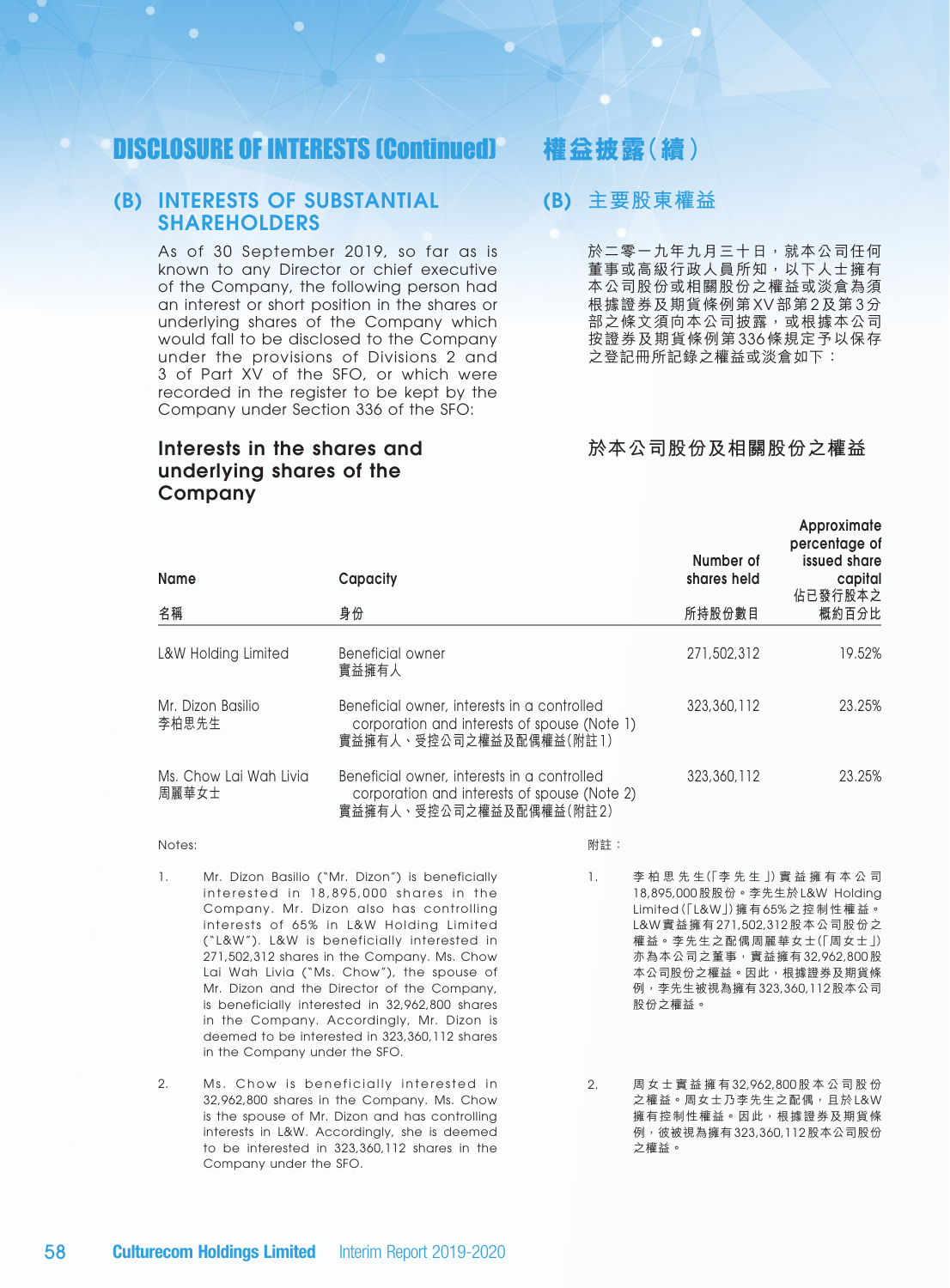## DISCLOSURE OF INTERESTS (Continued)

## (B) INTERESTS OF SUBSTANTIAL SHAREHOLDERS (Continued)

Interests in the shares and underlying shares of the Company (Continued)

All interests stated above represent long positions.

Save as disclosed above, as at 30 September 2019, the Directors and the chief executive of the Company were not aware of any person who had an interest or short position in the shares or underlying shares of the Company which would fall to be disclosed to the Company under the provisions of Division 2 and 3 of Part XV of the SFO, or which were recorded in the register to be kept by the Company under Section 336 of the SFO.

## (c) Interests in shares of associated corporations of the Company

# **權益披露(續)**

(B) **主要股東權益**(續)

**於本公司股份及相關股份之權益** (續)

上述所有權益均為好倉。

除上文所披露者外,就本公司董事及行政 總裁所知,於二零一九年九月三十日,並 無任何人士擁有本公司之股份或相關股份 之權益或淡倉為須根據證券及期貨條例第 XV 部 第 2 及 第 3 分 部 之 條 文 須 向 本 公 司 披露,或根據本公司按證券及期貨條例第 336 條規定予以保存之登記冊所記錄之權 益或淡倉。

### (C) **於本公司相聯法團之股份之權 益**

|                        |                  | Approximate percentage of      |
|------------------------|------------------|--------------------------------|
| Name of the associated |                  | shareholding on the associated |
| corporations           | Name of Director | corporations                   |
| 相聯法團名稱                 | 董事姓名             | 於相聯法團股權之概約百分比                  |
|                        |                  |                                |

EQmen Technology Limited Mr. Huang Mingguo 北京易奇門科技有限公司

黃明國先生

#### Note:

1. Mr. Huang Mingguo ("Mr. Huang") has equity interest in 珠海市中觀乾明投資管理有限公司, of which is a General Partner of 珠海中觀乾明壹 期 創 業 投 資 企 業(有 限 合 伙 ). Mr. Huang is also a Limited Partner of 珠海中觀乾明壹期創業投資 企業(有限合伙), which holds a 6.75% interest in EQmen Technology Limited ("EQmen"), of which the Company holds a 55% indirect interests. Mr. Huang is the legal representative and the director of EQmen.

All interests stated above represent long positions.

6.75% (Note 1)

(附註 1)

附註:

1. 黃明国先生(「黃先生」)於珠海市中觀乾明投 資管理有限公司擁有股權,而其為珠海中觀乾 明壹期創業投資企業(有限合伙)之普通合夥 人。黃先生亦為珠海中觀乾明壹期創業投資企 業(有限合伙)之有限合夥人,持有北京易奇 門科技有限公司(「易奇門」)之 6.75% 權益, 而本公司則持有其 55% 間接權益。黃先生為 易奇門之法定代表人及董事。

上述所有權益均為好倉。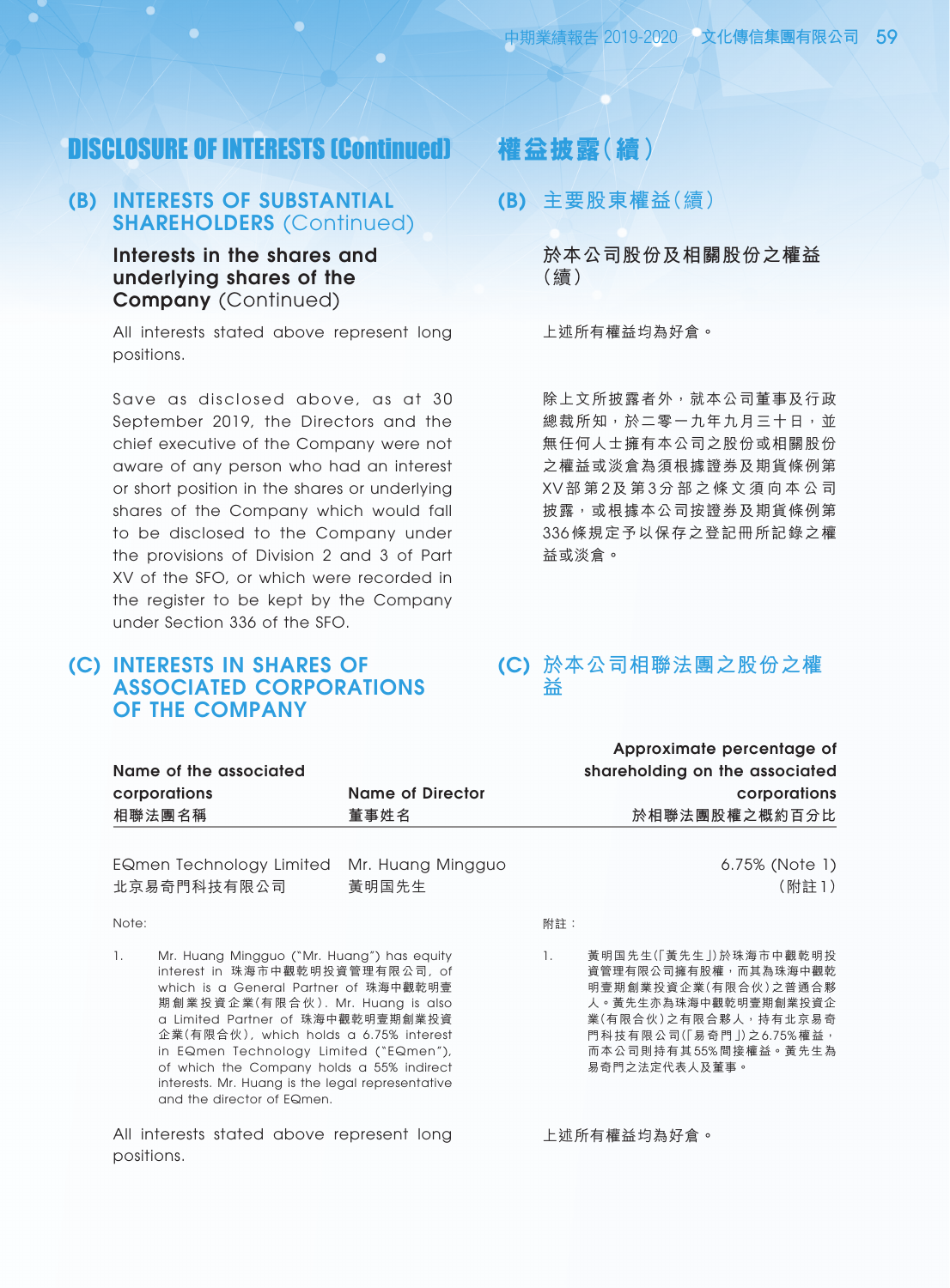# CONTINUING CONNECTED **TRANSACTIONS**

The Group had carried on a continuing connected transaction ("CCT") on 24 May 2019, the details of which are disclosed below in compliance with the requirement of Chapter 14A of the Listing Rules.

On 24 May 2019, a subsidiary of the Company, Beijing Skyvior Technology Co. Ltd\*(北京乾智傳 視 科 技 有 限 公 司 )("Beijing Skyvior") and Beijing WeiResearch Info Technology Limited\*(北京 微瑞思創信息科技股份有限公司)("WeiResearch") entered into the Servicing Agreement and the Licensing Agreement ("CCT Agreements"). WeiReserach holds 45% in the Beijing Skyvior and is a connected person of the Company as it is a substantial shareholder of Beijing Skyvior. Other than the holding of a 45% equity interest in the Beijing Skyvior, WeiResearch is otherwise not a connected person of the Company. WeiResearch is a connected person at the subsidiary level whilst the transactions contemplated under the CCT Agreements will be a continuing connected transactions of the Company.

On 30 September 2019, Culturecom (Zhuhai) Investments (Limited Partnership)\*(文 漫(珠 海 ) 投 資 企 業(有 限 合 伙 )) a wholly-owned indirect subsidiary of the Group, entered into the Equity Transfer Agreement (the "Agreement") with WeiResearch, a connected person of the Company at the subsidiary level, to purchase from WeiResearch 45% of equity interest in Beijing Skyvior at a consideration of RMB450,000. The Equity Transafer Agreement is effective on 30 September 2019, Beijing Skyvior became a wholly-owned subsidiary of the Group and WeiResearch would no longer be a connected person of the Company.

The Board has approved the CCT Agreements and the transactions contemplated thereunder. The Independent Non-executive Directors confirmed that the proposed terms of the CCT Transactions which will be conducted pursuant to the CCT Agreements are fair and reasonable, on normal commercial terms or better and in the interests of the Company and the Shareholders as a whole.

# **持續關連交易**

本集團於二零一九年五月二十四日進行持續關連 交易(「持續關連交易」),有關詳情於下文根據上 市規則第 14A 章之規定進行披露。

於二零一九年五月二十四日,本公司之附屬公司 北京乾智傳視科技有限公司(「北京乾智」)與北京 微瑞思創信息科技股份有限公司(「微瑞思創」)訂 立服務協議及授權協議(「持續關連交易協議」)。 微瑞思創持有北京乾智之45%權益,且由於微瑞 思創為北京乾智之主要股東,故其亦為本公司之 關連人士。除持有北京乾智之45%權益外,微瑞 思創並非本公司之關連人士。微瑞思創屬附屬公 司層面之關連人士,而持續關連交易協議項下之 交易將成為本公司之持續關連交易。

於二零一九年九月三十日,本集團之間接全資附 屬公司文漫(珠海)投資企業(有限合伙)與微瑞思 創(於附屬公司層面上為本公司之關連人士)訂立 股權轉讓協議(「該協議」),以收購微瑞思創於北 京乾智之 45% 股權,代價為人民幣 450,000 元。 股權轉讓協議於二零一九年九月三十日生效,北 京乾智已成為本集團之全資附屬公司,而微瑞思 創將不再為本公司之關連人士。

董事會已批准持續關連交易協議及其項下擬進行 之交易。獨立非執行董事已確認,將根據持續關 連交易協議進行之持續關連交易之建議條款屬公 平合理,按正常或更佳之商業條款訂立,並符合 本公司及股東之整體利益。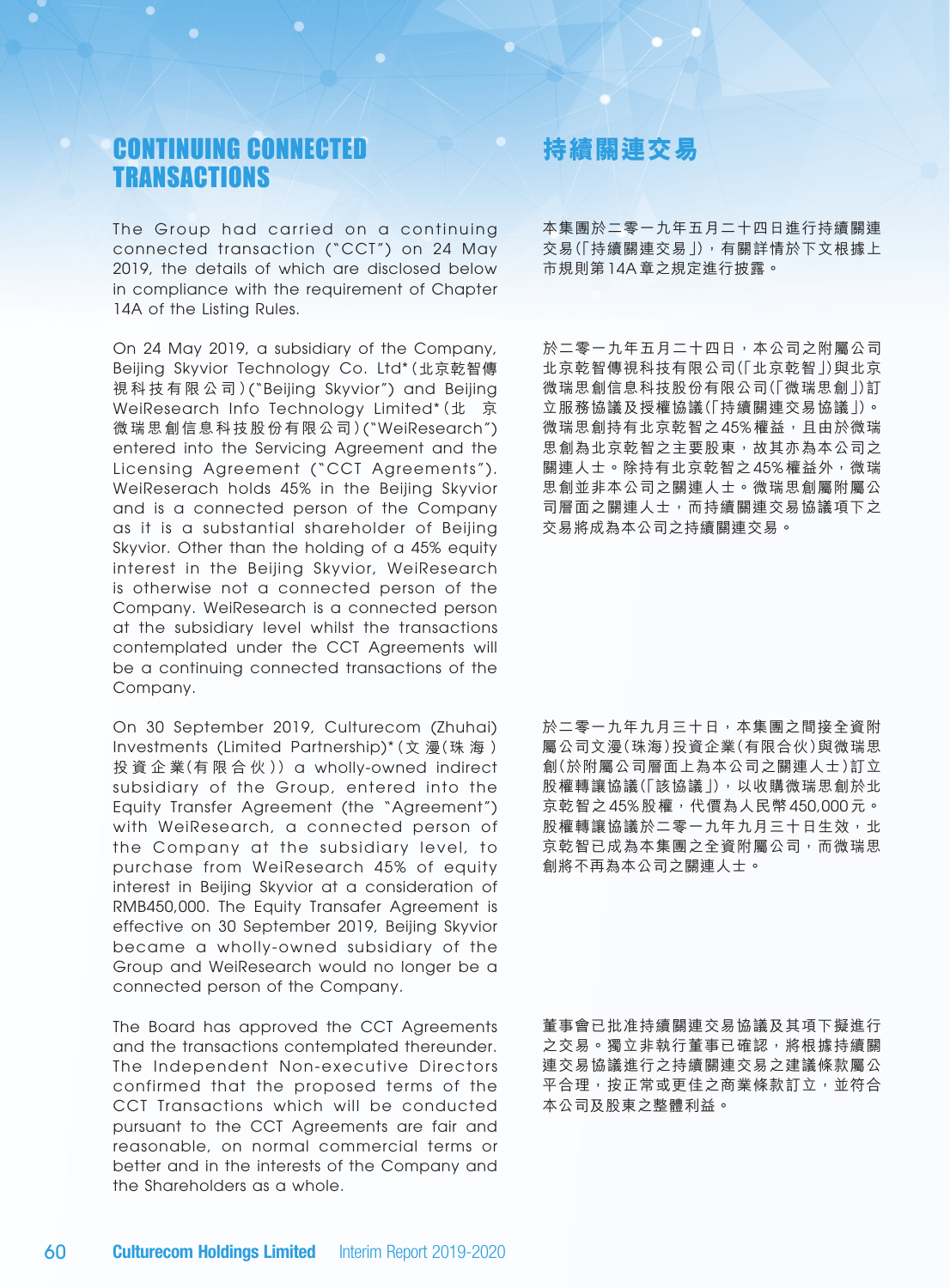# CONTINUING CONNECTED TRANSACTIONS (Continued)

### (a) Servicing Agreement

Pursuant to the Servicing Agreement signed on 24 May 2019, the Group will be given priority by WeiResearch in the procurement of the Services to WeiResearch provided that the material terms offered by the Group are comparable to those offered by independent third parties. The Scope of the Services will be determined based on WeiResearch's or its customers' marketing campaign specifications to be agreed on project-based terms. The proposed monetary cap of the Services from the date of the Servicing Agreement up to 31 December 2019 is RMB80,000,000. After signing the service agreement on 24 May 2019, no service to WeiResearch offerred by the Group. WeiResearch would no longer be a connected person of the Group after the Equity Transfer agreement was executed.

### (b) Licensing Agreement

Pursuant to the Licensing Agreement signed on 24 May 2019, WeiResearch licenses the use of its Software to the Group exclusively and irrevocably for three years. The Group shall have access to the Software to carry out digital marketing data analysis for the purpose of its ordinary and usual course of business. The proposed annual caps of the licensing fee payable by the Beijing Skyvior to WeiResearch pursuant to the Licensing Agreement for the 12 months ending on the first, second and third anniversary of the date of the Licensing Agreement are RMB750,000, RMB750,000 and RMB750,000 respectively.

# **持續關連交易(續)**

### (a) **服務協議**

根據於二零一九年五月二十四日簽訂之服 務協議,倘本集團提供之重大條款與獨立 第三方所提供者相若,則本集團將獲微瑞 思創優先考慮採購服務。服務範圍將按微 瑞思創或其客戶根據項目條款協定之市場 推廣活動規格而決定。自服務協議日期起 直至二零一九年十二月三十一日止之服務 建 議 貨 幣 上 限 為 人 民 幣 80,000,000 元。 於二零一九年五月二十四日簽訂服務協議 後,本集團並無向微瑞思創提供服務。於 簽立股權轉讓協議後,微瑞思創將不再為 本集團之關連人士。

### (b) **授權協議**

根據於二零一九年五月二十四日簽訂之授 權協議,微瑞思創以獨家形式不可撤銷地 向本集團授出軟件之使用權,為期三年。 本集團有權使用軟件進行數碼市場數據分 析,以進行一般及日常業務。根據授權協 議,北京乾智於截至授權協議日期第一、 第二及第三個週年止每 12 個月應付微瑞思 創之授權費用之建議年度上限分別為人民 幣 750,000 元、人民幣 750,000 元及 人民 幣 750,000 元。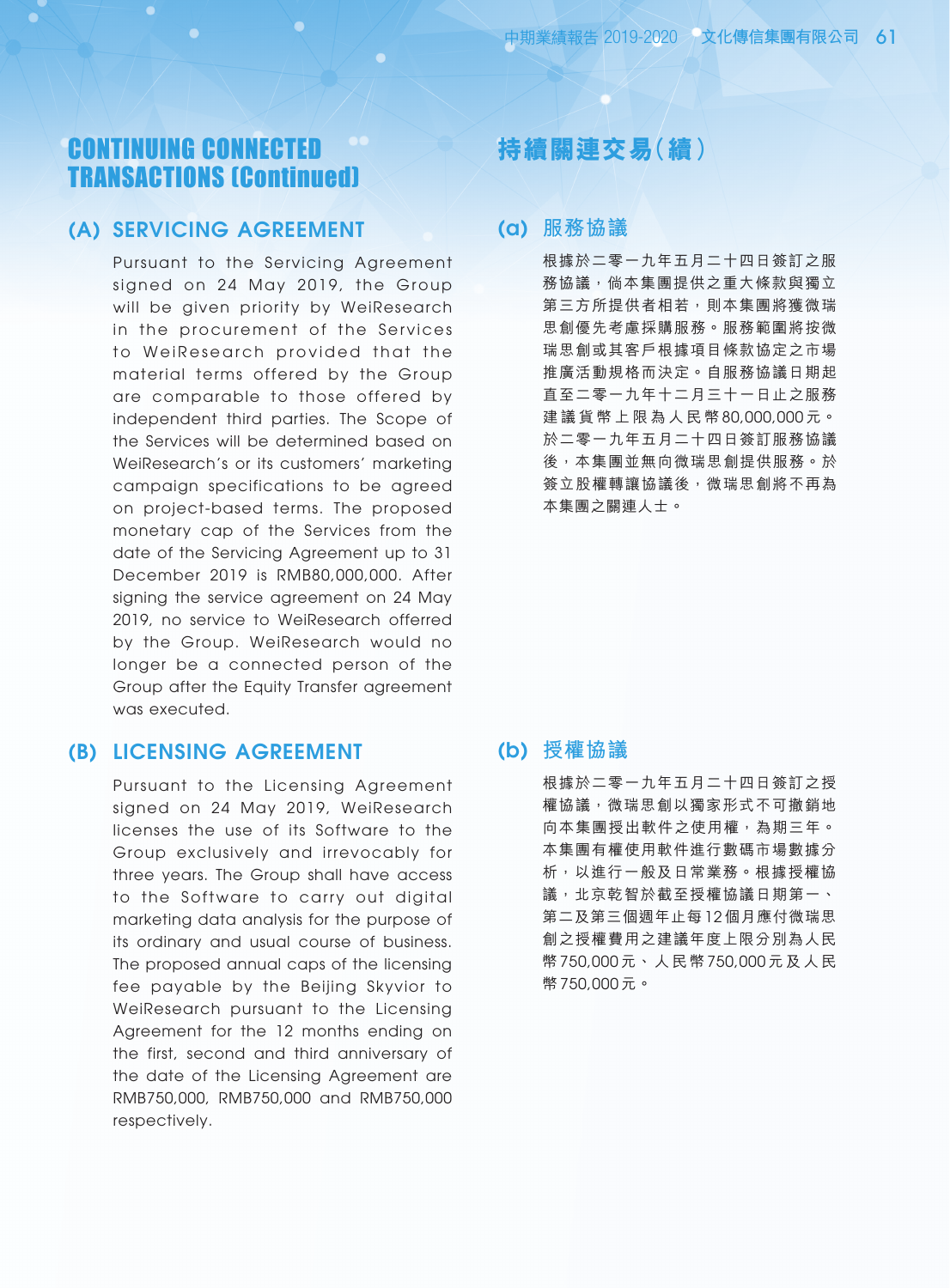# CONTINUING CONNECTED TRANSACTIONS (Continued)

### (b) Licensing Agreement (Continued)

As of 30 September 2019, the licencing fee payable to WeiResearch was approximately RMB187,500. After completion of the acquisition of 45% equity interest in Beijing Skyvior, WeiResearch would no longer be a connected person of the Group.

Save as the above disclosed, no other contracts of significance to which the Company or any of its subsidiaries was a party and in which a Director of the Company had a material interest, whether directly or indirectly, subsisted at the end of the year or at any time during the year.

# AUDIT COMMITTEE

The Audit Committee of the Company, with written terms of reference in line with the code provision set out in the Code on Corporate Governance Practices (the "Code") as stipulated in Appendix 14 to the Rules Governing the Listing of Securities (the "Listing Rules") on the Stock Exchange of Hong Kong Limited (the "Stock Exchange"), currently comprises of three independent Non-executive Directors, namely Mr. Wong Kwan Kit, Mr. Fan Chun Wah Andrew and Mr. Mung Yat Lik. The Audit Committee of the Company has reviewed with the management the accounting principles and practices adopted by the Group and discussed the internal control, risk management and financial reporting matters including the review of unaudited interim results for the six months ended 30 September 2019.

## **持續關連交易(續)**

### (b) **授權協議(續)**

於二零一九年九月三十日,應付予微瑞思 創之授權費用約為人民幣 187,500 元。於 收購北京乾智之45% 股權完成後, 微瑞思 創將不再為本集團之關連人士。

除上文所披露者外,在年底或年內任何時 間,本公司董事在本公司或其任何附屬公 司所訂立之重大合約中,概無直接或間接 擁有重大權益。

# **審核委員會**

本公司之審核委員會(其書面職權範圍符合香港聯 合交易所有限公司(「聯交所」)證券上市規則(「上 市規則」)附錄十四訂明之企業管治常規守則(「守 則」)所載之守則條文)現時由黃昆杰先生、范駿 華先生及蒙一力先生三位獨立非執行董事組成。 本公司之審核委員會已與管理層審閱本集團所採 納之會計原則及慣例,並討論內部監控、風險管 理及財務呈報等事宜,包括審閲截至二零一九年 九月三十日止六個月之未經審核中期業績。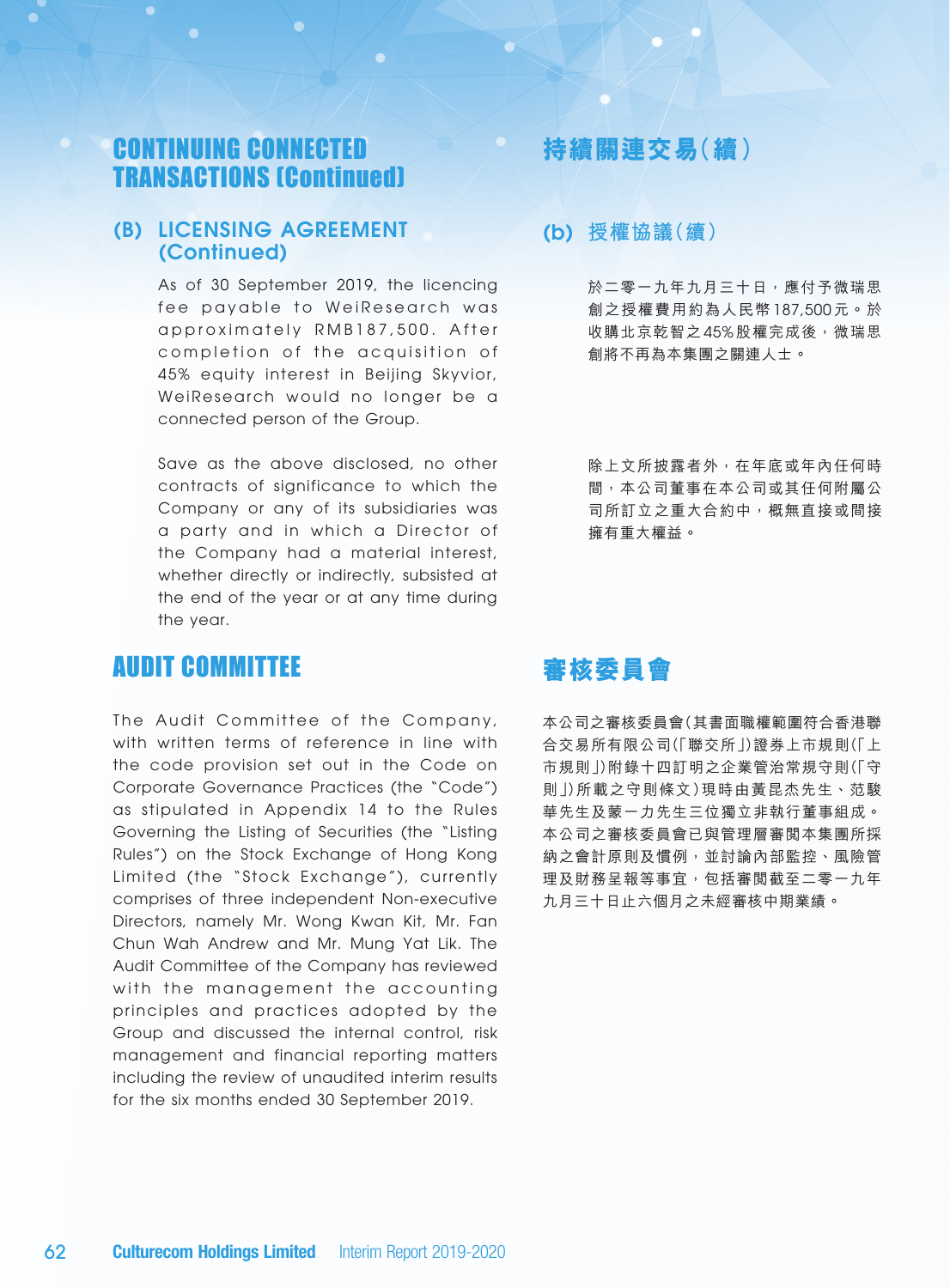# COMPLIANCE WITH THE CODE ON CORPORATE GOVERNANCE PRACTICES

The Company has complied with the Code as set out in Appendix 14 to the Listing Rules throughout the period ended 30 September 2019 except for the following deviations:

### Code Provision A.4.1

Under the code provision A.4.1, Nonexecutive Directors should be appointed for a specific term, subject to re-election. The current independent Non-executive Directors of the Company are not appointed for a specific term. However, all Directors (including Executive and Non-executive) of the Company are subject to retirement by rotation at the Annual General Meeting in accordance with Bye-Law 110(A) and 190(v) of the Bye-Laws of the Company. As such, the Company considers that sufficient measures have been taken to ensure that the Company's corporate governance practices are no less exacting than those in the Code.

## Code Provision E.1.2

Under the code provision E.1.2, the Chairman of the Board should attend the annual general meeting. The position of the Chairman of the Board was not filled before the Company's annual general meeting held on 28 August 2019. However, an Executive Director, present at the annual general meeting took the chair of that meeting in accordance with the Bye-Laws of the Company.

The Company will arrange for the election of the new Chairman of the Board as soon as practicable in order to fill up the vacancy of Chairman.

# **遵守企業管治常規守則**

本公司於截至二零一九年九月三十日止整個期間 一直遵守上市規則附錄十四之守則,惟下文所述 之偏離行為除外:

## **守則條文** A.4.1

根據守則條文 A.4.1, 非執行董事之委任應有指 定任期,並須接受重選。本公司現時之獨立非執 行董事並非按指定任期委任。然而,本公司所有 董事(包括執行及非執行董事)須根據本公司之公 司細則第 110(A) 條及第 190(v) 條於股東週年大 會上輪席退任。因此,本公司認為已採取足夠措 施確保本公司之企業管治常規之嚴謹程度不遜於 守則所訂立之規定。

### **守則條文** E.1.2

根據守則條文 E.1.2, 董事會主席應出席股東週年 大會。董事會主席一職於二零一九年八月二十八 日舉行之本公司股東週年大會前仍未獲填補。然 而,一位出席股東週年大會之執行董事根據本公 司之公司細則出任該大會主席。

本公司將於切實可行之情況下盡快安排選舉新主 席,以填補職位空缺。